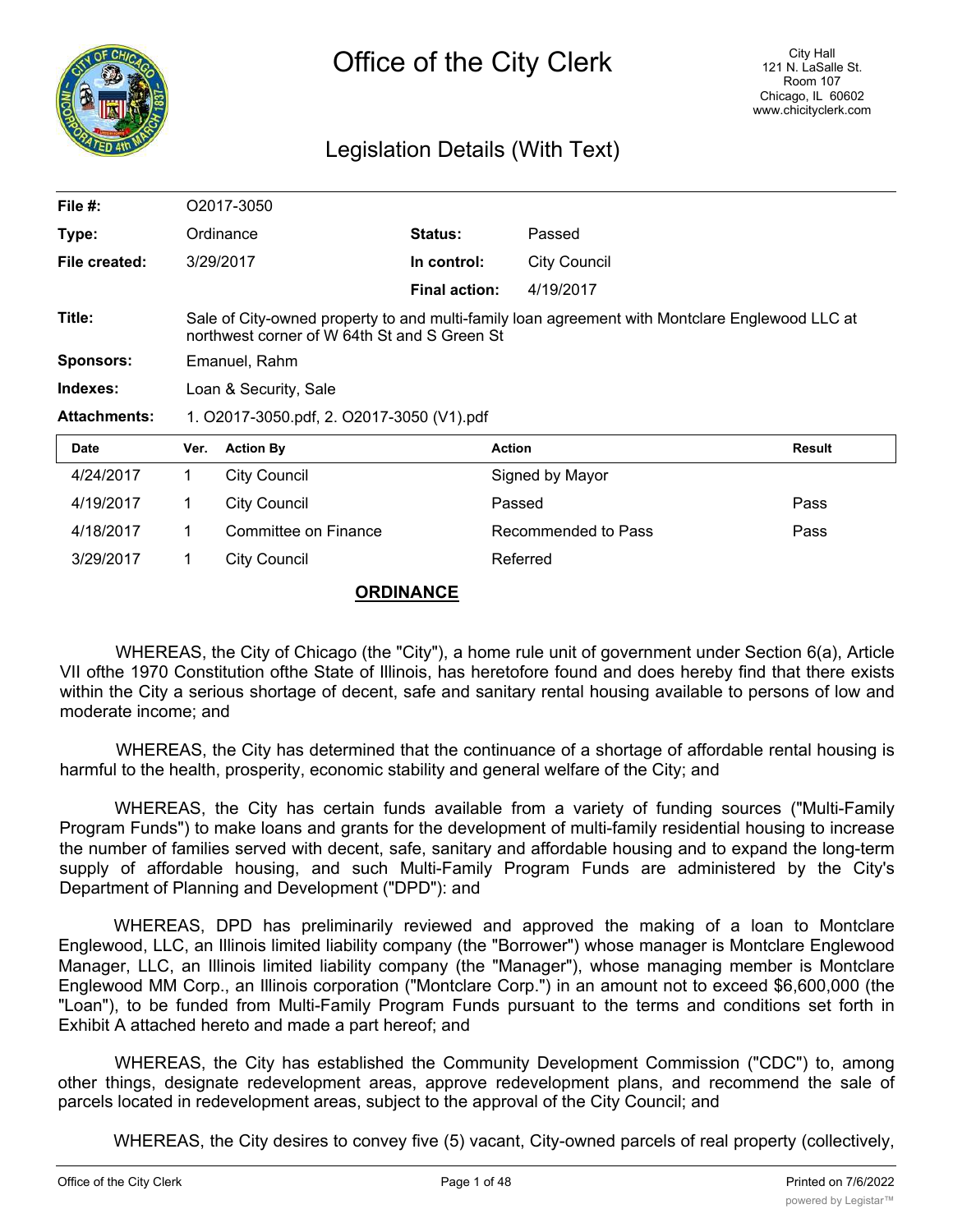the "Property"), which are legally described in Exhibit B attached hereto, for \$1 per parcel to an entity to be approved by the Authorized Officer (as hereinafter defined) (the "Purchaser"), and which such Purchaser shall either be (i) the Borrower, (ii) an entity affiliated with the Borrower, or (iii) a not-for-profit corporation which shall qualify as a Sponsor (a "Sponsor") pursuant to the Donation Tax Credit Program (as hereinafter defined); and

WHEREAS, the Authorized Officer shall only approve the conveyance of the Property to a Sponsor if such Sponsor shall agree to immediately re-convey the Property to the Borrower in connection with the Project (as hereinafter defined); and

WHEREAS, pursuant to ordinances adopted on June 27, 2001, the City Council of the City (the "City Council"): (i) approved a certain redevelopment plan and project (the "Redevelopment Plan") for the Englewood Neighborhood Redevelopment Project Area (the "Redevelopment Area"), pursuant to the Illinois Tax Increment Allocation Redevelopment Act, as amended (65 ILCS 5/11-74.4-1 er seq.) (the "Act"); (ii) designated the Redevelopment Area as a redevelopment project area pursuant to the Act; and (iii) adopted tax increment financing

1

pursuant to the Act as a means of financing certain Redevelopment Area project costs incurred pursuant to the Redevelopment Plan; and

WHEREAS, the Property is located in the Redevelopment Area; and

WHEREAS, the Borrower has submitted a proposal to the Department to acquire the Property in order to construct an independent senior living facility with 102 rental units, all of which will be affordable to households earning no more than 60 percent of the area median income (the "Project"); and

WHEREAS, the Project is consistent with the purposes and objectives of the Redevelopment Plan; and

WHEREAS, the Borrower has agreed to undertake the construction of the Project in accordance with the Redevelopment Plan and pursuant to the terms and conditions of a redevelopment agreement in substantially the form attached hereto as Exhibit C (the "Redevelopment Agreement"); and

WHEREAS, the Illinois General Assembly pursuant to 20 ILCS 3805/7.28 (as supplemented, amended and restated from time to time, the "Act") has authorized a program allowing the allocation of certain tax credits for qualified donations made in connection with affordable housing projects; and

WHEREAS, on January 16, 2002, the City Council enacted an ordinance published in the Journal of Proceedings for such date at pages 77362 through 77366, inclusive, as amended by an ordinance adopted by City Council on September 4, 2003 and published in the Journal of Proceedings for such date at pages 6475 through 6626, inclusive, which authorized the establishment of a program (as supplemented, amended and restated from time to time, the "Donation Tax Credit Program") to be implemented by DPD in connection with the use of certain tax credits authorized by the Act; and

WHEREAS, the City's conveyance of the Property to the Purchaser may qualify under the Donation Tax Credit Program as an eligible donation, and may generate certain additional proceeds for the Project, but such qualification as an eligible donation is not a condition to the making ofthe Loan; and

WHEREAS, by Resolution No. 17-CDC-8, adopted on February 14, 2017, the CDC authorized the Department to advertise its intent to negotiate a sale of the Property with the Borrower and to request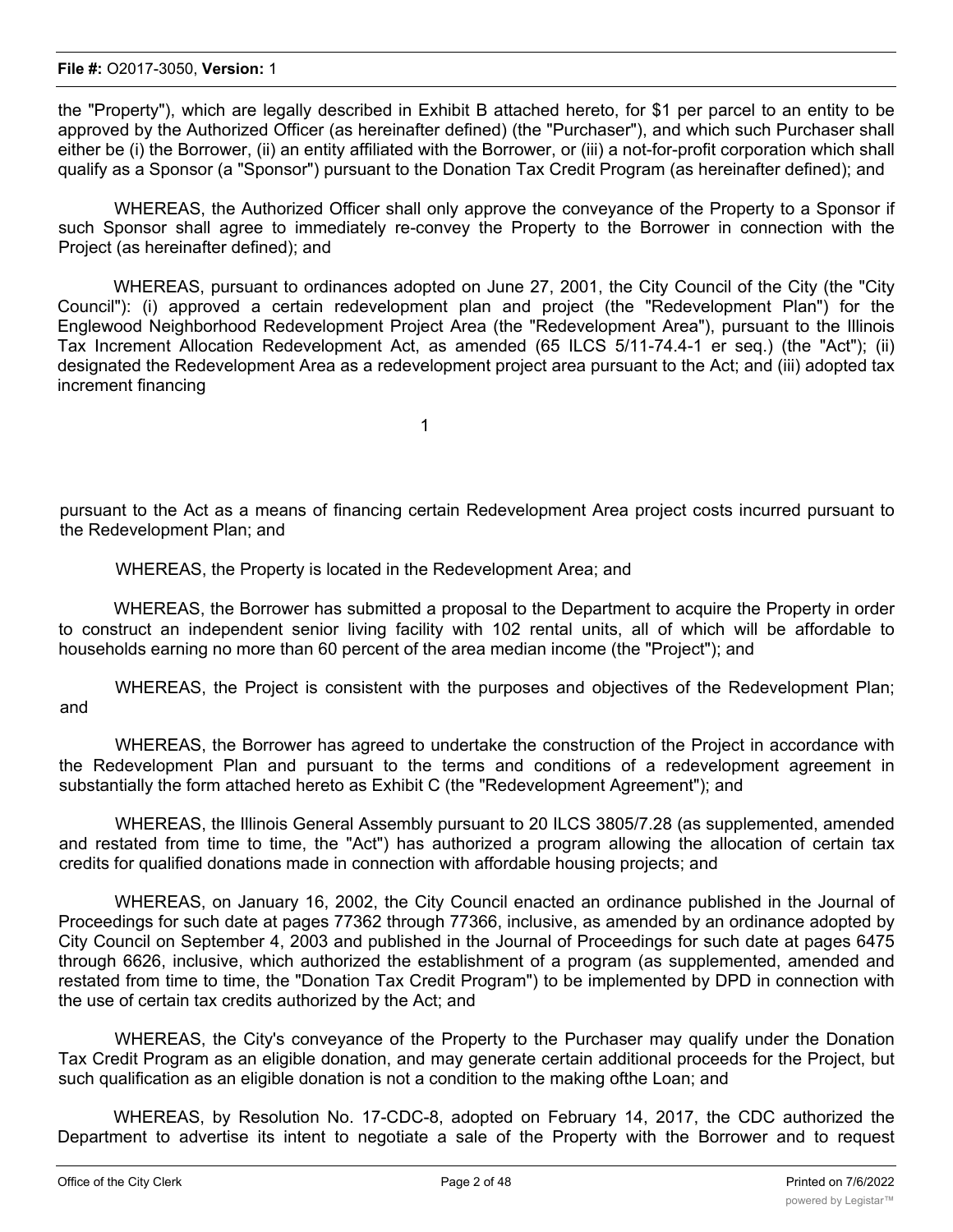alternative proposals for the redevelopment of the Property, and recommended the sale of the Property to the Borrower if no responsive alternative proposals were received at the conclusion of the advertising period, or, if alternative proposals were received, if the Department determined in its sole discretion that it was in the best interest of the City to proceed with the Borrower's proposal; and

WHEREAS, public notices advertising the Department's intent to enter into a negotiated sale of the Property with the Borrower and requesting alternative proposals appeared in the Chicago Sun-Times on February 16 and 23, and March 2, 2017; and

*WHEREAS, no other responsive proposals were received by the deadline set forth in the aforesaid notices; now, therefore,*

*2*

## **BE IT ORDAINED BY THE CITY COUNCIL OF THE CITY OF CHICAGO:**

SECTION 1. The above recitals are expressly incorporated in and made a part of this ordinance as though fully set forth herein.

SECTION 2. The Borrower is hereby designated as the developer for the Project pursuant to Section 5/11-74.4-4 ofthe Act.

SECTION 3. Upon the approval and availability of the Additional Financing as shown in Exhibit A hereto, the Commissioner of DPD (the "Commissioner") and a designee of the Commissioner (collectively, the "Authorized Officer") are each hereby authorized, subject to approval by the Corporation Counsel, to enter into and execute such agreements and instruments, and perform any and all acts as shall be necessary or advisable in connection with the implementation of the Loan. The Authorized Officer is hereby authorized, subject to the approval of the Corporation Counsel, to negotiate any and all terms and provisions in connection with the Loan which do not substantially modify the terms described in Exhibit A hereto. Upon the execution and receipt of proper documentation, the Authorized Officer is hereby authorized to disburse the proceeds of the Loan to the Borrower.

SECTION 4. The sale of the Property to the Purchaser for \$1.00 per parcel is hereby approved. The Authorized Officer is hereby authorized to approve the entity which shall be the Purchaser, provided that such Purchaser shall either be (i) the Borrower, (ii) an entity affiliated with the Borrower, or (iii) a not-for-profit corporation which shall qualify as a Sponsor under the Donation Tax Credit Program and which shall agree to immediately re-convey the Property to the Borrower. This approval is expressly conditioned upon the City entering into the Redevelopment Agreement with the Purchaser. The Authorized Officer is hereby authorized, with the approval of the City's Corporation Counsel, to negotiate, execute and deliver the Redevelopment Agreement, and such other supporting documents as may be necessary or appropriate to carry out and comply with the provisions of the Redevelopment Agreement, with such changes, deletions and insertions as shall be approved by the persons executing the Redevelopment Agreement and such other supporting documents.

SECTION 5. The City hereby approves the conveyance of the Property to the Purchaser. If the conveyance of the Property to the Purchaser qualifies as a donation under the Donation Tax Credit Program, and tax credits are allocated to the City in connection with such conveyance of the Property, the Authorized Officer is hereby authorized to transfer such tax credits to an entity satisfactory to the Authorized Officer on such terms and conditions as are satisfactory to the Authorized Officer (the "Transfer"). The proceeds, if any, received by the City in connection with the Transfer are hereby appropriated, and the Authorized Officer is hereby authorized to use such proceeds to make a grant to the Purchaser, in his or her sole discretion, for use in connection with the Project (the "Grant"). Upon the execution and receipt of proper documentation, the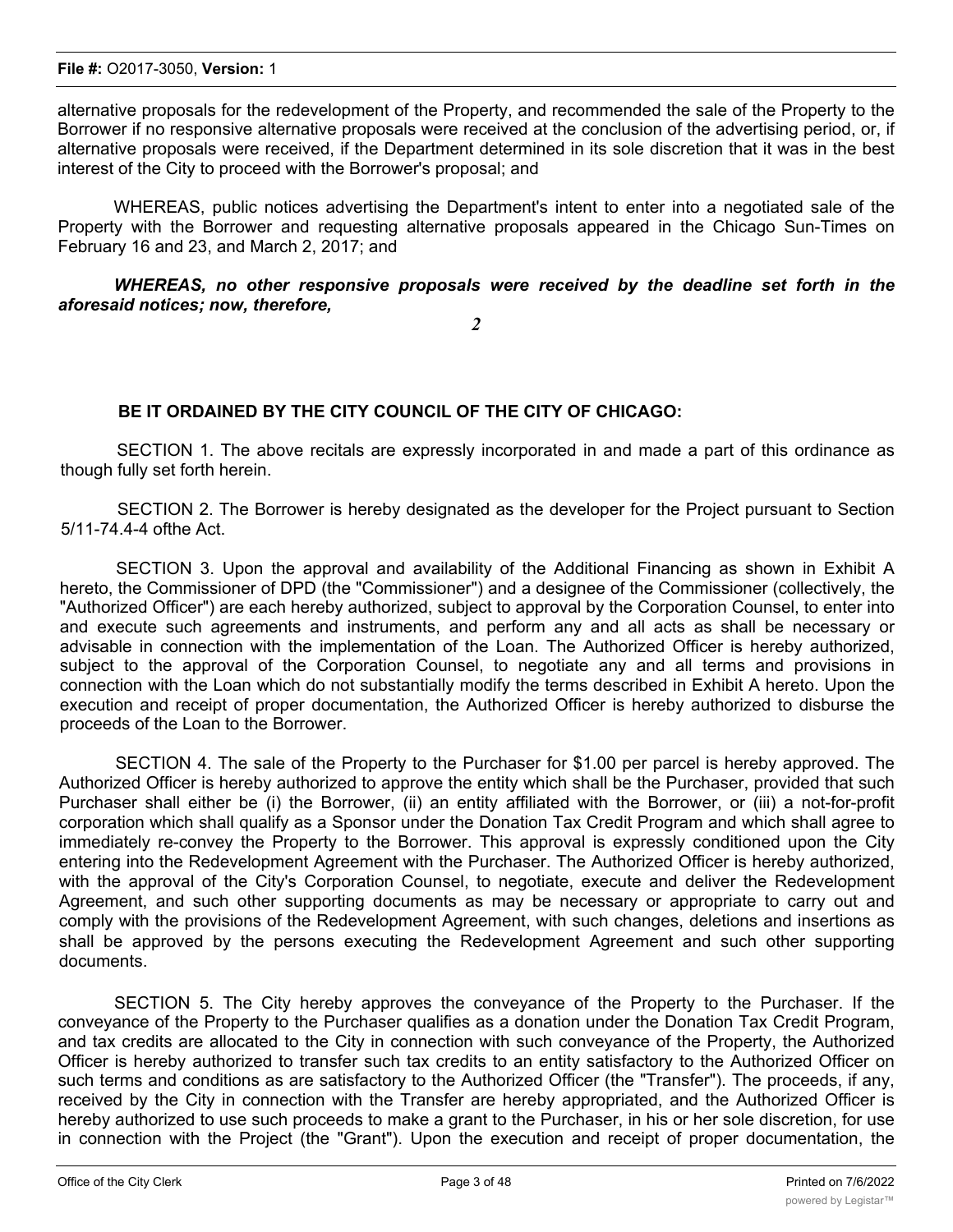Authorized Officer is hereby authorized to disburse the proceeds of the Grant to the Purchaser.

SECTION 6. The Mayor or his proxy is authorized to execute, and the City Clerk or the Deputy City Clerk is authorized to attest, one or more quitclaim deeds conveying the Property to the Purchaser, subject to those covenants, conditions and restrictions set forth in the Redevelopment Agreement.

3

## **»**

SECTION 7. To the extent that any ordinance, resolution, rule, order or provision of the Municipal Code of Chicago, or part thereof, is in conflict with the provisions of this ordinance, the provisions of this ordinance shall control. If any section, paragraph, clause or provision of this ordinance shall be held invalid, the invalidity of such section, paragraph, clause or provision shall not affect any of the other provisions of this ordinance. Section 2-45-115 of the Municipal Code of Chicago shall not apply to the Project or the Property.

SECTION 8. This ordinance shall be effective as of the date of its passage and approval.

Attachments: Exhibit A - Loan Terms

Exhibit B - Legal Description of Property Exhibit C Redevelopment Agreement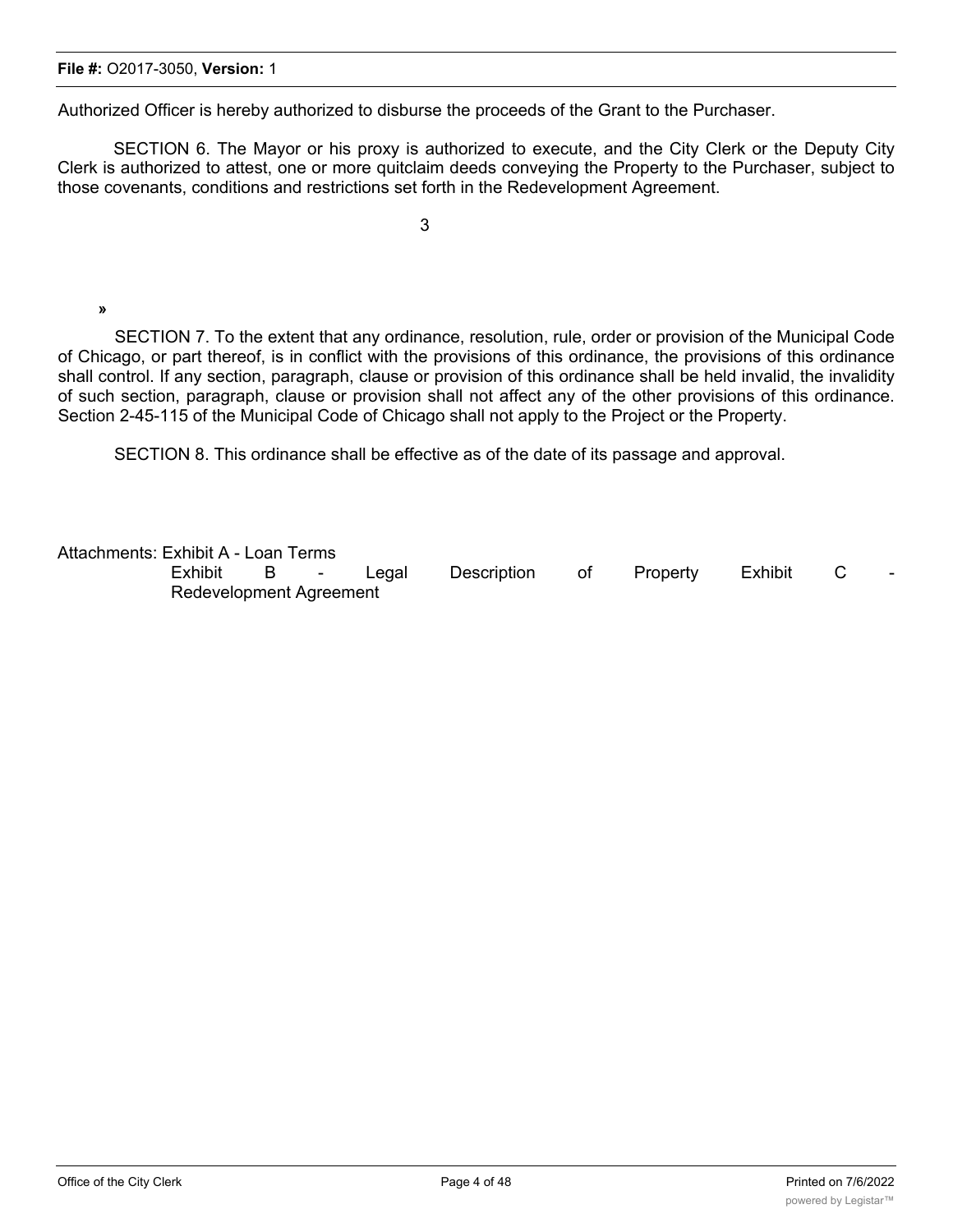4

## **EXHIBIT A TERMS AND**

### **CONDITIONS**

Montclare Englewood, LLC, an Illinois limited liability company whose manager is Montclare Englewood Manager, LLC, an Illinois limited liability company ("Manager"), whose managing member is Montclare Englewood MM Corp. ("Montclare Corp."), and others to be hereafter selected as additional members

Acquisition of land and construction of a building to be located at the Project Property and of approximately 102 one bedroom residential dwelling units for low-income and very low-income persons, along with certain common areas and parking spaces.

Source: Amount: Term: Interest: Security: Multi-Family Program Funds Not to exceed \$6,600,000 Not to exceed 42 years Zero percent per annum Non-recourse loan; mortgage on the Property (the Mortgage")

ADDITIONAL 1. Amount: Approximately \$8,500.000 (the "Bridge Loan") FINANCING: Term: Not to exceed 30 months Source: Love Funding Corporation, or another source acceptable to the Authorized Officer Interest: A variable rate of interest not to exceed six percent per annum Security: Mortgage on the Property senior to the lien of the City Mortgage, or other security acceptable to the Authorized Officer 2. Amount: Amount not to exceed \$2.100,000 (the "Senior Loan") Term: Not to exceed 42 years Source: Love Funding Corporation, through the HUD Section 221(d)(4) program, or another source acceptable to the Authorized Officer Interest: Five percent per annum, or another interest rate acceptable to the Authorized Officer Security: Mortgage on the Property senior to the lien of the City Mortgage, or other security acceptable to the Authorized **Officer** Low-Income Housing Tax Credit ("LIHTC") Proceeds: Approximately \$15,700,000, all or a portion of which may be paid in on a delayed basis, and all or a portion of which may be used to repay the Bridge Loan Source: To be derived from the syndication of approximately \$1,600,000 LIHTC allocation by the City

Amount: Not to exceed \$1,300,000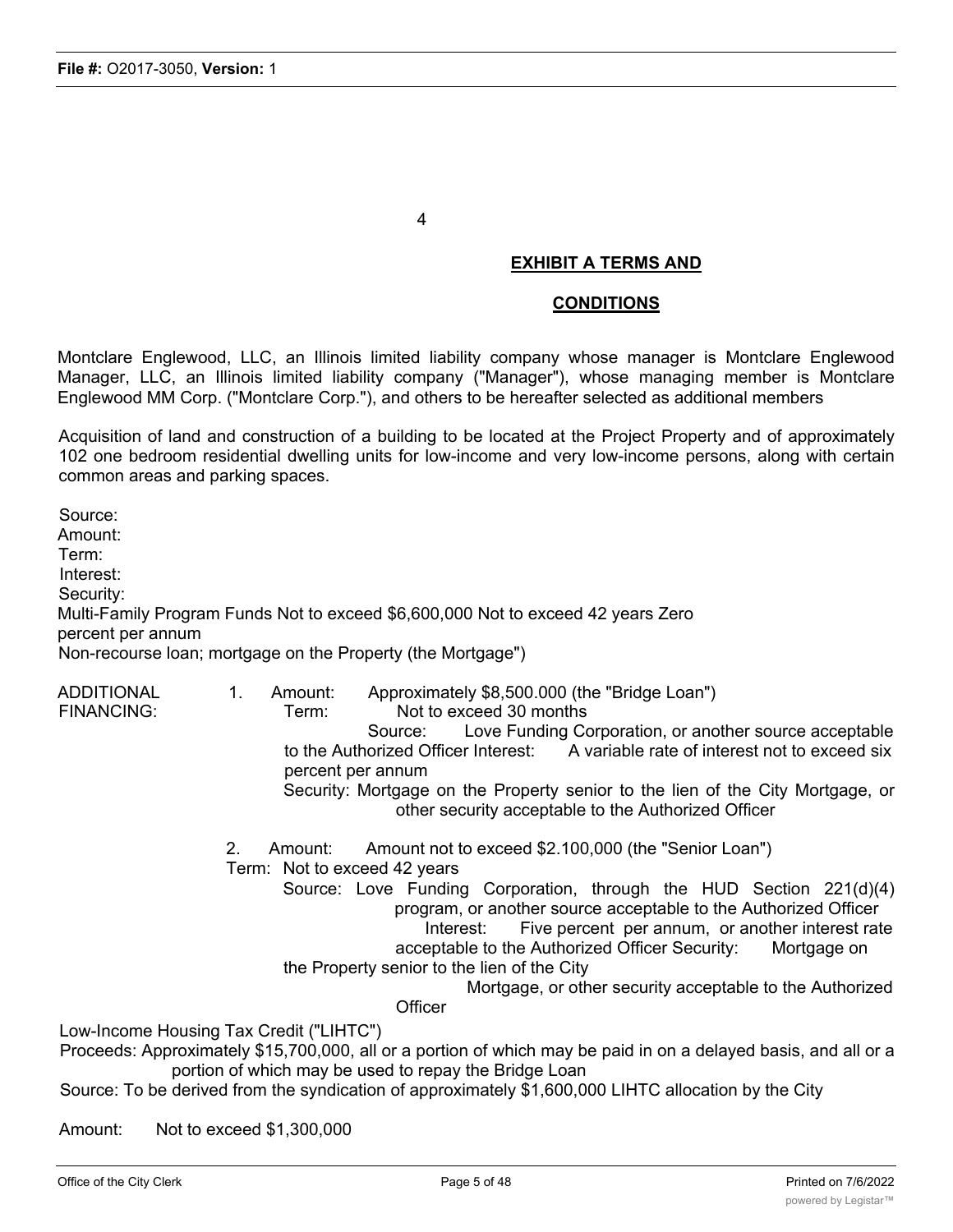Term: Not to exceed 42 years

Source: Chicago Low-Income Housing Trust Fund, or another

source acceptable to the Authorized Officer Interest: Zero percent per annum, or another

rate or rates

acceptable to the Authorized Officer Security: Mortgage on the Property junior to the

lien of the City

Mortgage, or other security acceptable to the Authorized **Officer** 

Amount: Not to exceed \$ 2,000,000

Term: Not to exceed 42 years

Source: Illinois Housing Development Authority ("IHDA"), or

another source acceptable to the Authorized Officer Interest: Not to exceed two percent per annum, or another rate or

rates acceptable to the Authorized Officer Security: Mortgage on the Property junior to the lien of the City

Mortgage, or other security acceptable to the Authorized

**Officer** 

- Amount: Amount not to exceed \$850,000
- Term: Not to exceed 42 years
- Source: Montclare Corp, derived from the proceeds of a grant from the Federal Home Loan Bank of Chicago (FHLB) Affordable Housing Program, or another source acceptable to the Authorized Officer
- Interest: Zero percent per annum, or another interest rate acceptable to the Authorized Officer
- Security: Mortgage on the Property junior to the lien of the City Mortgage, Recapture Agreement and/or such other security as may be acceptable to the Authorized Officer
- Amount: Approximately \$680,000
- Term: Not to exceed 42 years
- Source: Purchaser, derived from proceeds of the Grant made by the City in connection with the transfer of donation tax credits in connection with the Project, or another source or sources acceptable to the Authorized Officer

Zero percent per annum, or another rate or rates acceptable to the Authorized Officer Mortgage on the Property junior to the lien of the City Mortgage, or other security acceptable to the Authorized Officer

Approximately \$100 Manager

## **EXHIBIT B**

## **LEGAL DESCRIPTION OF PROPERTY**

## (SUBJECT TO FINAL SURVEY AND TITLE)

LOTS 12 THROUGH 45 (EXCEPT THAT PART OF LOT 45 LYING NORTH OF A LINE EXTENDING FROM THE NORTHWEST CORNER TO A POINT 18 1/2 FEET SOUTH OF THE NORTHEAST CORNER OF SAID LOT) IN BLOCK 2 IN LUCY M. GREEN'S ADDITION TO CHICAGO IN SECTION 20, TOWNSHIP 38 NORTH, RANGE 14 EAST OF THE THIRD PRINCIPAL MERIDIAN, IN COOK COUNTY, ILLINOIS.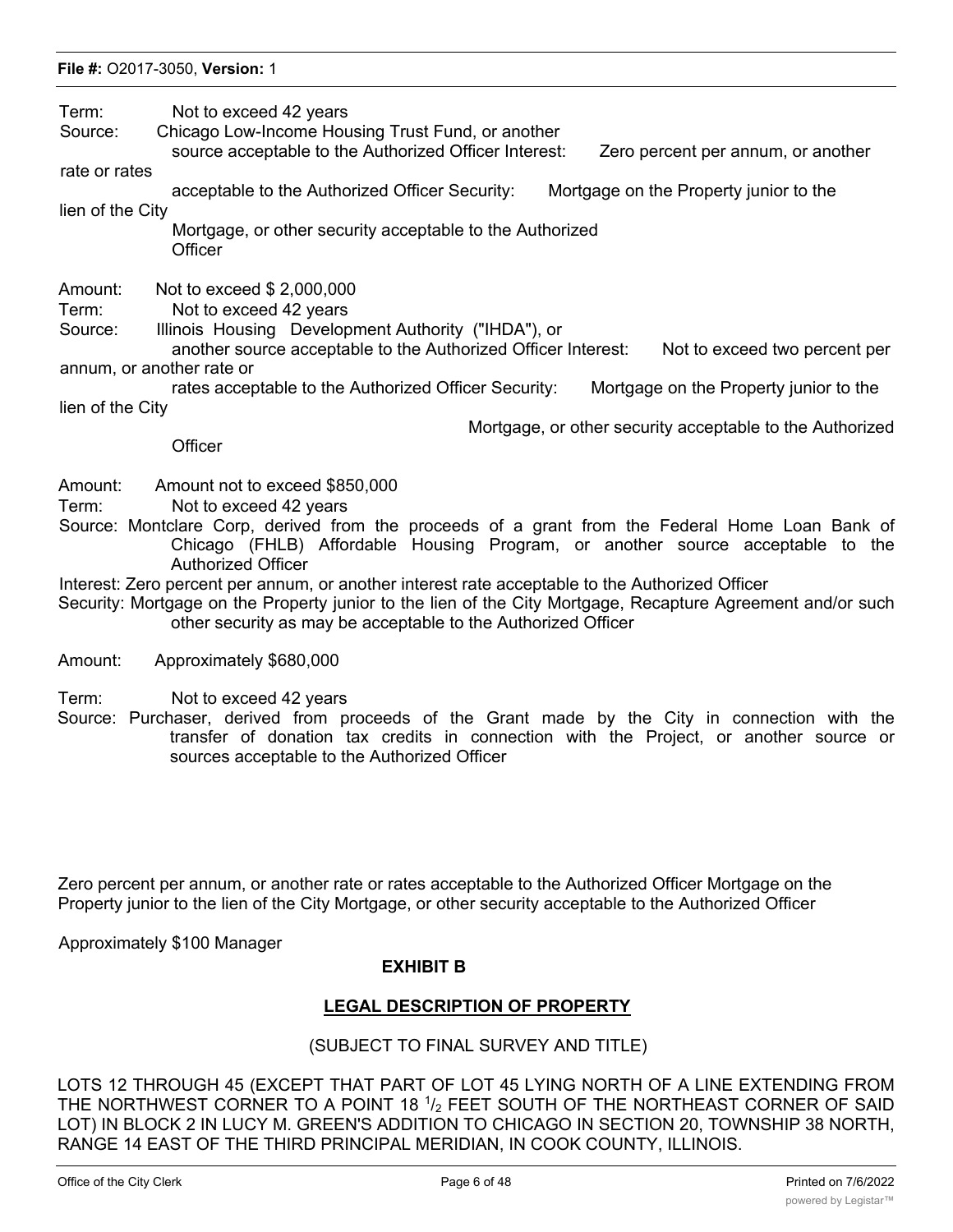ADDRESS: Northwest Corner of West 64<sup>th</sup> Street and South Green Street

PINS: 20-20-206-044-0000 20-20-206-027-0000

20-20-206-002-0000 20-20-206-

029-0000 20-20-206-043-0000

## **EXHIBIT C REDEVELOPMENT AGREEMENT**

(ATTACHED) **AGREEMENT FOR THE SALE AND REDEVELOPMENT OF LAND**

(The Above Space for Recorder's Use Only)

**This AGREEMENT FOR THE SALE AND REDEVELOPMENT OF LAND ("Agreement") is made on or as of the day of , 2017, by and between the CITY** OF CHICAGO, an Illinois municipal corporation ("City"), acting by and through its Department of Planning and Development ("DPD"), having its principal offices at City Hall, 121 North LaSalle Street, Chicago, Illinois 60602, and [MONTCLARE ENGLEWOOD, LLC, an Illinois limited liability company]("Developer").

## **RECITALS**

WHEREAS, the City is the owner of approximately 70,095 square feet of vacant land located at the northwest corner of West 64<sup>th</sup> Street and South Green Street in the Englewood Community Area, as legally described on Exhibit A attached hereto and depicted on the aerial photo attached hereto as Exhibit B (the "Property"); and

WHEREAS, the Property is comprised of five (5) vacant parcels of land, and is bounded on the north by the CTA Green Line tracks, to the east by South Green Street, to the south by West 64<sup>th</sup> Street and to the west by additional City-owned property; and

WHEREAS, the Developer desires to purchase the Property from the City in order to construct an independent senior living facility to be known as Montclare Senior Residences of Englewood consisting of a seven-story building containing 102 rental units, all of which will be affordable to households earning no more than 60 percent of the area median income (as further described below, the "Project"); and

WHEREAS, the City Council, pursuant to an ordinance adopted on , 2017,

*and published at pages through in the Journal of the Proceedings of the City* Council of the City of Chicago ("Journal") of such date, approved the rezoning of the Property from RT-4 (Residential Two-Flat, Townhouse and Multi-Unit District) to RM5.5 (Residential Multi-Unit District), and then to a Residential Planned Development (the "PD"); and

WHEREAS, the Property is located in the Englewood Neighborhood Redevelopment Project Area (the "Redevelopment Area"), as created by ordinance adopted on June 27, 2001; and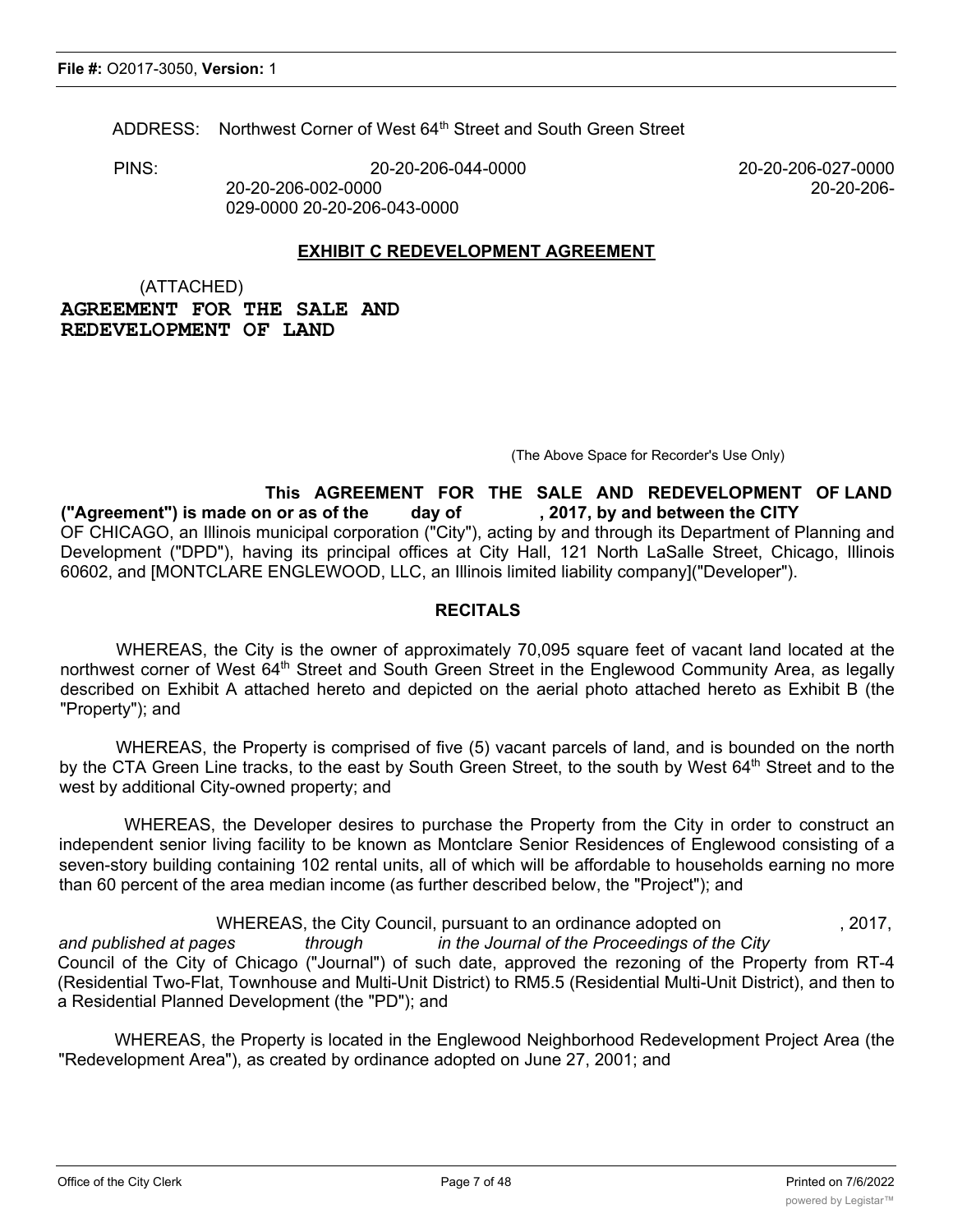#### **File #:** O2017-3050, **Version:** 1

WHEREAS, the Project is consistent with the redevelopment plan and project for the Redevelopment Area (as amended,.the "Redevelopment Plan"); and

WHEREAS, the City has agreed to sell the Property to the Developer for \$1.00 per parcel in consideration of the Developer's obligations to construct the Project in accordance with the terms and conditions, of this Agreement; and

WHEREAS, the estimated cost of the Project is \$26,621,725, as set forth in the preliminary budget attached hereto as Exhibit C; and

WHEREAS, the Project is receiving financing from a variety of funding sources ("Multi-Family Program Funds"), including (i) up to \$6.6 million from the City through its multi-family loan program; (ii) up to \$1.6 million in 9% Low Income Housing Tax Credits, which will generate approximately \$15.7 million in tax credit equity; (iii) up to \$1,300,000 from the City through a Multi-year Affordability Upfront Investment (MAUI) loan; (iv) up to \$850,000 in Federal Home Loan Bank funds; (v) up to \$2 million in loan funds from the Illinois Housing Development Authority; and (vi) donation tax credits; and

WHEREAS, as security for the Developer's completion of construction of the Project and compliance with the use restrictions set forth herein, the Developer has agreed to execute a reconveyance deed in a form acceptable to the City (the "Reconveyance Deed"); and

WHEREAS, the City Council, pursuant to an ordinance (the "Project Ordinance") adopted on **the substitute 1.2017**, and published at pages through in the Journal of such date, authorized the sale of the Property to the Developer, subject to the execution, delivery and recording of this Agreement.

NOW, THEREFORE, in consideration of the mutual covenants and agreements contained herein, and for other good and valuable consideration, the receipt and sufficiency of which are hereby acknowledged, the parties agree as follows:

### **SECTION 1. INCORPORATION OF RECITALS.**

The foregoing recitals constitute an integral part of this Agreement and are incorporated herein by this reference with the same force and effect as if set forth herein as agreements of the parties.

## **SECTION 2. DEFINITIONS AND RULES OF CONSTRUCTION.**

2.1 Defined Terms. For purposes of this Agreement, in addition to the terms defined in the foregoing Recitals, the following terms shall have the following meanings:

"2FM" is defined in Section 22.3(a).

"Actual Residents of the City" means persons domiciled within the City, as set forth in more detail in Section 23.2(c) hereof.

"Affiliate(s)" when used to indicate a relationship with a specified person or entity, means a person or entity, that, directly or indirectly, through one or more intermediaries, controls, is controlled by or is under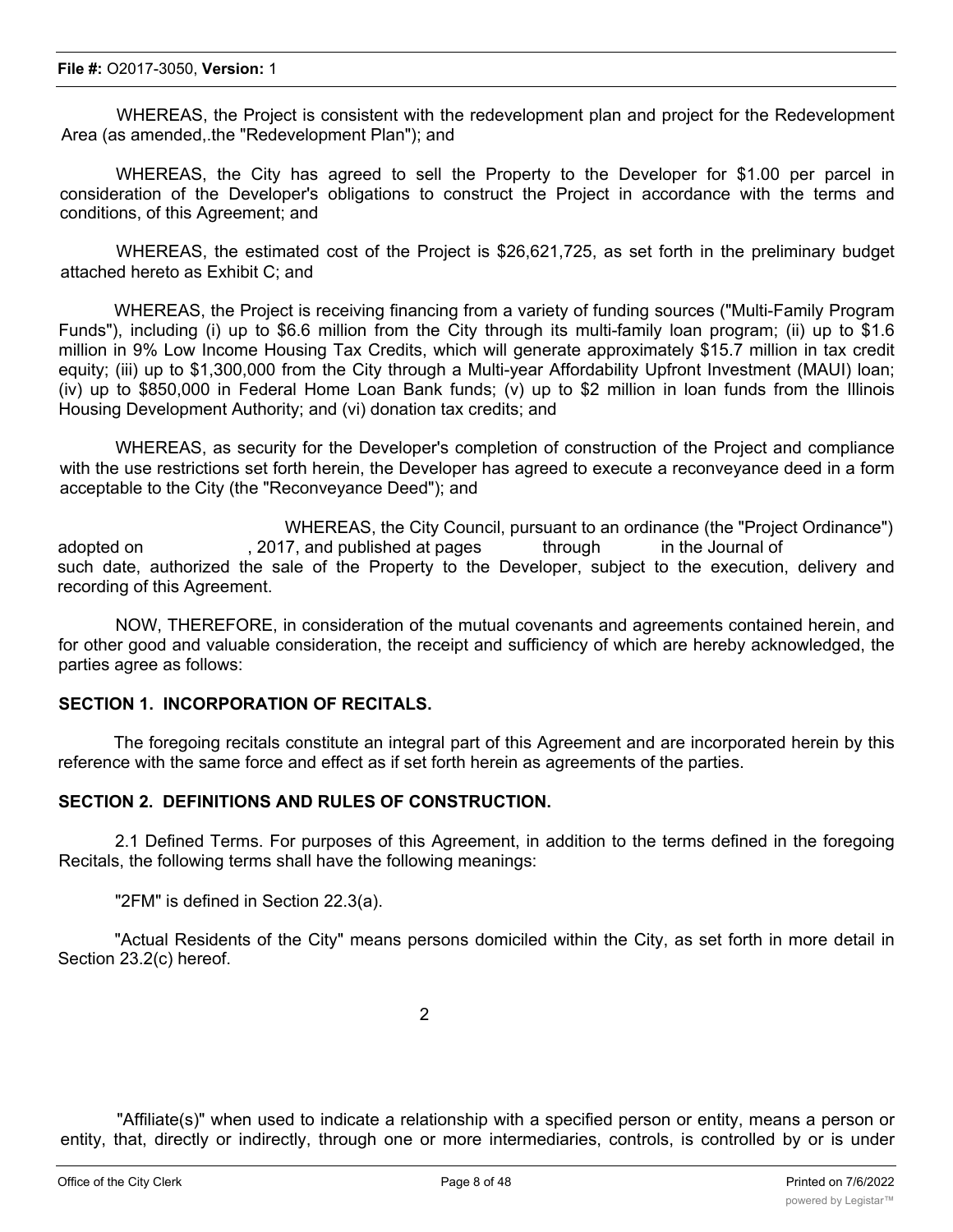common control with such specified person or entity, and a person or entity shall be deemed to.be <http://to.be> controlled by another person or entity, if controlled in any manner whatsoever that results in control in fact by that other person or entity (or that other person or entity and any person or entities with whom that other person or entity is acting jointly or in concert), whether directly or indirectly and whether through share ownership, a trust, a contract or otherwise.

"Agent(s)", means any agents, employees, contractors, subcontractors, or other persons acting under the control or at the request of the Developer or its contractors or Affiliates.

"Agreement" means this Agreement as may be amended in accordance with the terms

hereof.

"Architect" means Worn Jerabek Architects. "Budget" is

defined in Section 9. "Bundle" is defined in Section 27.7(a).

"Business Day" means any day other than Saturday, Sunday or a legal holiday in the

City.

"Certificate of Completion" is defined in Section 14.

"Change Order" means any modification to the Scope Drawings, Plans and Specifications, or Budget, as described in Sections 9 and 11.

"City" is defined in the Preamble to the Recitals.

"City Contract" is defined in Section 24.1(1).

"City Council" means the City Council of the City of Chicago as defined in the Recitals. "City Hiring

Plan" is defined in Section 30.1.

"Claims" means liens (including, without limitation, lien removal and bonding costs), liabilities, obligations, damages, losses, demands, penalties, assessments, payments, fines, claims, actions, suits, judgments, settlements, costs, expenses and disbursements (including, without limitation, reasonable, actually -incurred legal fees and expenses and costs of investigation) of any kind and nature whatsoever.

"Closing" means the closing on the conveyance of the Property in accordance with this Agreement.

"Closing Date" is defined in Section 5.

3

"Commissioner" means the individual holding the office and exercising the responsibilities of the commissioner or acting commissioner of DPD or any successor City department, and any authorized designee.

"Construction Program" is defined in Section 23.3(a).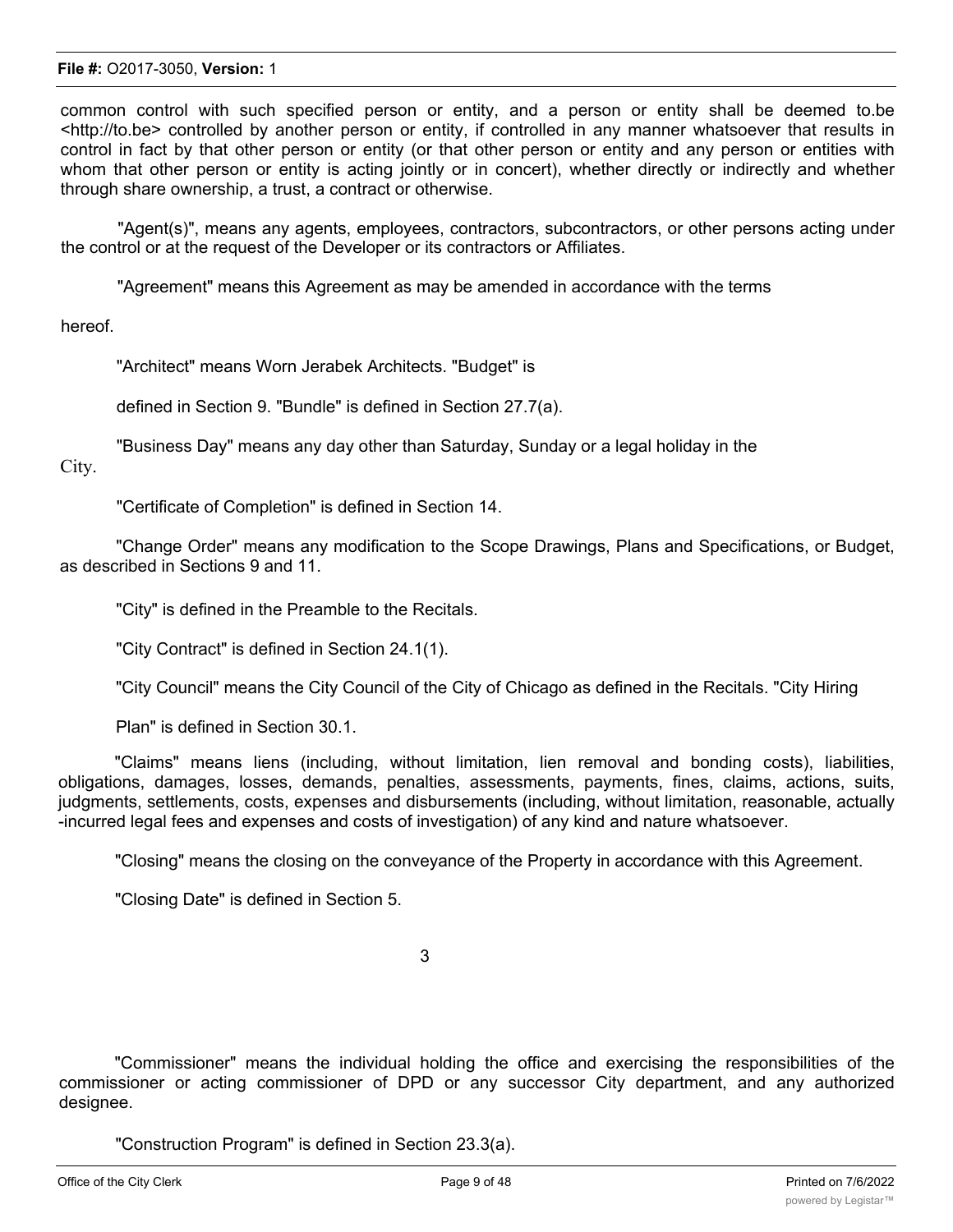"Contractors" is defined in Section 27.1.

"Contribution" is defined in Section 27.7(c).

"Corporation Counsel" means the City's Department of Law.

"CPI" means the Consumer Price Index for Urban Wage Earners and Clerical Workers, Chicago, Gary, Lake County, IL-IN-WI All Items (Base Year 1982-4 = 100) for the applicable date or period, published by the Bureau of Labor Statistics of the United States Department of Labor.

"Deed" is defined in Section 6.1.

"Developer" is defined in the Preamble to the Recitals.

"Developer Parties" means the Developer, the Developer's Affiliates, and the respective officers, directors, trustees, employees, agents, successors and assigns of the Developer and the Developer's **Affiliates** 

"Domestic partners" is defined in Section 27.7(d).

"DPD" is defined in the Preamble to the Recitals hereof.

"Draft NFR Letter" means a draft comprehensive "No Further Remediation" Letter issued by the IEPA for the Property, or applicable portions thereof, as determined pursuant to Section 22.3(a), based on TACO Tier I residential remediation objectives, as amended or supplemented from time to time.

"EDS" means the City's Economic Disclosure Statement and Affidavit, on the City's then-current form, whether submitted on paper or via the City's on-line submission process.

"Effective Date" means the date upon which this Agreement has been both (a) fully executed, and (b) delivered to the Developer.

"Employer(s)" is defined in Section 23.1.

"Environmental Documents" means all reports, surveys, field data, correspondence and analytical results prepared by or for the Developer or any Affiliate of the Developer (or otherwise obtained by the Developer or any Affiliate of the Developer) regarding the condition of the Property or any portion thereof, including, without limitation, the SRP Documents.

4

"Environmental Laws" means any and all Laws relating to the regulation and protection of human health, safety, the environment and natural resources now or hereafter in effect, as amended or supplemented from time to time, including, without limitation, the Comprehensive Environmental Response, Compensation and Liability Act, 42 U.S.C. § 9601 et seg., the Resource Conservation and Recovery Act, 42 U.S.C. § 6901 et sec-., the Hazardous Materials Transportation Act, 49 U.S.C. § 5101 et seg,, the Federal Water Pollution Control Act, 33 U.S.C. § 1251 et seg.., the Clean Air Act, 42 U.S.C. § 7401 et seg., the Toxic Substances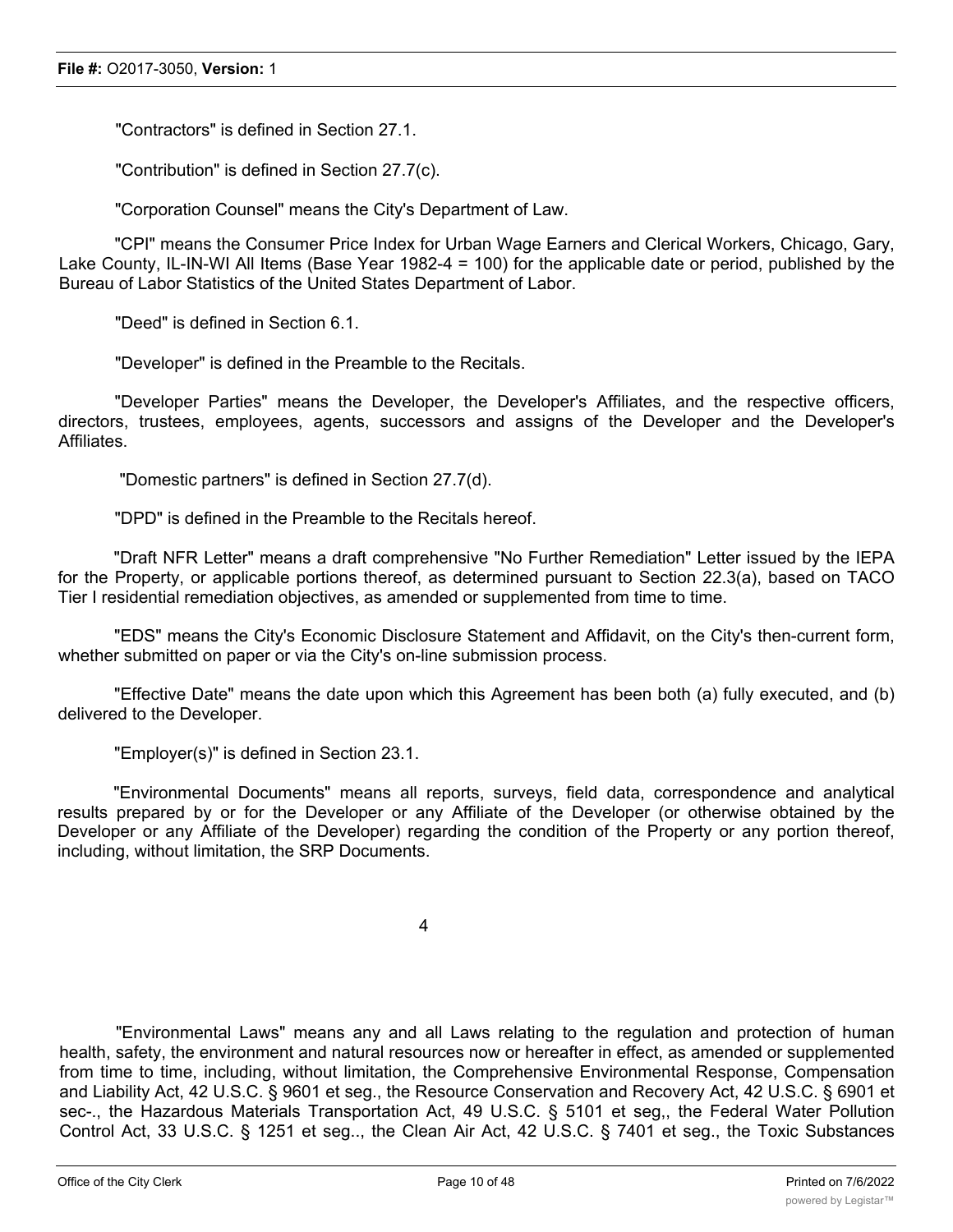Control Act, 15 U.S.C. §2601 et seg., the Federal Insecticide, Fungicide, and Rodenticide Act, 7 U.S.C. § 136 et seg., the Occupational Safety and Health Act, 29 U.S.C. § 651 et seq., any and all regulations promulgated under such Laws, and all analogous state and local counterparts or equivalents of such Laws, including, without limitation, the Illinois Environmental Protection Act, 415 ILCS 5/1 et seg., and the common law, including, without limitation, trespass and nuisance.

"Equity" means funds of the Developer (other than funds derived from Lender Financing) irrevocably available for the Project, and unencumbered by any other obligation.

"Event of Default" means any event or occurrence as defined in Section 19.2.

"Final NFR Letter" means a final comprehensive "No Further Remediation" letter issued by the IEPA approving the use of the Property for the construction, development and operation of the Project in accordance with the site plan approved by the City and the terms and conditions of the SRP Documents, as amended or supplemented from time to time. The Final NFR Letter shall state that the Property meets TACO Tier 1 remediation objectives for residential properties and the construction worker exposure route as set forth in 35 III. Adm. Code Part 742, but may be reasonably conditioned upon use and maintenance of engineered barriers and other institutional or engineering controls acceptable to the IEPA.

"General Contractor" means Ujamaa/ Brown Momen.

"Governmental Approvals" is defined in Section 8.

"Hazardous Substances" means any toxic substance, hazardous substance, hazardous material, hazardous chemical or hazardous, toxic or dangerous waste defined or qualifying as such in (or for the purposes of) any Environmental Laws, or any pollutant, toxic vapor, or contaminant, and shall include, but not be limited to, petroleum (including crude oil or any fraction thereof), any radioactive material or by-product material, polychlorinated biphenyls and asbestos in any form or condition.

"Human Rights Ordinance" is defined in Section 23.1(a).

"Identified Parties" is defined in Section 27.

"IEPA" means the Illinois Environmental Protection Agency.

"IGO Hiring Oversight" is defined in Section 30.4.

"Indemnitee" and "Indemnitees" have the respective meanings defined in Section 21.

5

"Laws" means all applicable federal, state, county, municipal or other laws (including common law), statutes, codes, ordinances, rules, regulations, executive orders or other requirements, now or hereafter in effect, as amended or supplemented from time to time, and any applicable judicial or administrative interpretation thereof, including any applicable judicial or administrative orders, consent decrees or judgments.

"Lender(s)" means any provider of Lender Financing approved pursuant to Section 9 hereof, including the City, which shall be limited to funds necessary to construct the Project.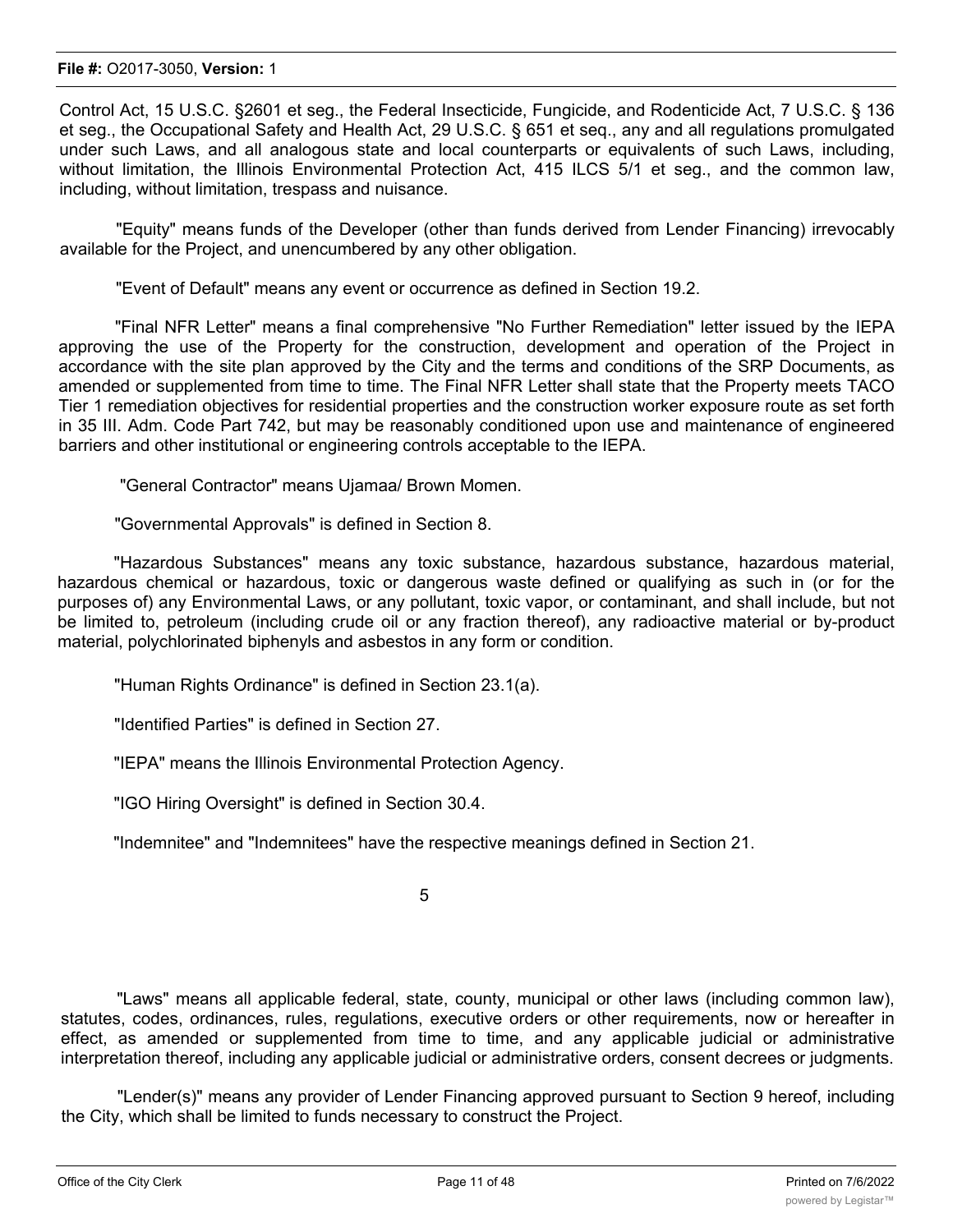#### **File #:** O2017-3050, **Version:** 1

"Lender Financing" means funds borrowed by the Developer from Lenders, available to pay for the costs of the Project (or any portion thereof), including, without limitation, the Multi-Family Program Funds.

"Losses" means any and all debts, liens, claims, causes of action, demands, complaints, legal or administrative proceedings, losses, damages, obligations, liabilities, judgments, amounts paid in settlement, arbitration or mediation awards, interest, fines, penalties, costs, expenses and disbursements of any kind or nature whatsoever (including, without limitation, reasonable attorneys' fees and expenses, consultants' fees and expenses and court costs).

"MBE(s)" means a business identified in the Directory of Certified Minority Business Enterprises published by the City's Department of Procurement Services, or otherwise certified by the City's Department of Procurement Services as a minority-owned business enterprise, related to the Procurement Program or the Construction Program, as applicable.

"MBE/WBE Program" is defined in Section 23.3(a).

"Multi-Family Program Funds" is defined in the Recitals.

"Municipal Code" means the Municipal Code of the City of Chicago as presently in effect and as hereafter amended from time to time.

"Other Contract" is defined in Section 27.7(b).

"Outside Closing Date" is defined in Section 5.

"Owners" is defined in Section 27.1.

"Party(ies)" means the City and the Developer.

"PD" is defined in the Recitals.

"Plans and Specifications" means the final construction plans and specifications prepared by the Architect, as submitted to the City as the basis for obtaining Governmental Approvals for the Project, as such plans and specifications may be amended, revised or supplemented from time to time with the prior written approval of the City in accordance with Section 11.2 (Change Orders) hereof.

"Political fundraising committee" is defined in Section 27.7(e).

6

"Project" means a 7-story elevator building designed for seniors with a total of 102 units. The first floor will contain 12 units and floors 2-7 will contain approximately 15 units each. Each unit will include one bedroom with one bathroom. The Project will also include a community room with a kitchen, a library, health screening room, exercise room,' computer room, and laundry room.

"Proof of Financing" means proof reasonably acceptable to the City that the Developer has Equity and/or Lender Financing, in amounts adequate to complete the Project and satisfy its obligations under this Agreement. The Proof of Financing shall include binding commitment letters from the Developer's Lenders, if any, and evidence of the Developer's ability to make an equity contribution in the amount of any gap in financing.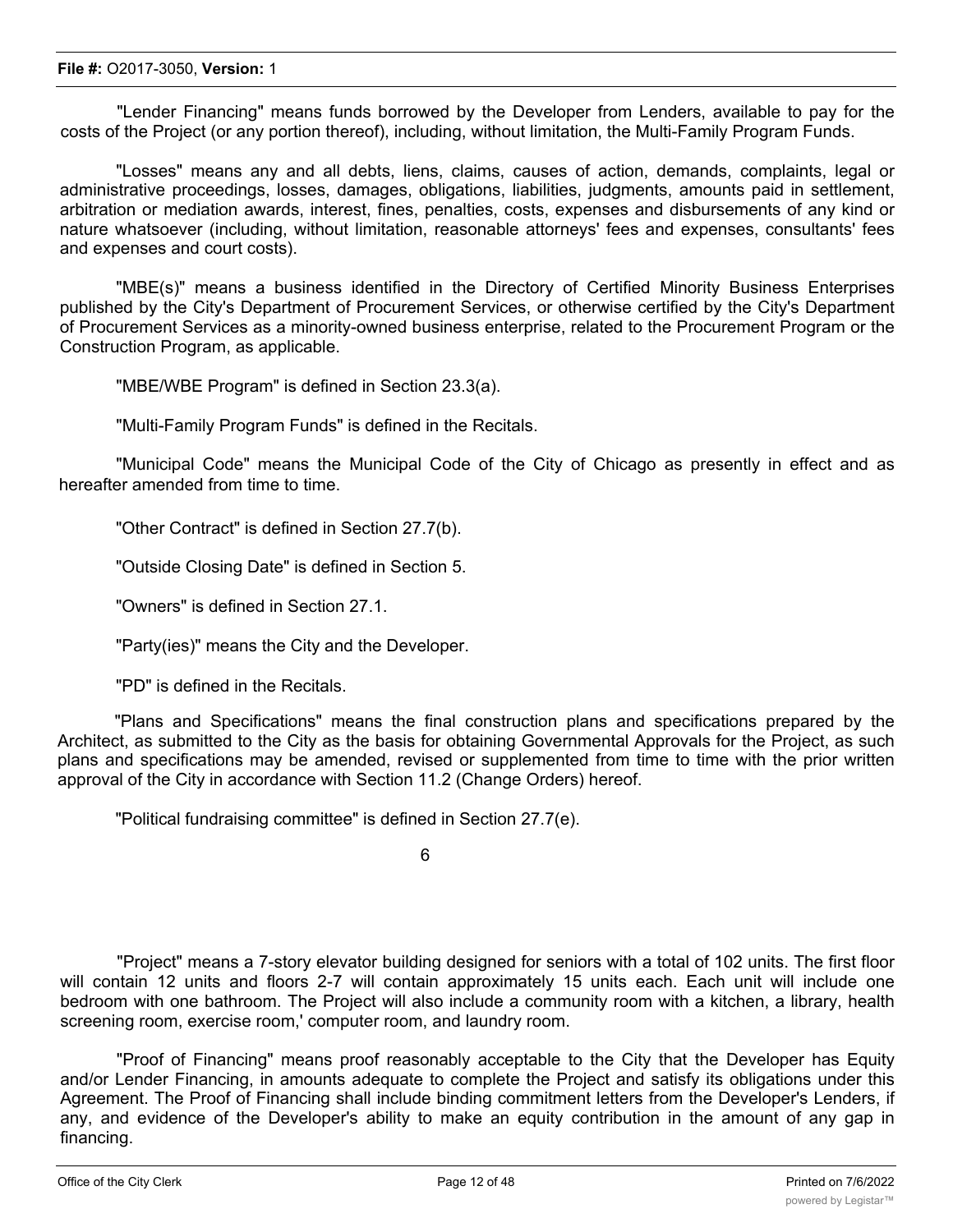"Property" is defined in the Recitals.

"Purchase Price" is defined in Section 3.

"Reconveyance Deed(s)" is defined in the Recitals.

"Redevelopment Area" is defined in the Recitals.

"Redevelopment Plan" is defined in the Recitals.

"Released Claims" is defined in Section 22.4.

"Remediation Costs" means governmental or regulatory body response costs, natural resource damages, property damages, and the costs of any investigation, cleanup, monitoring, remedial, removal or restoration work required by any federal, state or local governmental agency or political subdivision or other third party in connection or associated with the Property or any improvements, facilities or operations located or formerly located thereon.

"Remediation Work" means all investigation, sampling, monitoring, testing, removal, response, disposal, storage, remediation, treatment and other activities necessary to obtain a Final NFR Letter for the Property in accordance with the terms and conditions of the Draft NFR Letter for the Property, the SRP Documents, all requirements of the IEPA and all applicable Laws, including, without limitation, all applicable Environmental Laws.

"Scope Drawings" means the site plan, floor plans and elevations attached hereto as Exhibit D.

"Shakman Accord" is defined in Section 30.1.

"SRP" means the lEPA's Site Remediation Program as set forth in Title XVII of the Illinois Environmental Protection Act, 415 ILCS 5/58 et seq., and the regulations promulgated thereunder.

"SRP Documents" means all documents submitted to the IEPA under the SRP program, as amended or supplemented from time to time, including, without limitation, the

7

Comprehensive Site Investigation and Remediation Objectives Report, the Remedial Action Plan, and the Remedial Action Completion Report.

"Sub-owners" is defined in Section 27.1.

"Survey" means a Class A plat of survey in the most recently revised form of ALTA/ACSM urban survey of the Property dated within 45 days prior to the Closing Date, acceptable in form and content to the City and the Title Company, prepared by a surveyor registered in the State of Illinois, certified to the City and the Title Company, and indicating whether the Property is in a flood hazard area as identified by the United States Federal Emergency Management Agency (and updates thereof to reflect improvements to the Property in connection with the construction of the Project as required by the City or Lender(s) providing Lender Financing.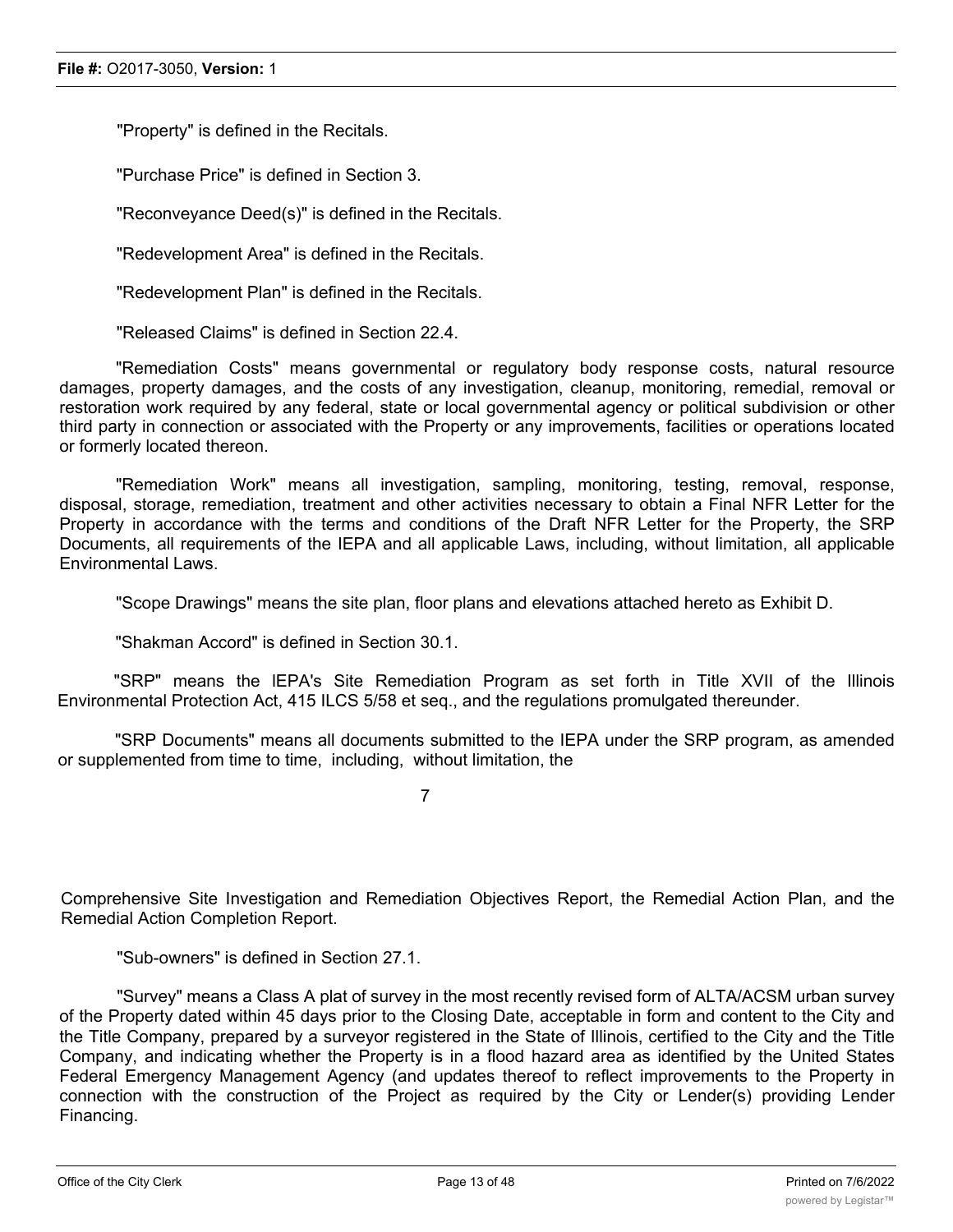"TACO" means the Tiered Approach to Corrective Action Objectives codified at 35 III. Adm. Code Part 742 et seq.

"Title Company" means Chicago Title Insurance Company.

"Title Commitment" is defined in Section 7.1.

"Title Policy" means a title insurance policy issued by the Title Company in the most recently revised ALTA or equivalent form, showing the Developer as the named insured with respect to the Property, noting the recording of this Agreement and a subordination agreement with respect to any Lender Financing for the Project (as described in Section 10.14 below) as encumbrances against the Property.

"UST(s)" means underground storage tank(s) whether or not subject to Title 16 of the Illinois Environmental Protection Act, including without limitation (i) any underground storage tank as defined in 415 ILCS 5/57.2, (ii) any farm or residential tank of 1,100 gallons or less capacity used for storing motor fuel for noncommercial purposes, (iii) any tank used for storing heating oil for consumption on the premises where stored, (iv) any septic tank, (v) any tank that is excluded from the definition in 415 ILCS 5/57.2 based upon the existence of any Hazardous Substance therein, and (vi) any pipes connected to items (i) through (v) above.

"Waste Sections" is defined in Section 29.

2.2 Rules of Construction. For all purposes of this Agreement, except as otherwise expressly provided or unless the context otherwise requires, the following rules of construction apply in construing the provisions of this Agreement:

a) The terms defined in this Section 2 and elsewhere in this Agreement include the plural as well as the singular.

b) All references in this instrument to designated "Articles," "Sections" and other subdivisions are to be the designated Articles, Sections and other subdivisions of this instrument as originally executed.

8

c) The words "herein," "hereof" and "hereunder" and other words of similar import refer to this Agreement as a whole and not to any Section or other subdivision.

d) The Section and subsection headings herein are for convenience only and shall not affect the construction hereof.

## **SECTION 3. PURCHASE PRICE.**

The City hereby agrees to sell, and the Developer hereby agrees to purchase, upon and subject to the terms and conditions of this Agreement, the Property, for the sum of \$1.00 ("Purchase Price"). Except as specifically provided herein to the contrary, the Developer shall pay all escrow fees and other title insurance fees and closing costs. The Developer acknowledges and agrees that it is receiving a land write-down. The purpose of the land writedown is to facilitate the construction of the Project. The Developer acknowledges and agrees that the City has only agreed to provide the land write-down because the Developer has agreed to execute this Agreement and comply with its terms and conditions, including, without limitation, the use covenants set forth in Section 15.2.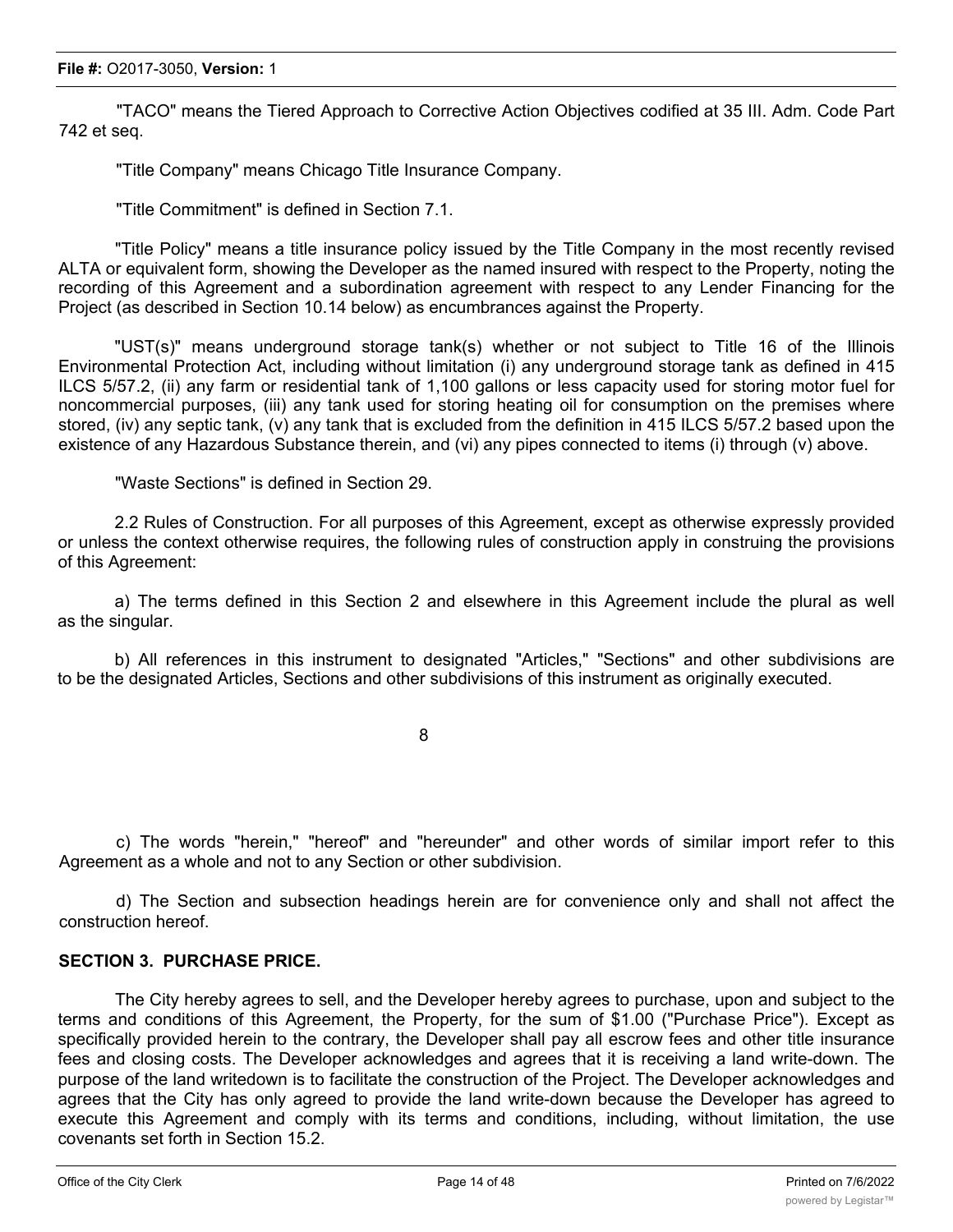SECTION 4. PERFORMANCE DEPOSIT. Intentionally Deleted.

#### **SECTION 5. CLOSING.**

The Closing shall take place at the downtown offices of the Title Company within seven (7) Business Days after the Developer has satisfied all conditions precedent set forth in Section 10 hereof, unless DPD, in its sole discretion, waives such conditions (the "Closing Date");

provided, however, in no event shall the Closing Date occur any later than , 201\_ (the "Outside Closing Date"), unless the Commissioner of DPD, in his or her sole discretion, extends such Outside Closing Date. On or before the Closing Date, the City shall deliver to the Title Company the Deed, all necessary state, county and municipal real estate transfer tax declarations, and an ALTA statement.

#### **SECTION 6. CONVEYANCE OF TITLE.**

6.1 Form of City Deed. The City shall convey the Property to the Developer by quitclaim deed ("Deed"), subject to the terms of this Agreement and, without limiting the quitclaim nature ofthe deed, the following:

(a) the Redevelopment Plan for the Redevelopment Area;

(b) the standard exceptions in an ALTA title insurance policy;

c) general real estate taxes and any special assessments or other taxes;

d) all easements, encroachments, covenants and restrictions of record and not shown of record;

e) such other title defects as may exist; and

**9**

any and all exceptions caused by the acts ofthe Developer or its Agents.

2 Recording. At the Closing, the Developer shall pay to record the Deed, this Agreement, and any other documents incident to the conveyance of the Property to the Developer. This Agreement shall be recorded prior to any mortgage made in connection with any Lender Financing. Upon recording, the Developer shall immediately transmit to the City an executed original of this Agreement showing the date and recording number.

3 Reconveyance Deed. On the Closing Date, the Developer shall execute and deliver a Reconveyance Deed to the City to be held in trust. The Developer acknowledges and agrees that the City shall have the right to record the Reconveyance Deed and revest title to the Property and all improvements thereon in the City in accordance with Section 19 hereof.

## **SECTION 7. TITLE AND SURVEY.**

1 Title Commitment and Insurance. Not less than seven (7) Business Days before the Closing, the Developer shall obtain a commitment for an owner's policy of title insurance for the Property, issued by the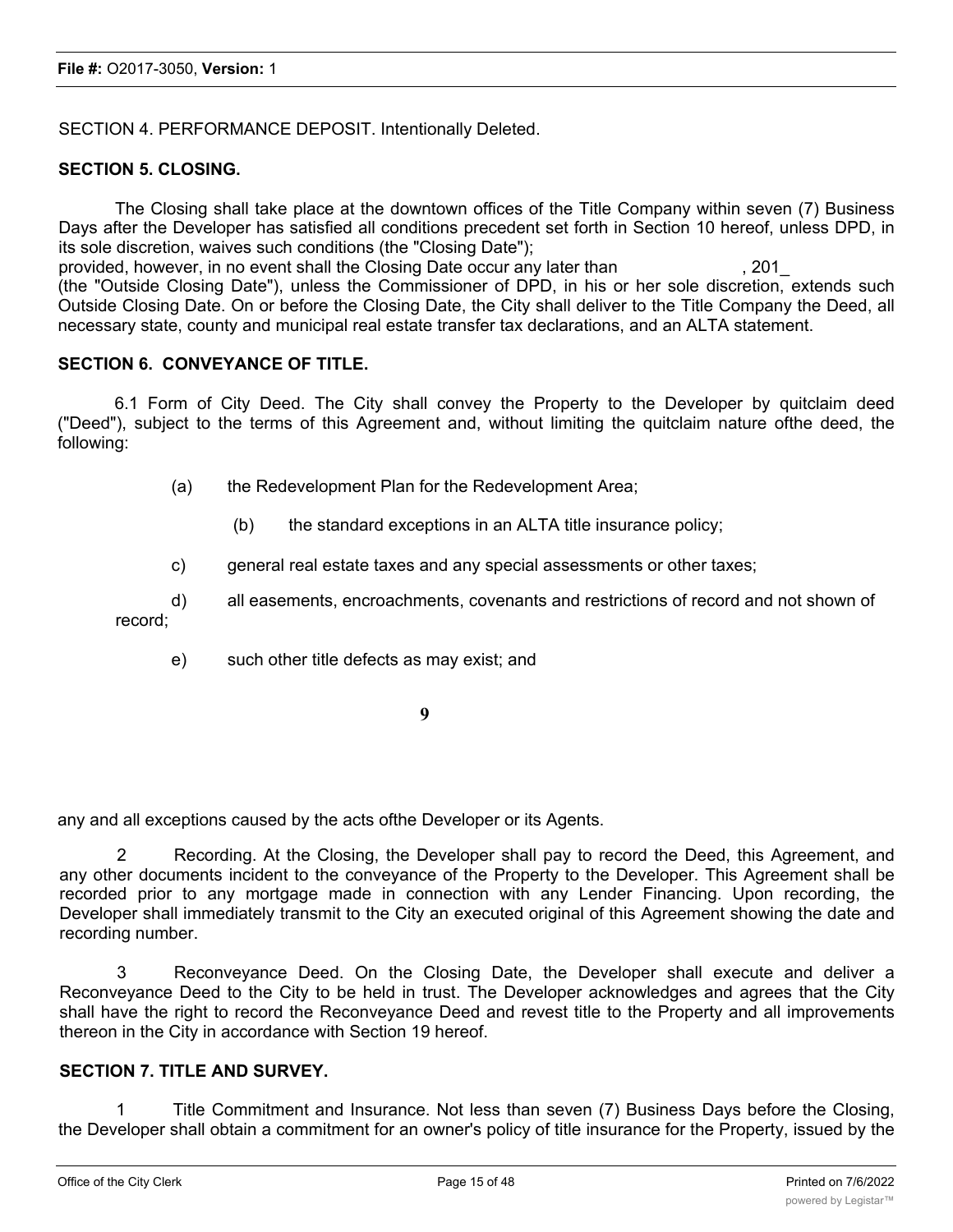Title Company (the "Title Commitment"). The Developer shall be solely responsible for and shall pay all costs associated with updating the Title Commitment (including all search, continuation and later-date fees), and obtaining the Title Policy and any endorsements.

2 Correction of Title. The City shall have no obligation to cure title defects; provided, however, if there are exceptions for general real estate taxes due or unpaid prior to the Closing Date with respect to the Property or liens for such unpaid property taxes, the City shall ask the County to void the unpaid taxes as provided in Section 21-100 of the Property Tax Code, 35 ILCS 200/21-100, or file an application for a Certificate of Error with the Cook County Assessor, or tax injunction suit or petition to vacate a tax sale in the Circuit Court of Cook County. If, after taking the foregoing actions and diligently pursuing the same, the Property remains subject to any tax liens, or if the Property is encumbered with any other exceptions that would adversely affect the use and insurability of the Property for the development of the Project, the Developer shall have the option to terminate this Agreement. If the Developer does not elect to terminate this Agreement as aforesaid, then the Developer shall be deemed to have accepted title subject to all exceptions.

3 Survey. The Developer shall obtain a Survey of the Property at the Developer's sole cost and expense and deliver a copy of the Survey to the City not less than seven (7) Business Days before the Closing.

## **SECTION 8. BUILDING PERMITS AND OTHER GOVERNMENTAL APPROVALS.**

The Developer represents that it has applied for all necessary building permits and other governmental approvals to construct and operate the Project (collectively, "Governmental Approvals"), and covenants and agrees to pursue the Governmental Approvals in good faith and with all due diligence.

10

## **SECTION 9. PROJECT BUDGET AND PROOF OF FINANCING.**

The Developer has furnished to DPD, and DPD has approved, a preliminary budget showing total costs for construction of the Project in the amount of \$26,621,725. The Developer hereby certifies to the City that the preliminary budget for the Project attached hereto as Exhibit C is true, correct and complete in all material respects. Not less than seven (7) Business Days prior to the Closing Date, the Developer shall submit to DPD for approval a final budget for the Project (the "Budget") and Proof of Financing. The Developer shall promptly deliver to DPD certified copies of any Change Orders with respect to the Budget for approval pursuant to Section 11.2 hereof.

### **SECTION 10. CONDITIONS PRECEDENT TO CLOSING.**

The obligation of the City to convey the Property to the Developer is contingent upon the delivery or satisfaction of each of the following items (unless waived by DPD in its sole discretion) at least seven (7) Business Days prior to the Closing Date, unless another time period is specified below:

1 Budget. The Developer has submitted to DPD, and DPD has approved, the Budget in accordance with the provisions of Section 9 hereof.

2 Proof of Financing: Simultaneous Loan Closing. The Developer has submitted to DPD, and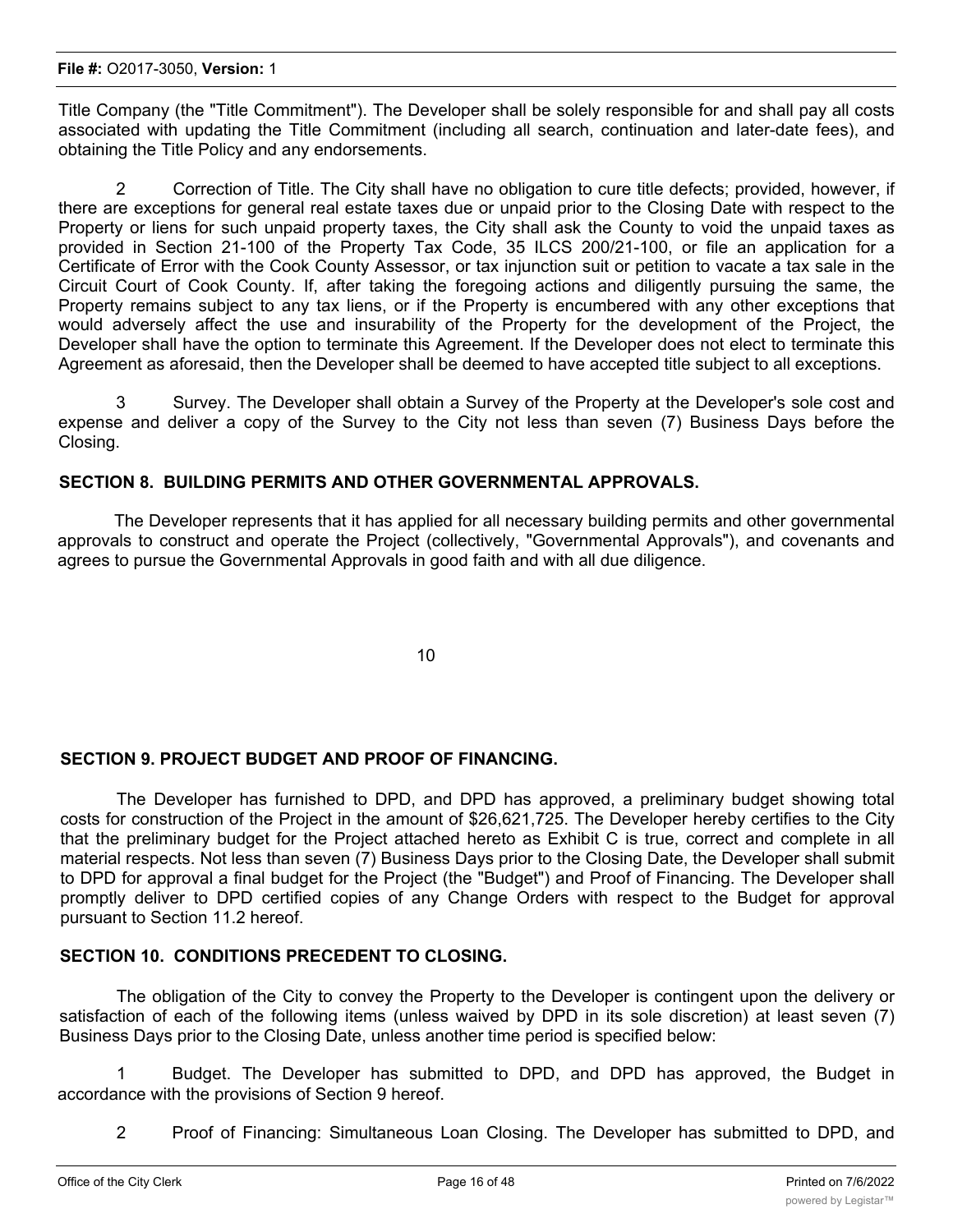#### **File #:** O2017-3050, **Version:** 1

DPD has approved, the Proof of Financing for the Project in accordance with the provisions of Section 9 hereof. On the Closing Date, the Developer shall simultaneously close all Lender Financing approved pursuant to Section 9.

3 Plans and Specifications. The Developer has submitted to DPD, and DPD has approved, the Plans and Specifications for the Project in accordance with the provisions of Section 11.1 hereof.

4 Governmental Approvals. The Developer has received all Governmental Approvals necessary to construct and operate the Project and has submitted evidence thereof to DPD.

5 Title. On the Closing Date, the Developer shall furnish the City with a copy of the pro forma Title Policy for the Property, certified by the Title Company, showing the Developer as the named insured. The Title Policy shall be dated as of the Closing Date and shall evidence the recording of this Agreement. The Title Policy shall also contain such endorsements as the Corporation Counsel shall request, including, but not limited to, an owner's comprehensive endorsement and satisfactory endorsements regarding contiguity, location, access and survey.

6 Survey. The Developer has furnished the City with a copy of the Survey.

7 Insurance. The Developer has submitted to the City, and the City has approved, evidence of insurance reasonably acceptable to the City for the Property. The City shall be named as an additional insured on all liability insurance policies and as a loss payee (subject to the prior rights of any first mortgagee) on all property insurance policies from the Closing Date through the date the City issues the Certificate of Completion.

$$
\mathbf{11} \\
$$

8 Legal Opinion. The Developer has submitted to the Corporation Counsel, and the Corporation Counsel has approved an opinion of counsel in a form reasonably acceptable to the City of due authorization, execution and enforceability (subject to bankruptcy and creditor's rights) of this Agreement and all other documentation signed by the Developer provided for herein.

9 Resolutions Authorizing Transaction. The Developer has submitted to the Corporation Counsel resolutions authorizing the Developer to execute and deliver this Agreement and any other documents required to complete the transaction contemplated by this Agreement and to perform its obligations under this Agreement.

10 Economic Disclosure Statement. The Developer has provided to the Corporation Counsel an Economic Disclosure Statement in the City's then current formi dated as of the Closing Date.

11 MBE/WBE and City Residency Hiring Compliance Plan. The Developer and the Developer's General Contractor and all major subcontractors have met with staff from DPD regarding compliance with the MBE/WBE, city residency hiring and other requirements set forth in Section 23, and DPD has approved the Developer's compliance plan in accordance with Section 23.4.

12 Reconveyance Deed. On the Closing Date, the Developer shall deliver a Reconveyance Deed for the Property to the City for possible recording in accordance with Section 19 below, if applicable.

13 Representations and Warranties. On the Closing Date, each of the representations and warranties of the Developer in Section 24 and elsewhere in this Agreement shall be true and correct.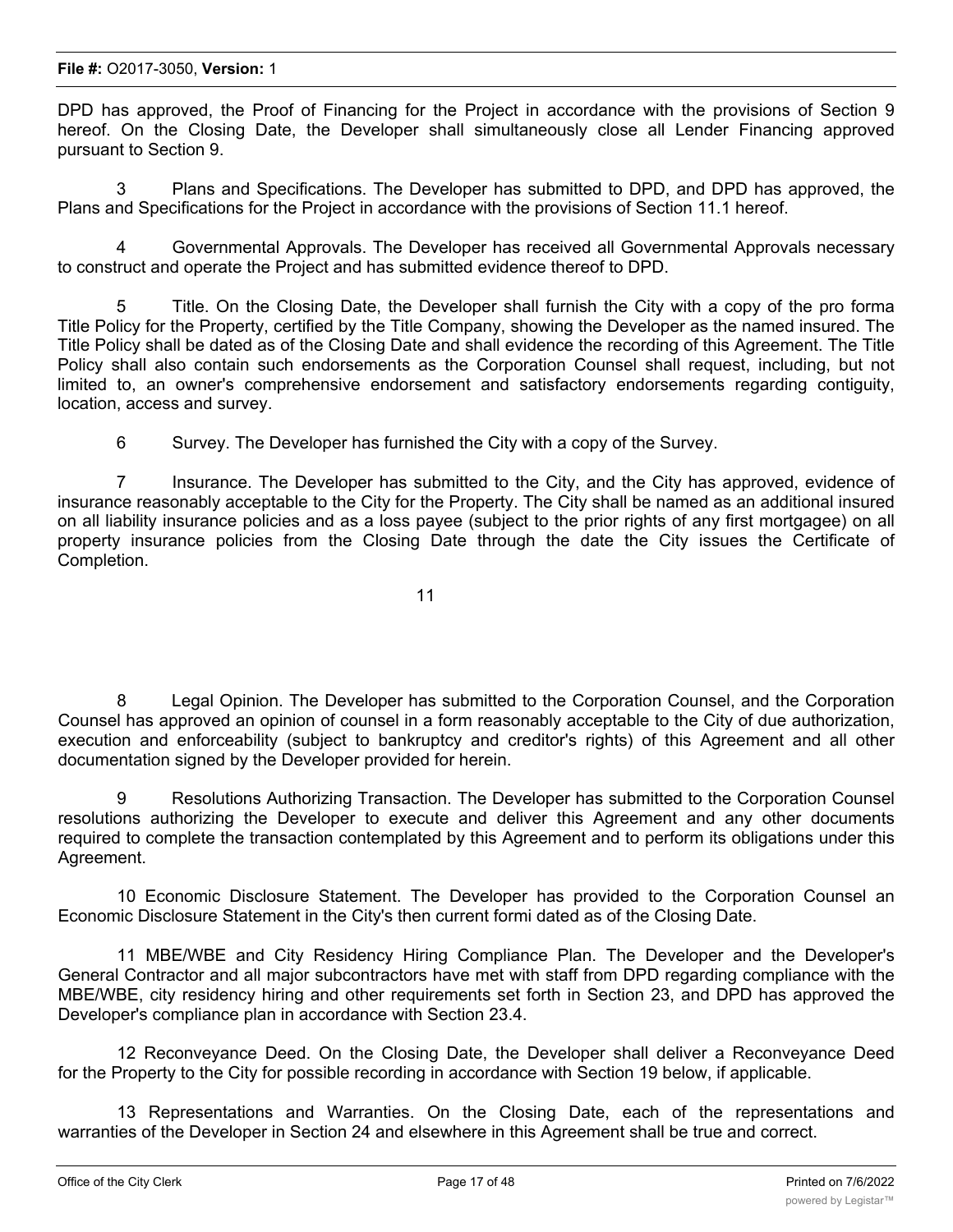14 Other Obligations. On the Closing Date, the Developer shall have performed all of the other obligations required to be performed by the Developer under this Agreement as and when required under this Agreement.

If any of the conditions in this Section 10 have not been satisfied to DPD's reasonable satisfaction within the time periods provided for herein, or waived by DPD, DPD may, at its option, upon thirty (30) days' prior written notice to the Developer, terminate this Agreement at any time after the expiration of the applicable time period, in which event this Agreement shall be null and void and, except as otherwise specifically provided, neither party shall have any further right, duty or obligation hereunder; provided, however, that if within said thirty (30) day notice period the Developer satisfies said condition(s), then the termination notice shall be deemed to have been withdrawn. Any forbearance by DPD in exercising its right to terminate this Agreement upon a default hereunder shall not be construed as a waiver of such right.

## **SECTION 11. CONSTRUCTION REQUIREMENTS.**

11.1 Scope Drawings and Plans and Specifications. The Developer has delivered the Scope Drawings for the Project to DPD and DPD has approved the same. Not less than seven

12

(7) days prior to the Closing Date, the Developer shall submit to DPD for approval the final plans and specifications prepared by the Architect for the Project. Any material changes to the Scope Drawings or Plans and Specifications for any portion of the Project shall be submitted to DPD as a Change Order pursuant to Section 11.2 hereof. The Scope Drawings and Plans and Specifications for the Project shall at all times conform to the Redevelopment Plan, the PD and all applicable Laws. The Developer shall submit all necessary documents to the City's Building Department, Department of Transportation and such other City departments or governmental authorities as may be necessary to acquire Governmental Approvals for the Project. The Developer shall construct the Project in accordance with the approved Scope Drawings and Plans and Specifications.

2 Change Orders. All Change Orders (and documentation identifying the source of funding therefor) relating to a material change to the Project must be submitted by the Developer to DPD for DPD's prior written approval, which approval shall not be unreasonably delayed. As used in the preceding sentence, a "material change to the Project" means (a) an increase or reduction in the gross or net square footage of the Project by more than 5%; or (b) any changes to the Budget that, individually or in the aggregate, increase or decrease the Budget by more than 10%. The Developer shall not authorize or permit the performance of any work relating to any Change Order or the furnishing of materials in connection therewith prior to the receipt by the Developer of DPD's written approval (to the extent required in this section).

3 Performance and Payment Bonds. Prior to the commencement of construction of any portion of the Project involving work in the public way or work that constitutes a "public work" under applicable state law and is required to be bonded under such state law, the Developer shall require that the General Contractor be bonded for its performance and payment by sureties having an AA rating or better using a bond in a form acceptable to the City. The City shall be named as obligee or co-obligee on any such bonds.

4 Employment Opportunity; Progress Reports. The Developer covenants and agrees to abide by, and contractually obligate and cause the General Contractor and each subcontractor to abide by the terms set forth in Section 23.2 (City Resident Construction Worker Employment Requirement) and Section 23.3 (MBE/WBE Commitment) of this Agreement. The Developer shall deliver to the City written progress reports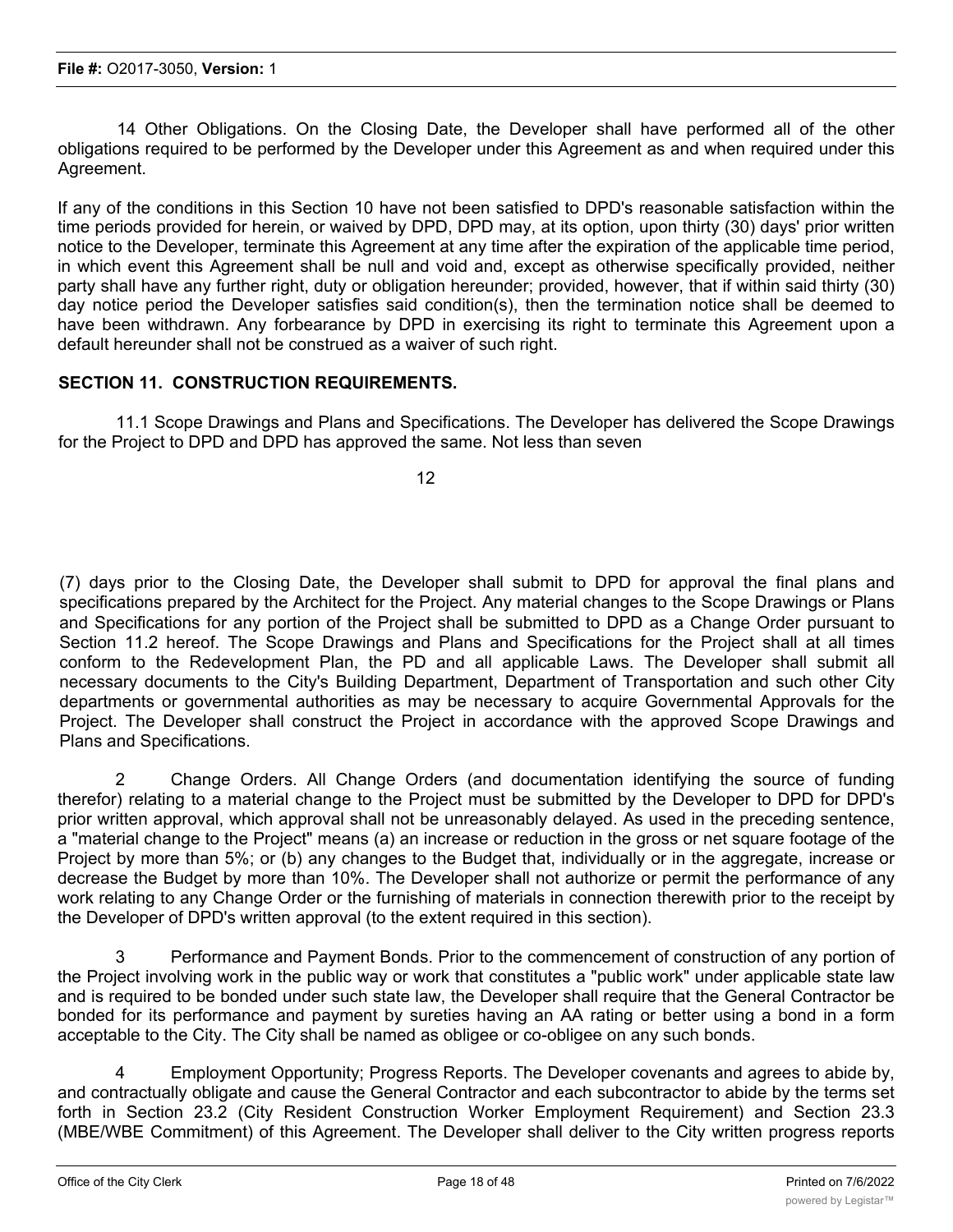detailing compliance with such requirements on a quarterly basis. If any such reports indicate a shortfall in compliance, the Developer shall also deliver a plan to DPD which shall outline, to DPD's satisfaction, the manner in which the Developer shall correct any shortfall.

5 Relocation of Utilities, Curb Cuts and Driveways. The Developer shall be solely responsible for and shall pay all costs associated with: (a) the relocation, installation or construction of public or private utilities, curb cuts and driveways; (b) the repair or reconstruction of any curbs, vaults, sidewalks or parkways required in connection with or damaged as a result of the Developer's construction of the Project; (c) the removal of existing pipes, utility equipment or building foundations; and (d) the termination of existing water or other utility services. The City shall have the right to approve any streetscaping provided by the Developer as part of the Project, including, without limitation, any paving of sidewalks, landscaping and lighting.

6 City's Right to Inspect Property. For the period commencing on the Closing Date and continuing through the date the City issues the Certificate of Completion, any

13

authorized representative of the City shall have access to the relevant portions of the Project and the Property at all reasonable times for the purpose of determining whether the Developer is constructing the Project in accordance with the terms of this Agreement, the PD, the Scope Drawings, the Plans and Specifications, the Budget, and all applicable Laws and covenants and restrictions of record.

7 Barricades and Signs. The Developer shall, at its sole cost and expense, erect and maintain such signs as the City may reasonably require during the Project, identifying the site as a City redevelopment project. The City reserves the right to include the name, photograph, artistic rendering of the Project and other pertinent information regarding the Developer, the Property and the Project in the City's promotional literature and communications. Prior to the commencement of any construction activity requiring barricades, the Developer shall install barricades of a type and appearance satisfactory to the City and constructed in compliance with all applicable Laws. DPD shall have the right to approve the maintenance, appearance, color scheme, painting, nature, type, content and design of all barricades. The Developer shall erect all signs and barricades so as not to interfere with or affect any bus stop or train station in the vicinity of the Property.

8 Survival. The provisions of this Section 11 shall survive the Closing.

## **SECTION 12. LIMITED APPLICABILITY.**

Any approval given by DPD pursuant to this Agreement is for the purpose of this Agreement only and does not constitute the approval required by the City's Department of Buildings or any other City department, nor does such approval constitute an approval of the quality, structural soundness or safety of any improvements located or to be located on the Property, or the compliance of said improvements with any Laws, private covenants, restrictions of record, or any agreement affecting the Property or any part thereof.

## **SECTION 13. COMMENCEMENT AND COMPLETION OF PROJECT.**

The Developer shall commence construction of the Project no later than , 20 , and shall complete the Project (as evidenced by the issuance of the Certificate of Completion) no later than  $\qquad \qquad , 20 \qquad ;$  provided, however, DPD, in its sole discretion, may extend the construction commencement and completion dates by up to six (6) months each (or twelve (12) months in the aggregate). The Developer shall construct The Project in accordance with this Agreement, the PD, the Scope Drawings, the Plans and Specifications, the Budget, and all applicable Laws and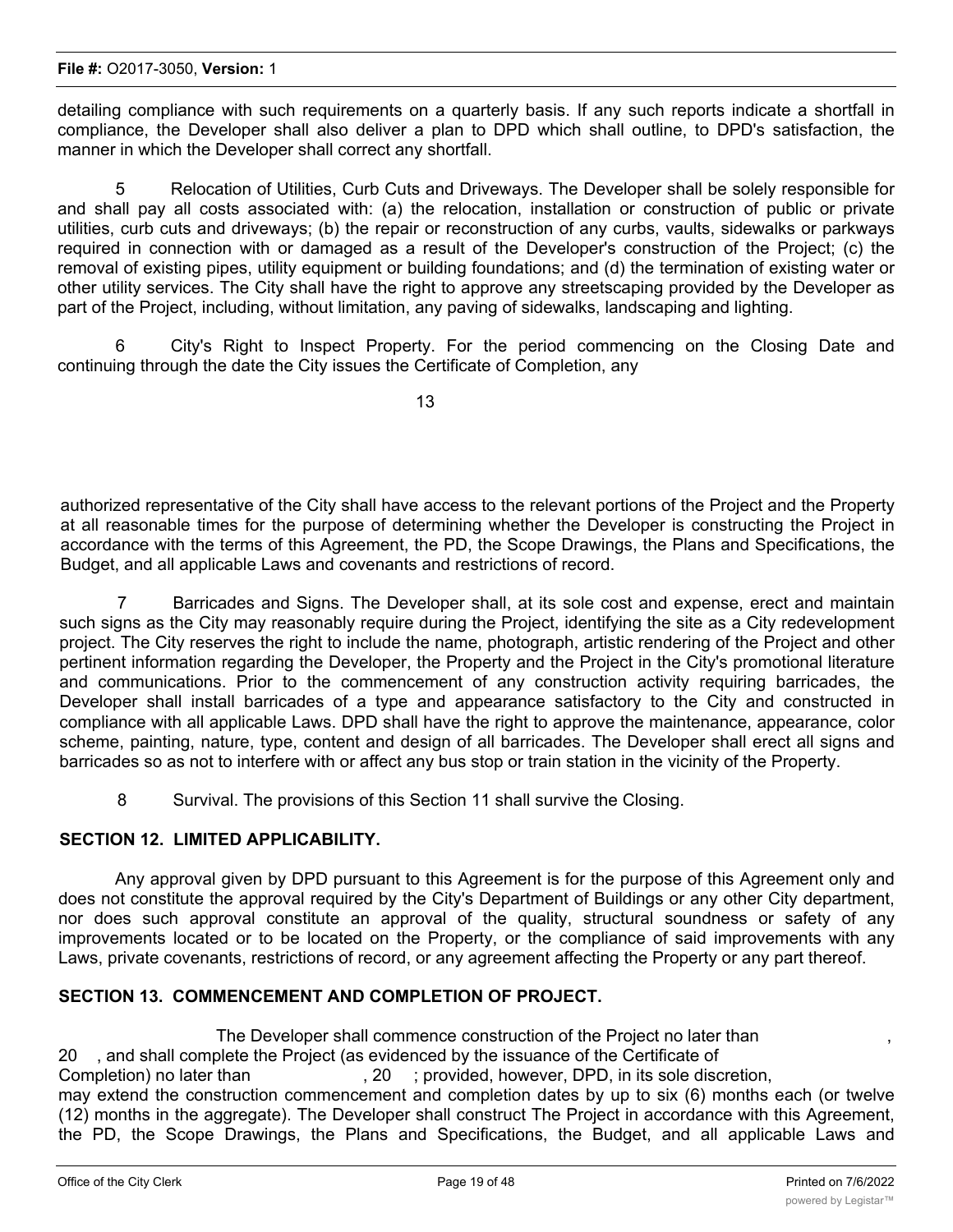covenants and restrictions of record.

## **SECTION 14. CERTIFICATE OF COMPLETION OF CONSTRUCTION.**

1 Upon satisfaction of the requirements set forth in this Section 14, and upon the Developer's written request, DPD shall issue to the Developer a certificate of completion for the ("Certificate of Completion") in recordable form certifying that the Developer has fulfilled its obligation to complete the Project in accordance with the terms of this Agreement.

2 A Certificate of Completion for the Project will not be issued until the following requirements have been satisfied:

14

a) The Project has been fully constructed in accordance with this Agreement, and the Developer has received a Certificate of Occupancy or other evidence acceptable to DPD that the Project is in full compliance with all building permit requirements.

b) The Developer has obtained the Final NFR Letter for the Property.

c) The Developer is in full compliance with all requirements of the PD relating to construction of the Project.

d) The City's Monitoring and Compliance Unit has verified in writing that the Developer is in full compliance with all City requirements set forth in Section 23.2 (City Resident Construction Worker Employment Requirement) and Section 23.3 (MBE/WBE Commitment) with respect to the Project.

e) There exists neither an Event of Default nor a condition or event which, with the giving of notice or passage of time or both, would constitute an Event of Default.

14.3 Within ,forty-five (45) days after receipt of a written request by the Developer for a Certificate of Completion, the City shall provide the Developer with either the Certificate of Completion or a written statement indicating in adequate detail how the Developer has failed to complete the Project in conformity with this Agreement, or is otherwise in default, and what measures or acts will be necessary, in the sole opinion of the City, for the Developer to take or perform in order to obtain the Certificate of Completion. If the City requires additional measures or acts to assure compliance, the Developer shall resubmit a written request for the Certificate of Completion upon compliance with the City's response. The Certificate of Completion shall be in recordable form, and shall, upon recording, constitute a conclusive determination of satisfaction and termination of the covenants in this Agreement and the Deed with respect to the Developer's obligations to construct the Project. The Certificate of Completion shall not, however, constitute evidence that the Developer has complied with any Laws relating to the construction of the Project, and shall not serve as any "guaranty" as to the quality of the construction. Nor shall the Certificate of Completion release the Developer from its obligation to comply with the other terms, covenants and conditions of this Agreement, except to the extent otherwise provided by this Agreement.

## **SECTION 15. RESTRICTIONS ON USE.**

The Developer, for itself and its successors and assigns, covenants and agrees as follows: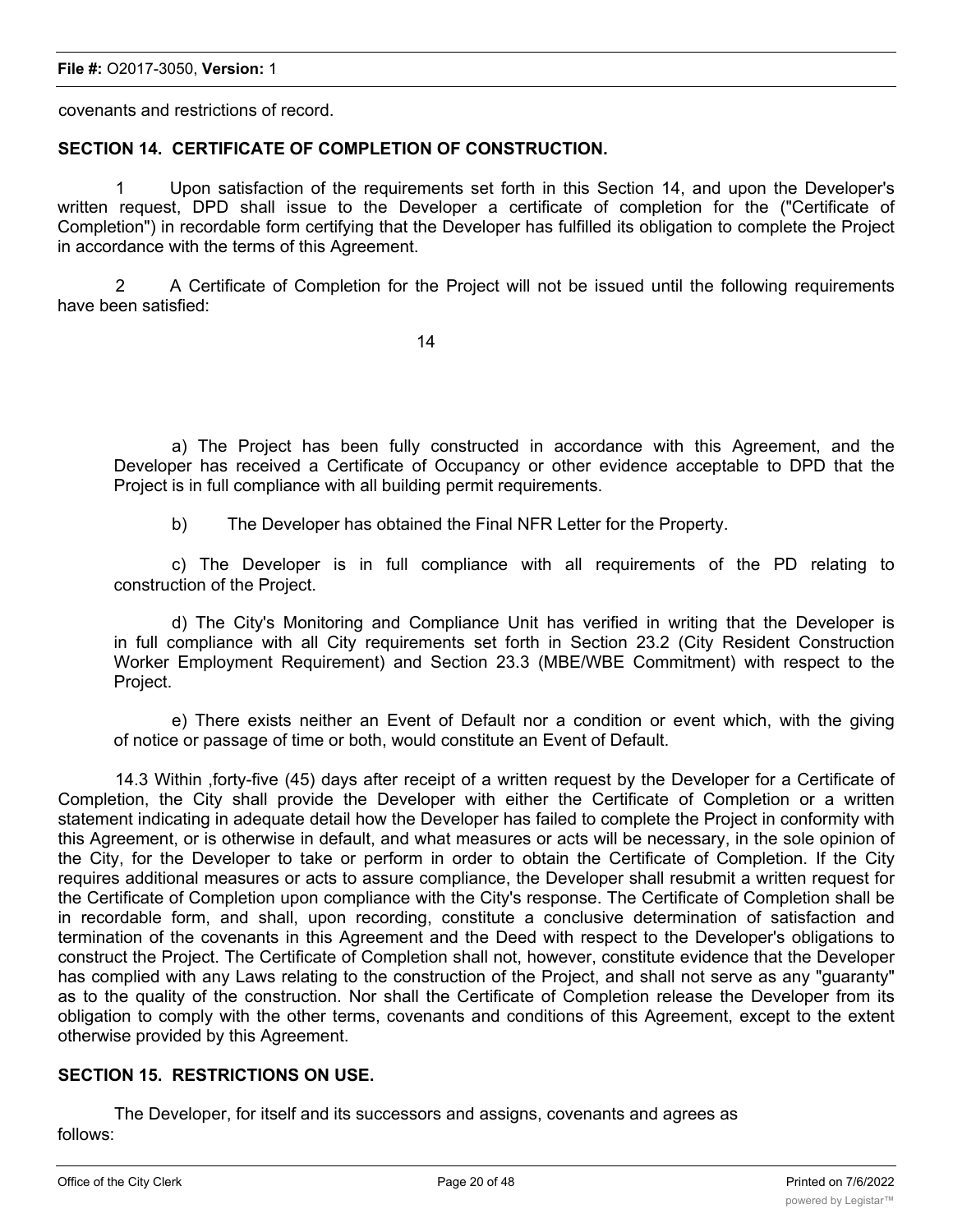1 Compliance with Redevelopment Plan. The Developer shall use the Property in compliance with the Redevelopment Plan.

2 Final NFR Letter. The Developer shall comply with all land use restrictions, institutional controls and other terms and conditions contained in the Final NFR Letter for the Property.

15

15.3 Non-Discrimination. The Developer shall not discriminate on the basis of race, color, sex, gender identity, age, religion, disability, national origin, ancestry, sexual orientation, marital status, parental status, military discharge status, or source of income in the sale, lease, rental, use or occupancy of the Property or the Project or any part thereof.

The Developer, for itself and its successors and assigns, acknowledges and agrees that the development and use restrictions set forth in this Section 15 constitute material, bargained-for consideration for the City and are intended to further the public policies set forth in the Redevelopment Plan.

## **SECTION 16. PROHIBITION AGAINST SALE OR TRANSFER OF PROPERTY.**

Prior to the issuance of the Certificate of Completion for the Project, the Developer may not, without the prior written consent of DPD, which consent shall be in DPD's sole discretion: (a) directly or indirectly sell, transfer, convey, lease or otherwise dispose of all or any portion of the Property or the Project or any interest therein; or (b) directly or indirectly assign this Agreement (other than to a lender for collateral assignment purposes as permitted under Section 17). The Developer acknowledges and agrees that DPD may withhold its consent under (a) or (b) above if, among other reasons, the proposed purchaser, transferee or assignee (or such entity's principal officers or directors) is in violation of any Laws, or if the Developer fails to submit sufficient evidence of the financial responsibility, business background and reputation of the proposed purchaser, transferee or assignee.

## **SECTION 17. MORTGAGES AND OTHER LIENS.**

1 Limitation upon Encumbrance of Project Site. Prior to the issuance of the Certificate of Completion, the Developer may not, without the prior written consent of DPD, which consent shall be in DPD's sole discretion, engage in any financing or other transaction which would create an encumbrance or lien on the Property, except for the Lender Financing approved pursuant to Section 9, which shall be limited to funds necessary to construct the Project.

2 Mortgagees Not Obligated to Construct. Notwithstanding any other provision of this Agreement or of the Deed, the holder of any mortgage authorized by this Agreement (or any affiliate of such holder) shall not itself be obligated to construct or complete the Project, or to guarantee such construction or completion, but shall be bound by the other covenants running with the land specified in Section 18 and, at the Closing, shall execute a subordination agreement in accordance with Section 10.3. If any such mortgagee or its affiliate succeeds to the Developer's interest in the Property (or any portion thereof) prior to the issuance of the Certificate of Completion, whether by foreclosure, deed-in-lieu of foreclosure or otherwise, and thereafter transfers its interest in the Property (or any portion thereof) to another party, such transferee shall be obligated to complete the Project (or such portion of the Project located on the land so transferred), and shall also be bound by the other covenants running with the land specified in Section 18.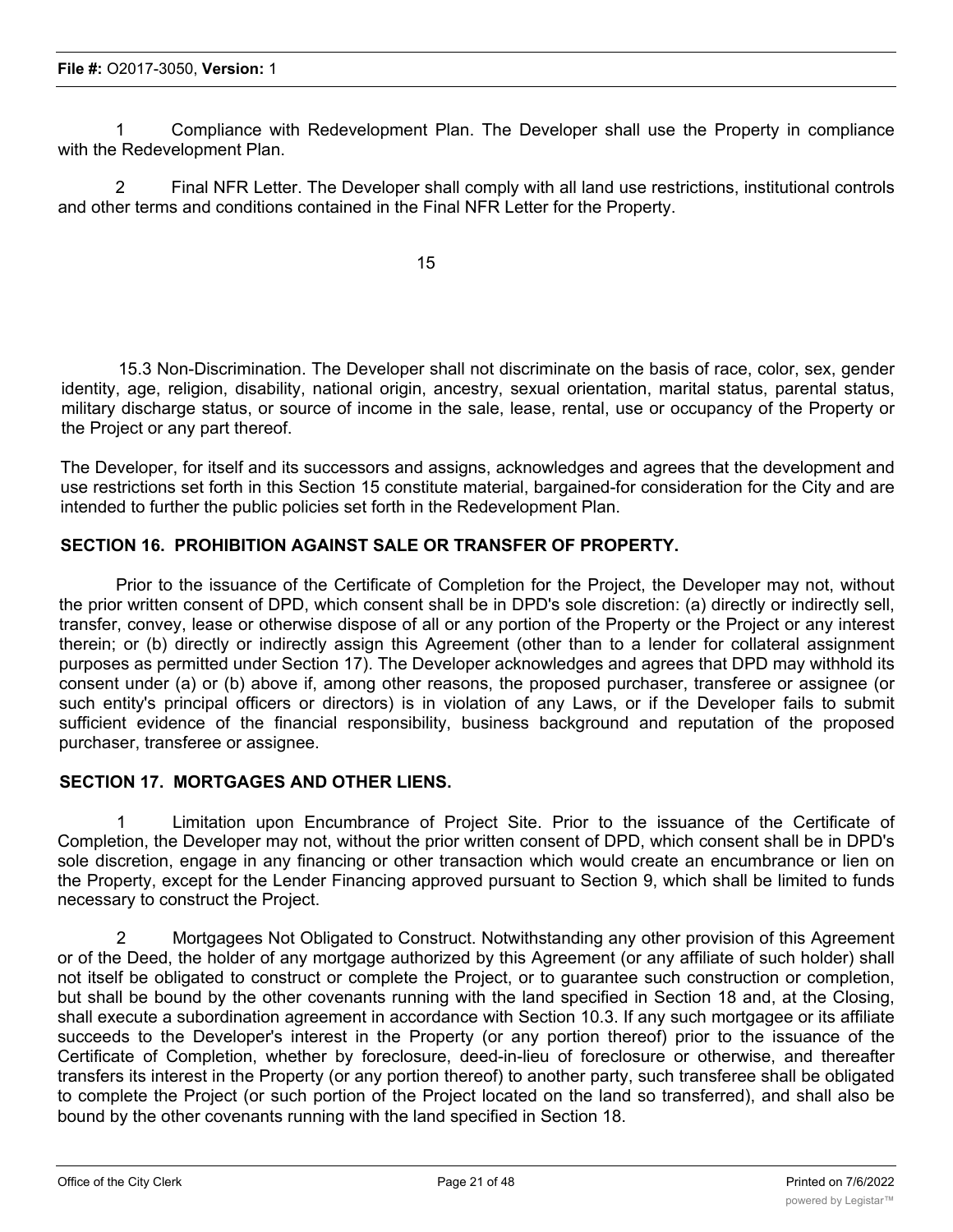## **SECTION 18. COVENANTS RUNNING WITH THE LAND.**

The Parties agree, and the Deed shall so expressly provide, that the covenants, agreements, releases and other terms and provisions contained in Section 13 (Commencement and Completion of Project), Section 15 (Restrictions on Use), Section 16 (Prohibition Against Sale or Transfer of Property), Section 17 (Limitation Upon Encumbrance of Property), and Section 22.4 (Release and Indemnification), touch and concern and shall be appurtenant to and shall run with the Property. Such covenants, agreements, releases and other terms and provisions shall be binding on the Developer and its successors and assigns (subject to the limitation set forth in Section 17 above as to any permitted mortgagee) to the fullest extent permitted by law and equity for the benefit and in favor of the City, and shall be enforceable by the City. Such covenants, agreements, releases and other terms and provisions shall terminate as follows:

| <b>Section</b> | Covenant                                | <b>Termination</b>                           |
|----------------|-----------------------------------------|----------------------------------------------|
| \$13.1         | <b>Completion of Project</b>            | Upon issuance of Certificate of Completion   |
| \$15.1         | <b>Redevelopment Plan</b><br>Compliance | Upon expiration of Redevelopment Plan        |
| \$15.2         | <b>NFR Requirements</b>                 | In accordance with terms of Final NFR Letter |
| \$15.3         | Non-Discrimination                      | No limitation as to time                     |
| §16            | Sale/Transfer Prohibition               | Upon issuance of Certificate of Completion   |
| §17            | <b>Limitation on Encumbrances</b>       | Upon issuance of Certificate of Completion   |
| §23.4          | <b>Environmental Release</b>            | No limitation as to time                     |

## **SECTION 19. PERFORMANCE AND BREACH.**

1 Time of the Essence. Time is of the essence in the Developer's performance of its obligations under this Agreement.

2 Event of Default. The occurrence of any one or more of the following events or occurrences shall constitute an "Event of Default" under this Agreement:

a) the failure of the Developer to perform, keep or observe any of the covenants, conditions, promises, agreements or obligations of the Developer under this Agreement;

b) the making or furnishing by the Developer of any warranty, representation, statement, certification, schedule or report to the City (whether in this Agreement, an Economic Disclosure Statement, or another document) which is untrue or misleading in any material respect;

c) except as otherwise permitted hereunder, the creation (whether voluntary or involuntary) of, or any attempt to create, any lien or other encumbrance upon the Property, or the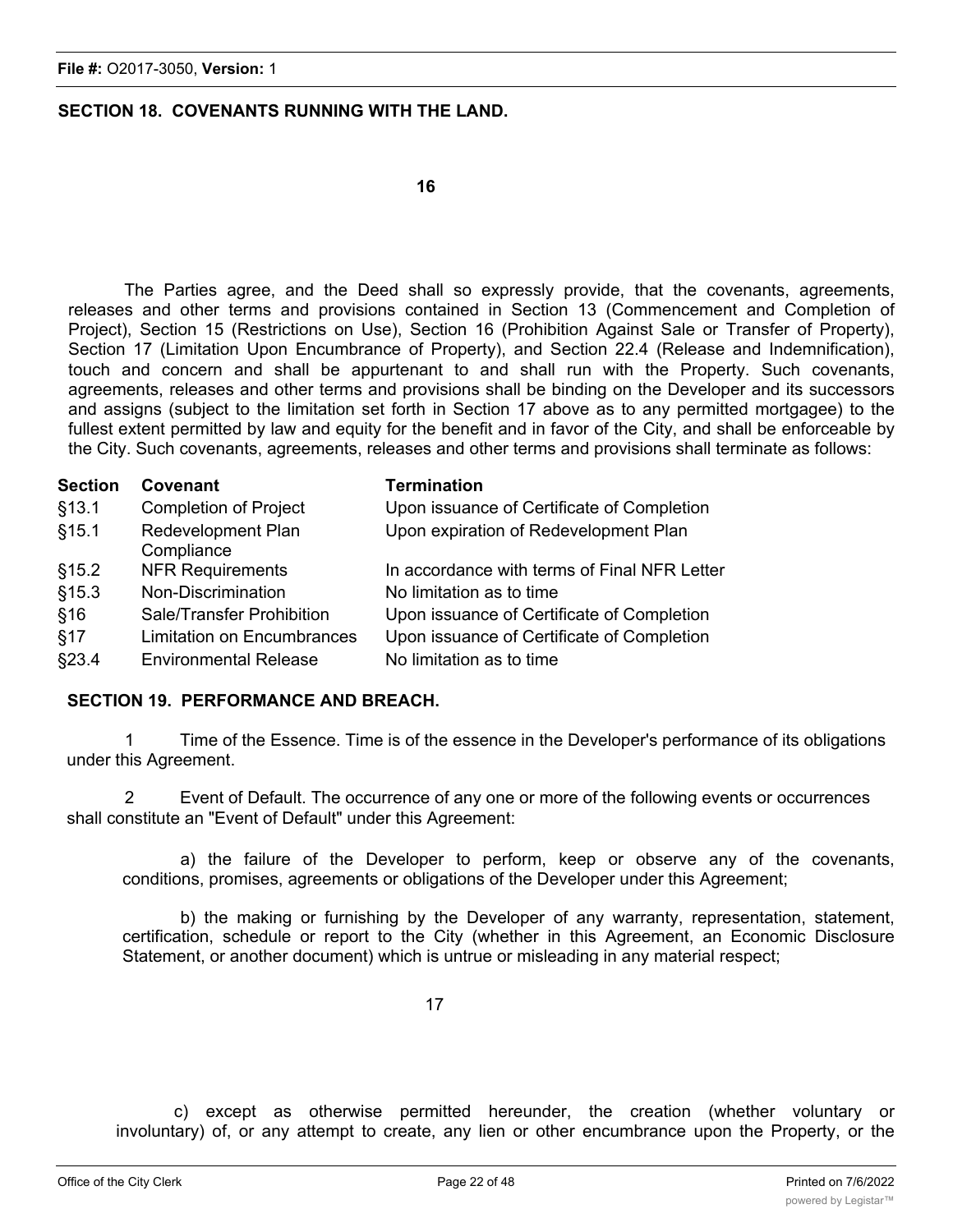making or any attempt to make any levy, seizure or attachment thereof;

d) the entry of any judgment or order against the Developer which is related to the Property and remains unsatisfied or undischarged and in effect for sixty (60) days after such entry without a stay of enforcement or execution; or

e) the occurrence of an event of default under the Lender Financing, which default is not cured within any applicable cure period.

3 Cure. If the Developer defaults in the performance of its obligations under this Agreement, the Developer shall have thirty (30) days after written notice of default from the City to cure the default, or such longer period as shall be reasonably necessary to cure such default provided the Developer promptly commences such cure and thereafter diligently pursues such cure to completion (so, long as continuation of the default does not create material risk of damage to the Project or injury to persons using the Project). Notwithstanding the foregoing or any other provision of this Agreement to the contrary, there shall be no notice requirement or cure period with respect to Events of Default described in Section 16 (Prohibition Against Transfer of Property).

4 Default Prior to the Issuance of Certificate. If an Event of Default occurs prior to the issuance of the Certificate of Completion, and the default is not cured in the time period provided for in Section 19.3 above, the City may terminate this Agreement and pursue and secure any available remedy against the Developer in any court of competent jurisdiction by any action or proceeding at law or in equity, including, but not limited to, damages, injunctive relief, the specific performance of the agreements contained herein, and the right to revest title to the Property in the City pursuant to the Reconveyance Deed, provided, however, that the recording of the Reconveyance Deed shall not defeat, render invalid, or limit in any way, the lien of any mortgage authorized by this Agreement. If the Reconveyance Deed is recorded by the City, the Developer shall be responsible for all real estate taxes and assessments which accrued during the period the Property was owned by the Developer, and the Developer shall cause the release of all unpermitted liens or encumbrances placed on the Property during the period of time the Property was owned by the Developer. The Developer will cooperate with the City to ensure that if the City records the Reconveyance Deed, such recording is effective for purposes of transferring title to the Property to the City.

5 Resale of the Property. Upon the reconveyance of the Property to the City as provided in Section 19.4. the City may complete the Project at its own cost (if the Project has not been completed) or convey the Property to a qualified and financially responsible party reasonably acceptable to the first mortgagee, who (at its own cost) shall assume the obligation of completing the Project or such other improvements as shall be satisfactory to DPD (if the Project has not been completed), and otherwise comply with the covenants that run with the land as specified in Section 18.

6 Disposition of Resale Proceeds. If the City sells the Property as provided for in Section 19.5, the net proceeds from the sale, after payment of all amounts owed under any

18

mortgage liens authorized by this Agreement in order of lien priority, shall be utilized to reimburse the City for:

a) the fair market value of the Property as if it were vacant, which fair market value shall be calculated at the time of sale; and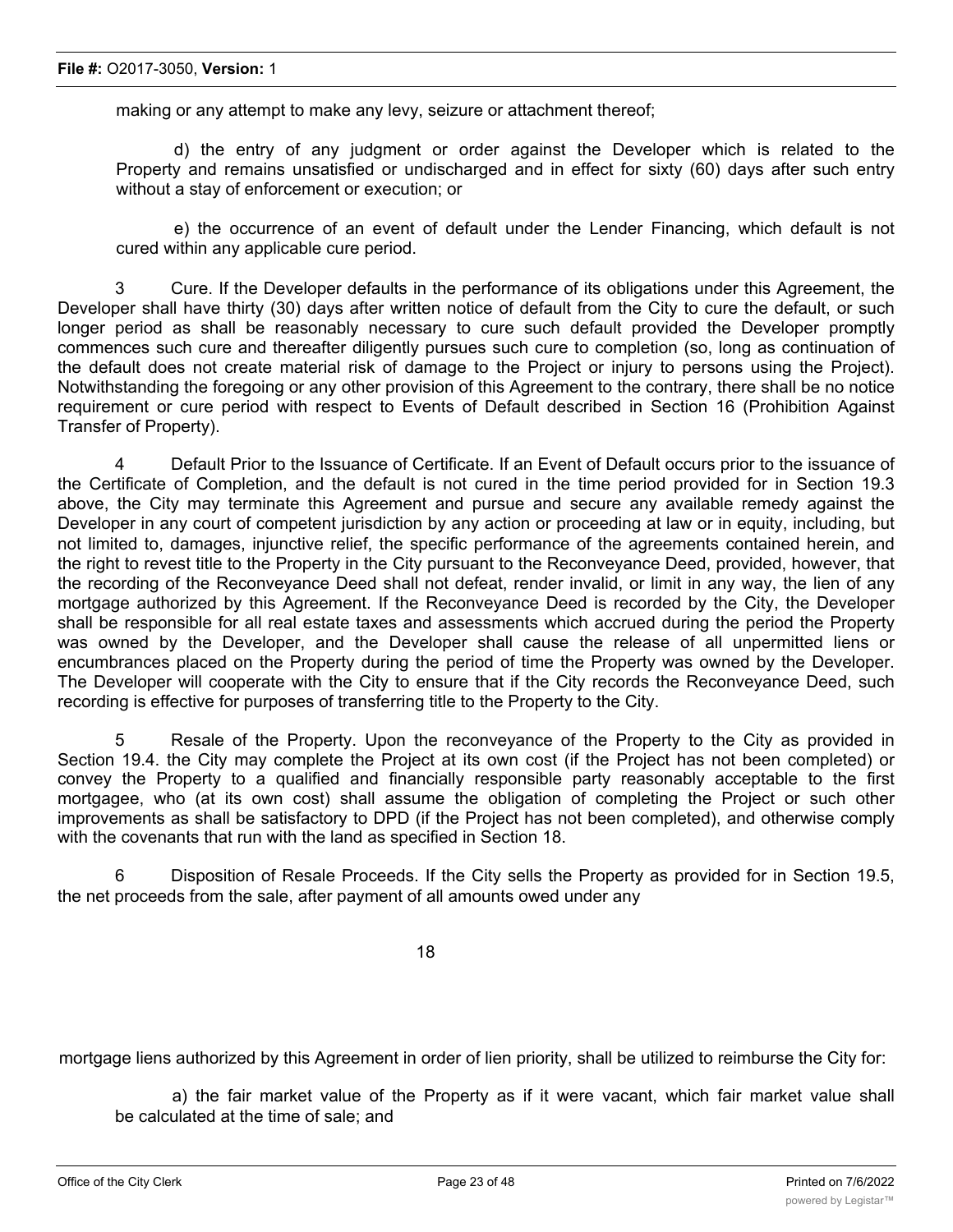b) costs and expenses incurred by the City (including, without limitation, salaries of personnel) in connection with the recapture, management and resale of the Property (less any income derived by the City from the Property in connection with such management); and

c) all unpaid taxes, assessments, and water and sewer charges assessed against the Property; and

d) any payments made (including, without limitation, reasonable attorneys' fees and court costs) to discharge or prevent from attaching or being made any subsequent encumbrances or liens due to obligations, defaults or acts of the Developer; and

e) any expenditures made or obligations incurred with respect to construction or maintenance of the Project; and

(f) any other amounts owed to the City by the Developer.

The Developer shall be entitled to receive any remaining proceeds.

#### **SECTION 20. CONFLICT OF INTEREST; CITY'S REPRESENTATIVES NOT INDIVIDUALLY LIABLE.**

The Developer represents and warrants that no agent, official or employee of the City has or shall have any personal interest, direct or indirect, in the Developer, this Agreement, the Property or the Project, nor shall any such agent, official or employee participate in any decision relating to this Agreement which affects his or her personal interests or the interests of any corporation, partnership, association or other entity in which he or she is directly or indirectly interested. No agent, official, director, officer, trustee or employee of the City or the Developer shall be personally liable in the event of any default under or breach of this Agreement or for any amount which may become due with respect to any commitment or obligation under the terms of this Agreement.

#### **SECTION 21. INDEMNIFICATION.**

The Developer agrees to indemnify, pay, defend and hold the City, and its elected and appointed officials, employees and agents (individually, an "Indemnitee," and collectively the "Indemnitees") harmless from and against any and all Losses in connection with any investigative, administrative or judicial proceeding commenced or threatened, whether or not such Indemnitees shall be designated a party thereto, that may be imposed on, suffered, incurred by or asserted against the Indemnitees in any manner relating to or arising out of: (a) the failure of the Developer to comply with any of the terms, covenants and conditions

19

applicable to the Developer and contained within this Agreement; (b) the failure of the Developer or any Agent of the Developer to pay contractors, subcontractors or material suppliers undisputed amounts owed in connection with the construction and management of the Project; (c) the existence of any material misrepresentation or omission in this Agreement or any other document related to this Agreement that is the result of information supplied or omitted by the Developer or any Agent or Affiliate of the Developer; (d) the Developer's failure to cure any material misrepresentation in this Agreement or any other document relating hereto; and (e) any activity undertaken by the Developer or any Agent or Affiliate of the Developer on the Property prior to or after the Closing. Notwithstanding the foregoing, no Indemnitee, shall be indemnified for claims to the extent arising out of such Indemnitee's breach of this Agreement or gross negligence or willful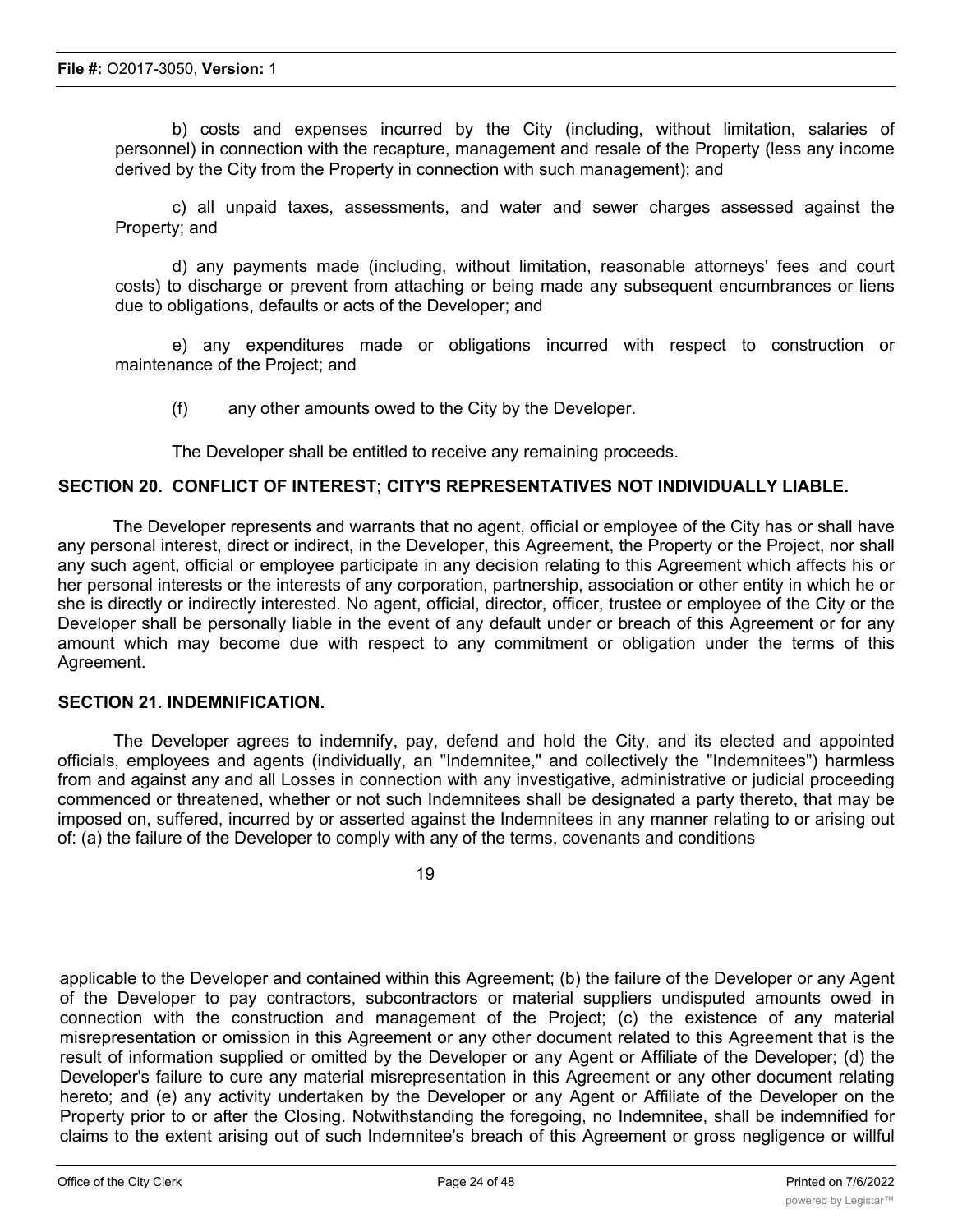#### **File #:** O2017-3050, **Version:** 1

misconduct. This indemnification shall survive the Closing and any termination of this Agreement (regardless of the reason for such termination).

## **SECTION 22. ENVIRONMENTAL MATTERS.**

1 "AS IS" SALE. THE DEVELOPER ACKNOWLEDGES THAT IT HAS HAD ADEQUATE OPPORTUNITY TO INSPECT AND EVALUATE THE STRUCTURAL, PHYSICAL AND ENVIRONMENTAL CONDITION AND RISKS OF THE PROPERTY AND ACCEPTS THE RISK THAT ANY INSPECTION MAY NOT DISCLOSE ALL MATERIAL MATTERS AFFECTING THE PROPERTY (AND ANY IMPROVEMENTS THEREON). THE DEVELOPER AGREES TO ACCEPT THE PROPERTY IN ITS "AS IS," "WHERE IS" AND "WITH ALL FAULTS" CONDITION AT CLOSING WITHOUT ANY COVENANT, REPRESENTATION OR WARRANTY, EXPRESS OR IMPLIED, OF ANY KIND, AS TO THE STRUCTURAL, PHYSICAL OR ENVIRONMENTAL CONDITION OF THE PROPERTY OR THE SUITABILITY OF THE PROPERTY FOR ANY PURPOSE WHATSOEVER. THE DEVELOPER ACKNOWLEDGES THAT IT IS RELYING SOLELY UPON ITS OWN INSPECTION AND OTHER DUE DILIGENCE ACTIVITIES AND NOT UPON ANY INFORMATION (INCLUDING, WITHOUT LIMITATION, ENVIRONMENTAL STUDIES OR REPORTS OF ANY KIND) PROVIDED BY OR ON BEHALF OF THE CITY OR ITS AGENTS OR EMPLOYEES WITH RESPECT THERETO. THE DEVELOPER AGREES THAT IT IS THE DEVELOPER'S SOLE RESPONSIBILITY AND OBLIGATION TO PERFORM ANY ENVIRONMENTAL REMEDIATION WORK AND TAKE SUCH OTHER ACTION AS IS NECESSARY TO PUT THE PROPERTY IN A CONDITION WHICH IS SUITABLE FOR ITS INTENDED USE.

2 Right of Entry. The Developer hereby represents and warrants to the City that it has or will perform a Phase I environmental site assessment of the Property in accordance with the requirements ofthe ASTM E 1527-05 standard and other environmental studies sufficient to conclude that the Project may be completed and operated in accordance with all Environmental Laws and this Agreement. The Developer agrees to deliver to the City copies of all Environmental Documents. The obligation of the Developer to purchase the Property is conditioned upon the Developer being satisfied with the condition of the Property for the construction, development and operation of the Project. The City shall grant the Developer the right, at its sole cost and expense, to enter the Property to perform the Phase I and any other surveys, environmental assessments, soil tests and other due diligence it deems necessary or desirable to satisfy itself as to the condition of the Property. If the Developer determines that it is not satisfied, in its sole and absolute discretion, with the condition of the Property, it may terminate this Agreement by written notice to the City any time prior to the Closing Date, whereupon this Agreement shall be null and void and, except as otherwise specifically provided,

20

neither Party shall have any further right, duty or obligation hereunder. If the Developer elects not to terminate this Agreement pursuant to this Section 22.2, the Developer shall be deemed satisfied with the condition of the Property.

## 3 Environmental Remediation.

a) The City's Department of Fleet and Facilities Management ("2FM") shall have the right to review and approve the sufficiency of the Phase I and any Phase II or other follow-up reports. Upon 2FM's request, the Developer shall perform additional studies and tests for the purpose of determining whether any environmental or health risks would be associated with the development of the Project, including, without limitation, updating or expanding the Phase I and performing initial or additional Phase II testing. If the environmental reports for the Property disclose the presence of contaminants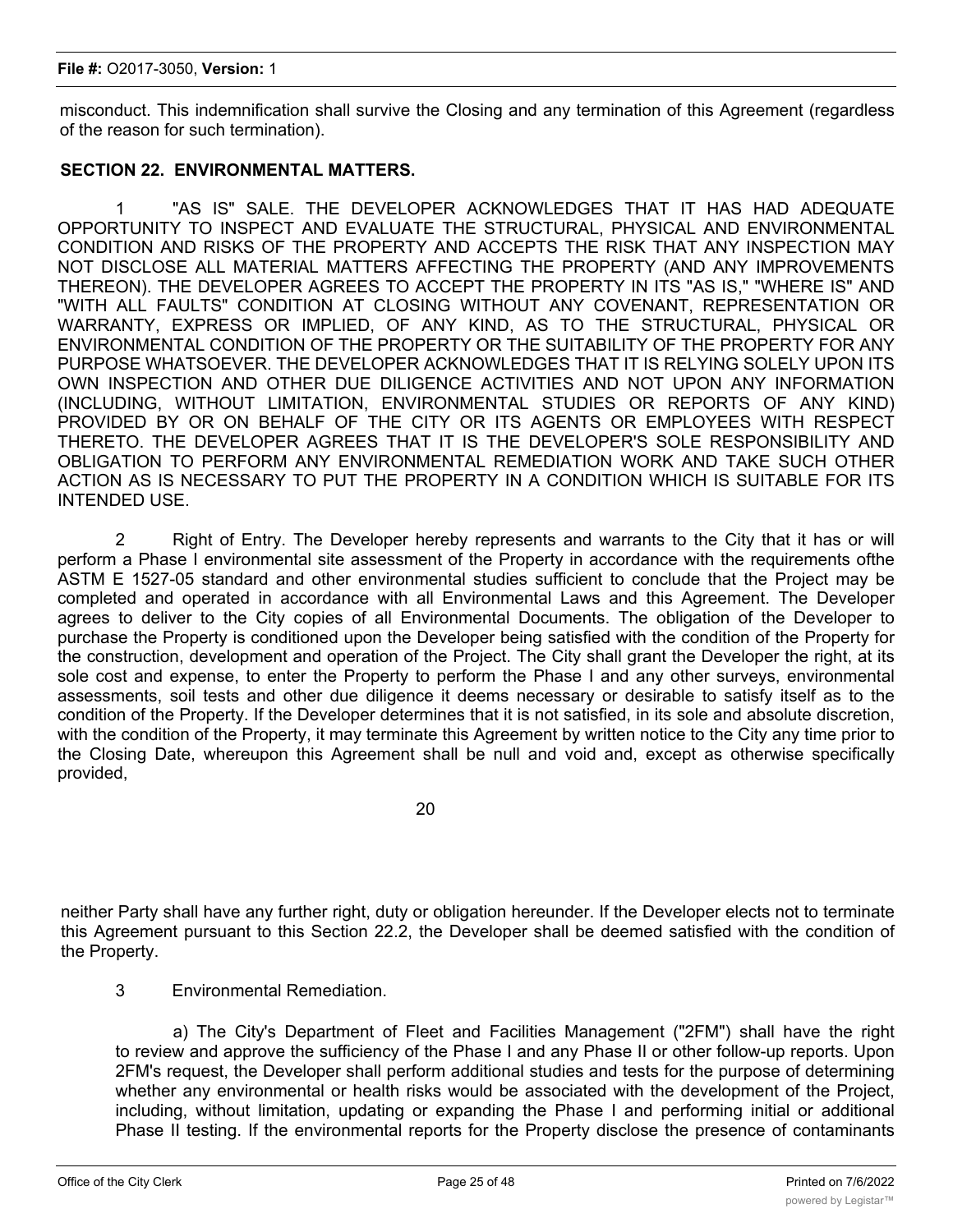exceeding residential remediation objectives, the Developer shall enroll the Property (or the applicable portion thereof) in the lEPA's SRP Program and take all necessary and proper steps to obtain a Draft NFR Letter for the Property (or the applicable portion thereof), unless 2FM determines that it is not necessary to enroll the Property in the SRP. If the Developer enrolls (or is required to enroll) the Property in the SRP, the Developer acknowledges and agrees that it may not commence construction on the Property until the IEPA issues, and 2FM approves, a Draft NFR Letter for the Property.

b) After 2FM approves the Draft NFR Letter for the City Property (to the extent required under subsection (a) above), the Developer covenants and agrees to complete the Remediation Work and diligently pursue the Final NFR Letter for the Property using all reasonable means. The City shall have the right to review in advance and approve all SRP Documents and any changes thereto, and the Developer's estimate of the cost to perform the Remediation Work. The Developer shall cooperate and consult with the City at all relevant times (and in all cases upon the City's request) with respect to environmental matters. The Developer shall bear sole responsibility for all aspects of the Remediation Work. The Developer shall promptly transmit to the City copies of all Environmental Documents prepared or received with respect to the Remediation Work, including, without limitation, any written communications delivered to or received from the IEPA or other regulatory agencies. The Developer acknowledges and agrees that the City will not issue a Certificate of Completion or a Certificate of Occupancy for the Project until the IEPA has issued, and the City has approved, a Final NFR Letter for the Property (to the extent required under (a) above), which approval shall not be unreasonably withheld.

4 Release and Indemnification. The Developer, on behalf of itself and the other Developer Parties, or anyone claiming by, through, or under the Developer Parties, hereby releases, relinquishes and forever discharges the City from and against any and all Losses which the Developer or any of the Developer Parties ever had, now have, or hereafter may have, whether grounded in tort or contract or otherwise, in any and all courts or other forums, of whatever kind or nature, whether known or unknown, arising out of or in any way connected with, directly or indirectly (a) any environmental contamination, pollution or hazards associated with the Property or any improvements, facilities or operations located or formerly located thereon, including, without limitation, any release, emission, discharge, generation,

**21**

transportation, treatment, storage or disposal of Hazardous Substances, or threatened release, emission or discharge of Hazardous Substances; (b) the structural, physical or environmental condition of the Property, including, without limitation, the presence or suspected presence of Hazardous Substances in, on, under or about the Property or the migration of Hazardous Substances from or to other property, unless the Hazardous Substances migrate from property owned by the City to the Property; (c) any violation of, compliance with, enforcement of or liability under any Environmental Laws, including, without limitation, any Losses arising under CERCLA, and (d) any investigation, cleanup, monitoring, remedial, removal or restoration work required by any federal, state or local governmental agency or political subdivision or other third party in connection or associated with thie Property or any improvements, facilities or operations located or formerly located thereon (collectively, "Released Claims"). Furthermore, the Developer shall defend, indemnify, and hold the City harmless from and against any and all Losses which may be made or asserted by any third parties arising out of or in any way connected with, directly or indirectly, any of the Released Claims.

5 *Release Runs with the Land. The covenant of release in Section 22.4 shall run with the* Property, and shall be binding upon all successors and assigns of the Developer with respect to the Property, *including, without limitation, each and every person, firm, corporation, limited liability company, trust or other entity owning, leasing, occupying, using or possessing any portion of the Property under or through the*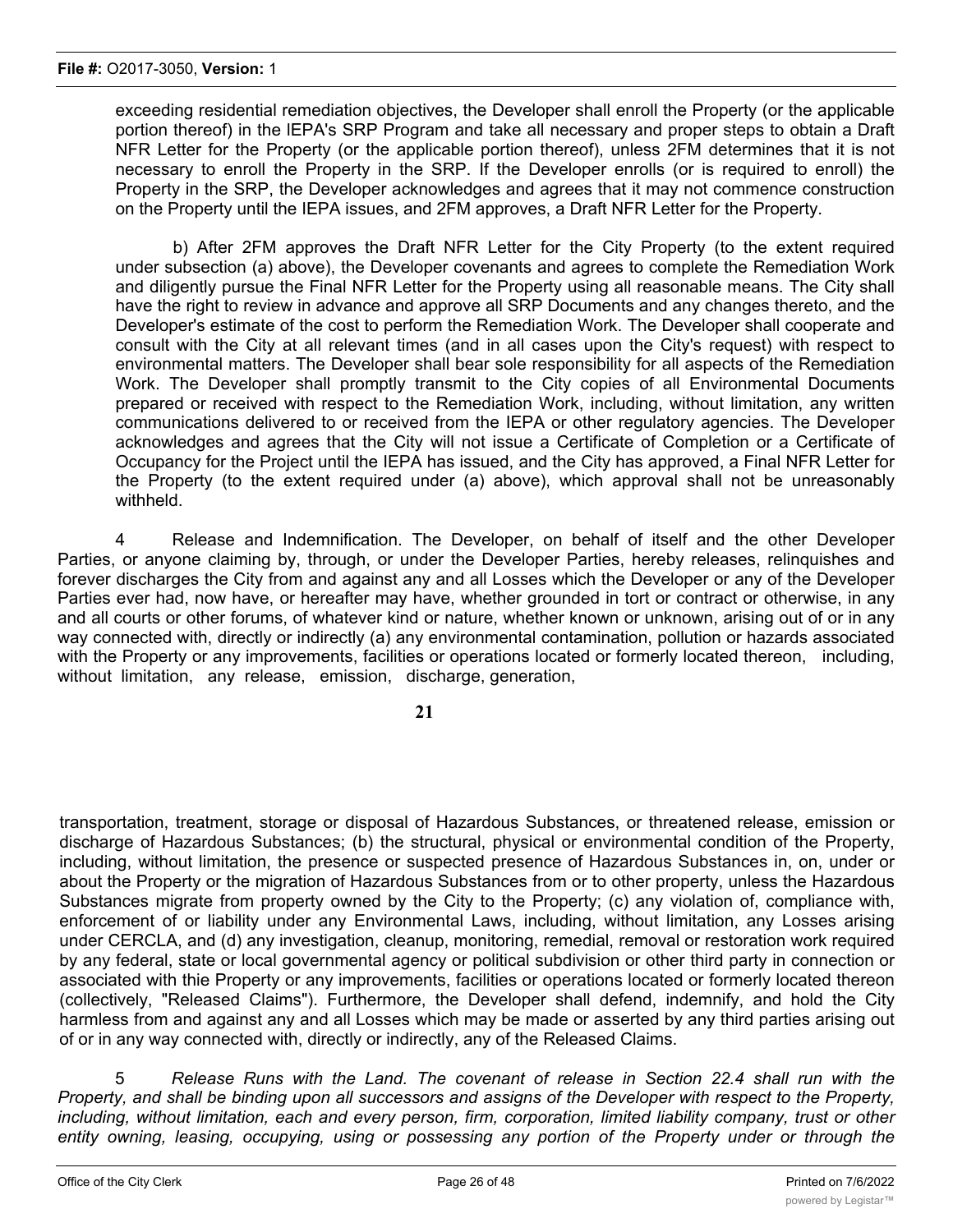#### **File #:** O2017-3050, **Version:** 1

*Developer following the date of the Deed. The Developer acknowledges and agrees that the foregoing* covenant of release constitutes a material inducement to the City to enter into this Agreement, and that, but for such release, the City would not have agreed to convey the Property to the Developer for the Purchase Price, It is expressly agreed and understood by and between the Developer and the City that, should any future obligation of the Developer, or any of the Developer Parties, arise or be alleged to arise in connection with any environmental, soil or other condition of the Property, neither the Developer, nor any of the Developer Parties, will assert that those obligations must be satisfied in whole or in part by the City because Section 22.4 *contains a full, complete and final release of all such claims. i*

6 Survival. This Section 22 shall survive the Closing or any termination of this Agreement (regardless of the reason for such termination).

## **SECTION 23. DEVELOPER'S EMPLOYMENT OBLIGATIONS.**

23.1 Employment Opportunity. The Developer agrees, and shall contractually obligate its various contractors, subcontractors and any Affiliate of the Developer operating on the Property (collectively, the "Employers" and individually, an "Employer") to agree, that with respect to the provision of services in connection with the construction ofthe Project:

(a) Neither the Developer nor any Employer shall discriminate against any employee or applicant for employment based upon race, religion, color, sex, national origin or ancestry, age, handicap or disability, sexual orientation, military discharge status, marital status, parental status or source of income as defined in the City of Chicago Human Rights Ordinance, Section 2-160-010 et seg. ofthe Municipal Code, as amended from time to time (the "Human Rights Ordinance"). The Developer and each Employer shall take affirmative action to ensure that applicants are hired and employed without discrimination based upon the foregoing grounds, and are treated in a

22

non-discriminatory manner with regard to all job-related matters, including, without limitation: employment, upgrading, demotion or transfer; recruitment or recruitment advertising; layoff or termination; rates of pay or other forms of compensation; and selection for training, including apprenticeship. The Developer and each Employer agrees to post in conspicuous places, available to employees and applicants for employment, notices to be provided by the City setting forth the provisions of this nondiscrimination clause. In addition, the Developer and each Employer, in all solicitations or advertisements for employees, shall state that all qualified applicants shall receive consideration for employment without discrimination based upon the foregoing grounds.

b) To the greatest extent feasible, the Developer and each Employer shall (i) present opportunities for training and employment of low and moderate income residents of the City, and (ii) provide that contracts for work in connection with the construction of the Project be awarded to business concerns which are located in or owned in substantial part by persons residing in, the City.

c) The Developer and each Employer shall comply with all federal, state and local equal employment and affirmative action statutes, rules and regulations, including, without limitation, the Human Rights Ordinance and the Illinois Human Rights Act, 775 ILCS 5/1-101 et seg. (1993), both as amended from time to time, and any regulations promulgated thereunder.

d) The Developer, in order to demonstrate compliance with the terms of this Section 23.1. shall cooperate with and promptly and accurately respond to inquiries by the City, which has the responsibility to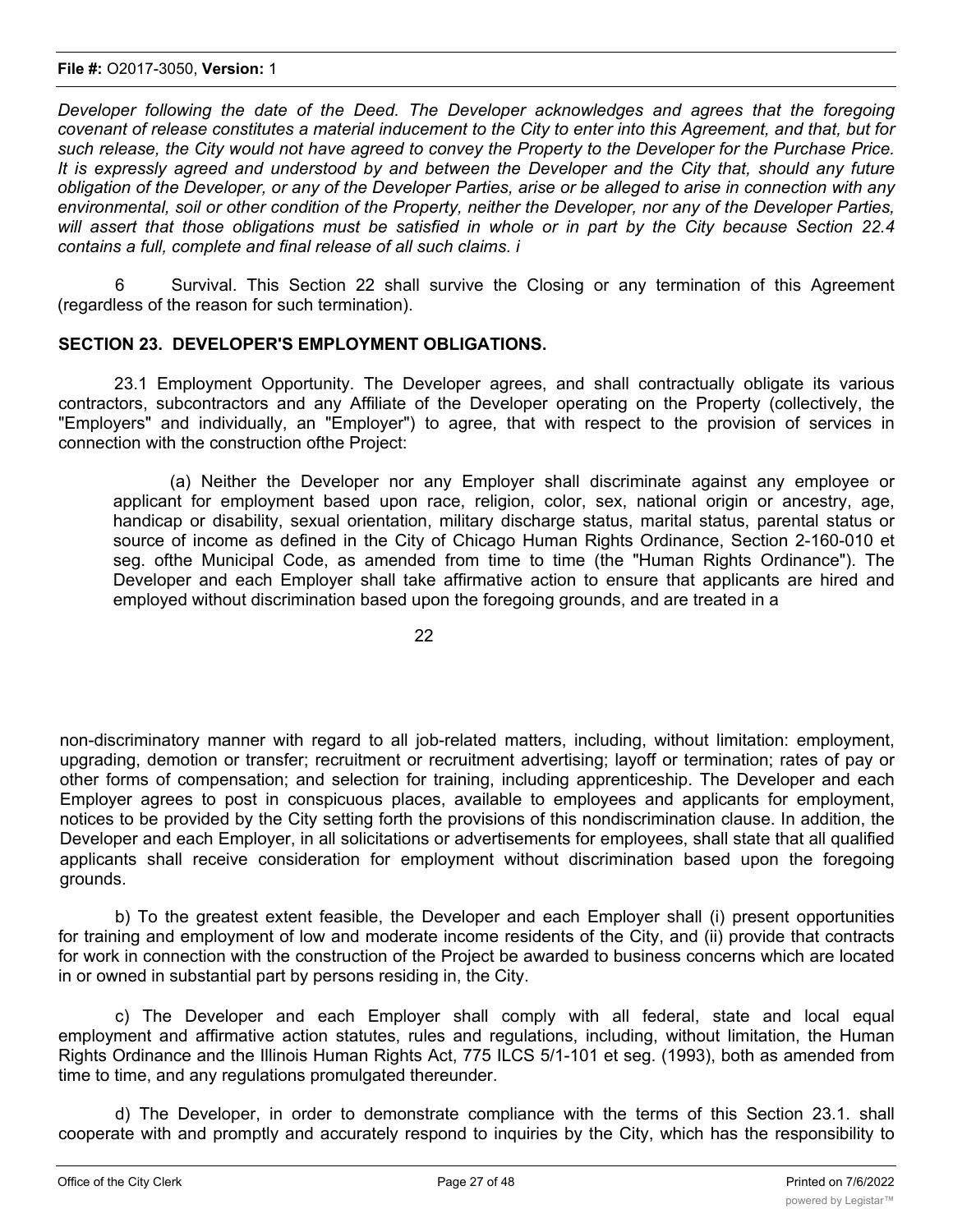#### **File #:** O2017-3050, **Version:** 1

observe and report compliance with equal employment opportunity regulations of federal, state and municipal agencies.

e) The Developer and each Employer shall include the foregoing provisions of subparagraphs (a) through (d) in every contract entered into in connection with the construction of the Project, and shall require inclusion of these provisions in every subcontract entered into by any subcontractors, and every agreement with any affiliate operating on the Property, so that each such provision shall be binding upon each contractor, subcontractor or affiliate, as the case may be.

f) Failure to comply with the employment obligations described in this Section 23.1 shall be a basis for the City to pursue remedies under the provisions of Section 19.

23.2 City Resident Employment Requirement.

(a) The Developer agrees, and shall contractually obligate each Employer to agree, that during the construction of the Project, the Developer and each Employer shall comply with the minimum percentage of total worker hours performed by actual residents of the City of Chicago as specified in Section 2-92-330 of the Municipal Code (at least fifty percent); provided, however, that in addition to complying with this percentage, the Developer .and each Employer shall be required to make good faith

23

efforts to utilize qualified residents of the City in both unskilled and skilled labor positions.

b) The Developer and the Employers may request a reduction or waiver of this minimum percentage level of Chicagoans as provided for in Section 2-92-330 of the Municipal Code in accordance with standards and procedures developed by the chief procurement officer of the City of Chicago.

c) "Actual residents of the City of Chicago" shall mean persons domiciled within the City of Chicago. The domicile is an individual's one and only true, fixed and permanent home and principal establishment.

d) The Developer and the Employers shall provide for the maintenance of adequate employee residency records to ensure that actual Chicago residents are employed on the construction of the Project. The Developer and the Employers shall maintain copies of personal documents supportive of every Chicago employee's actual record of residence.

e) The Developer and the Employers shall submit weekly certified payroll reports (U.S. Department of Labor Form WH-347 or equivalent) to DPD in triplicate, which shall identify clearly the actual residence of every employee on each submitted certified payroll. The first time that an employee's name appears on a payroll, the date that the Developer or Employer hired the employee should be written in after the employee's name.

f) The Developer and the Employers shall provide full access to their employment records to the chief procurement officer, DPD, the Superintendent of the Chicago Police Department, the inspector general, or any duly authorized representative thereof. The Developer and the Employers shall maintain all relevant personnel data and records for a period of at least three (3) years after the issuance of the Certificate of Completion.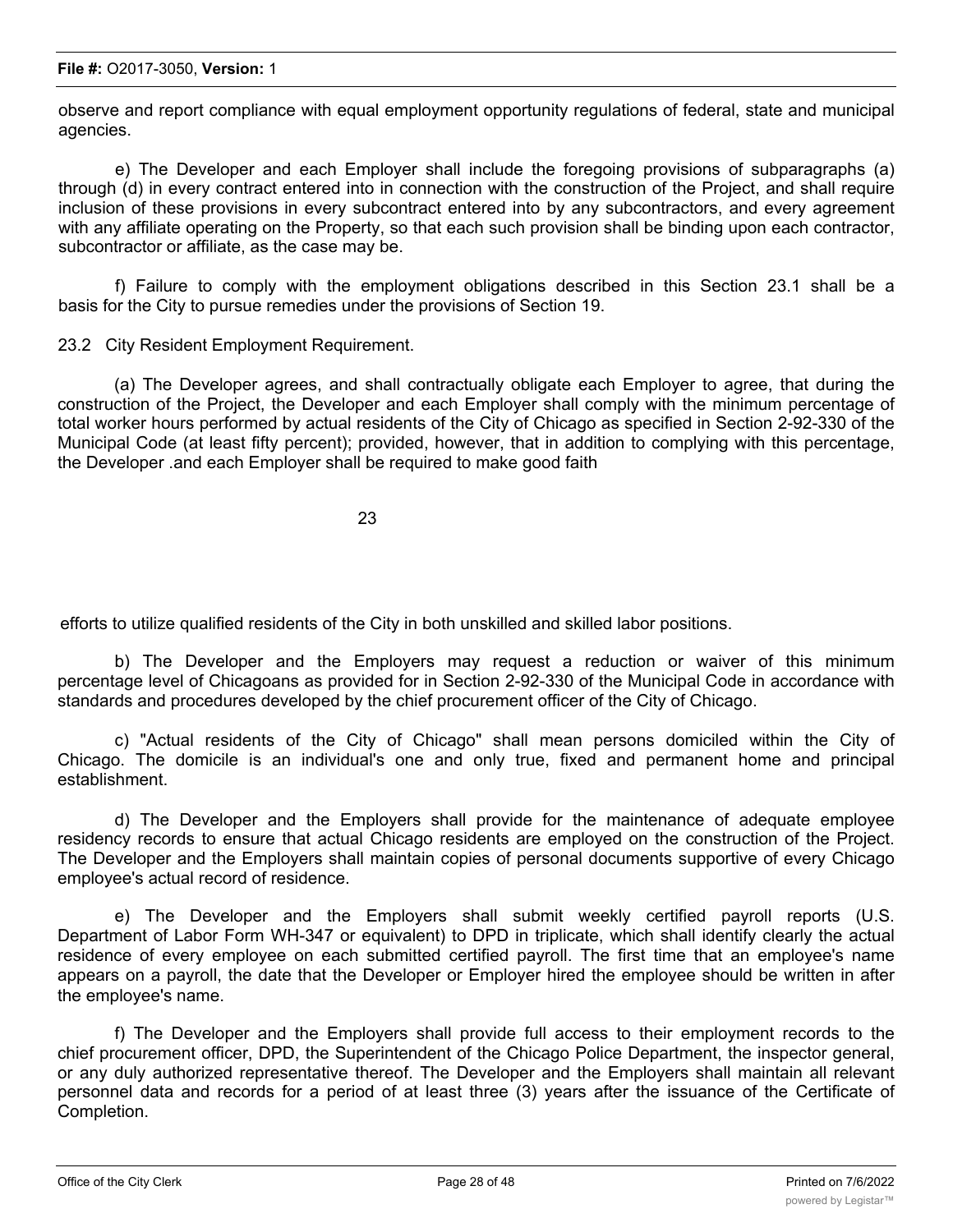g) At the direction of DPD, the Developer and the Employers shall provide affidavits and other supporting documentation to verify or clarify an employee's actual address when doubt or lack of clarity has arisen.

h) Good faith efforts on the part of the Developer and the Employers to provide work for actual Chicago residents (but not sufficient for the granting of a waiver request as provided for in the standards and procedures developed by the chief procurement officer) shall not suffice to replace the actual, verified achievement of the requirements of this Section 23.2 concerning the worker hours performed by actual Chicago residents.

(i) If the City determines that the Developer or an Employer failed to ensure the fulfillment of the requirements of this Section 23.2 concerning the worker hours performed by actual Chicago residents or failed to report in the manner as indicated above, the City will thereby be damaged in the failure to provide the benefit of demonstrable employment to Chicagoans to the degree stipulated in this Section 23.2.

If such non-compliance is not remedied in accordance with the breach and cure provisions of Section 19.3, the parties agree that 1/20 of 1 percent (.05%) of the aggregate hard construction costs set forth in the Budget shall be surrendered by the Developer to the City in payment for each percentage of shortfall toward the stipulated residency requirement. Failure to report the residency of employees entirely and correctly shall result in the surrender of the entire liquidated damages as if no Chicago residents were employed in either of the categories. The willful falsification of statements and the certification of payroll data may subject the Developer and/or the other Employers or employees to prosecution.

(j) Nothing herein provided shall be construed to be a limitation upon the "Notice of Requirements for Affirmative Action to Ensure Equal Employment Opportunity, Executive Order 11246" and "Standard Federal Equal Employment Opportunity, Executive Order 11246," or other affirmative action required for equal opportunity under the provisions of this Agreement.

(k) The Developer shall cause or require the provisions of this Section 23.2 to be included in all construction contracts and subcontracts related to the construction of the Project.

23.3 Developer's MBE/WBE Commitment. The Developer agrees for itself and its successors and assigns, and, if necessary to meet the requirements set forth herein, shall contractually obligate the General Contractor to agree, that during the construction of the Project:

a) Consistent with the findings which support, as applicable, (i) the Minority-Owned and Women-Owned Business Enterprise Procurement Program, Section 2-92-420 et seq., Municipal Code (the "Procurement Program"), and (ii) the Minority- and Women-Owned Business Enterprise Construction Program, Section 2-92-650 et seq., Municipal Code (the "Construction Program," and collectively with the Procurement Program, the "MBE/WBE Program"), and in reliance upon the provisions of the MBE/WBE Program to the extent contained in, and as qualified by, the provisions of this Section 23.3. during the course of construction of the Project, at least 25% of the aggregate hard construction costs shall be expended for contract participation by minority-owned businesses and at least 5% of the aggregate hard construction costs shall be expended for contract participation by women-owned businesses.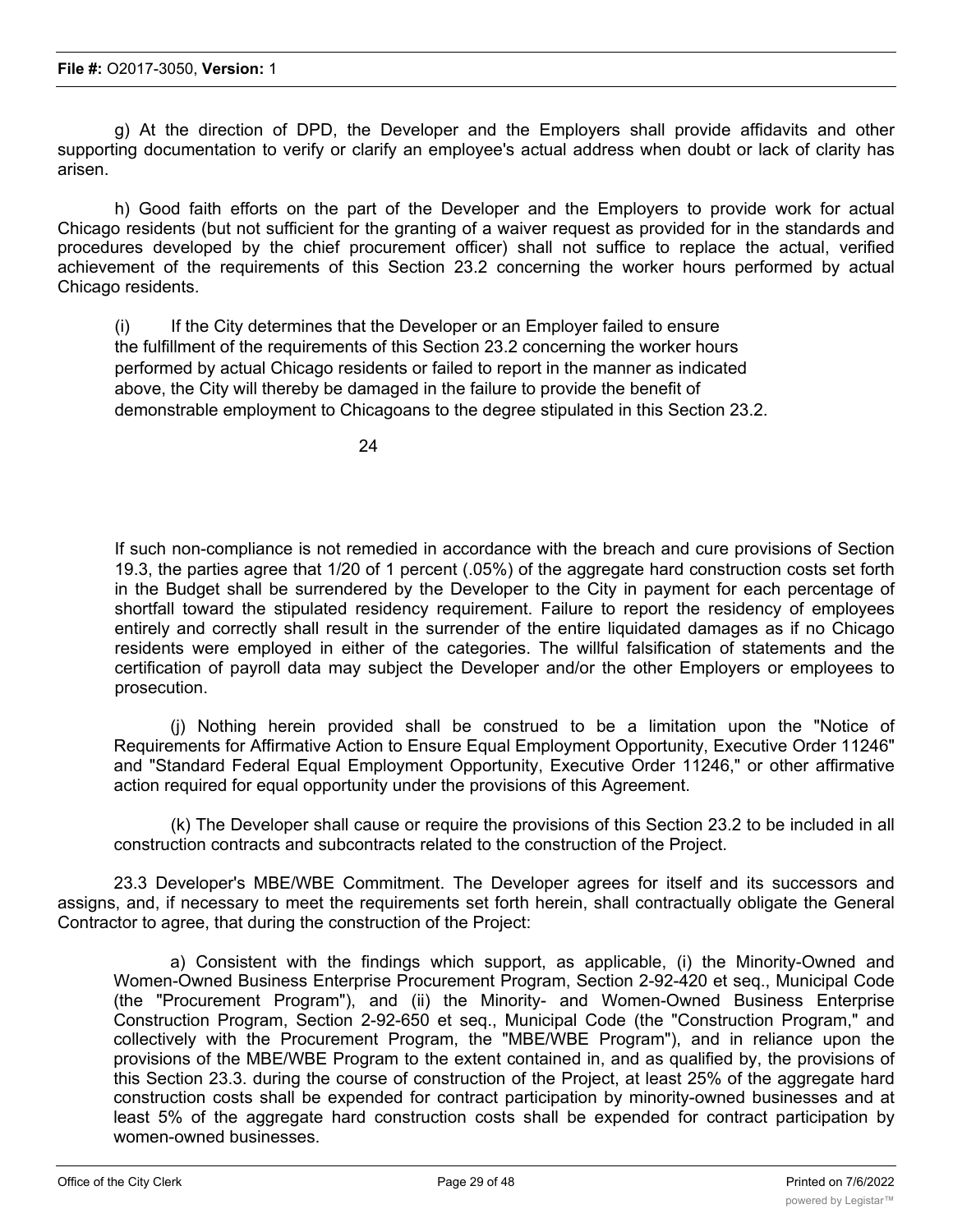b) For purposes of this Section 23.3 only:

i) The Developer (and any party to whom a contract is let by the Developer in connection with the Project) shall be deemed a "contractor" and this Agreement (and any contract let by the Developer in connection with the Project) shall be deemed a "contract" or a "construction contract" as such terms are defined in Sections 2-92-420 and 2-92-670, Municipal Code, as applicable.

ii) The term "minority-owned business" or "MBE" shall mean a business identified in the Directory of Certified Minority Business Enterprises published by the City's Department of Procurement Services, or otherwise

25

certified by the City's Department of Procurement Services as a minority-owned business enterprise, related to the Procurement Program or the Construction Program, as applicable.

(iii) The term "women-owned business" or "WBE" shall mean a business identified in the Directory of Certified Women Business Enterprises published by the City's Department of Procurement Services, or otherwise certified by the City's Department of Procurement Services as a women-owned business enterprise, related to the Procurement Program or the Construction Program, as applicable.

c) Consistent with Sections 2-92-440 and 2-92-720, Municipal Code, the Developer's MBE/WBE commitment may be achieved in part by the Developer's status as an MBE or WBE (but only to the extent of any actual work performed on the Project by the Developer) or by a joint venture with one or more MBEs or WBEs (but only to the extent of the lesser of (i) the MBE or WBE participation in such joint venture, or (ii) the amount of any actual work performed on the Project by the MBE or WBE); by the Developer utilizing a MBE or a WBE as the General Contractor (but only to the extent of any actual work performed on the Project by the General Contractor); by subcontracting or causing the General Contractor to subcontract a portion of the construction of the Project to one or more MBEs or WBEs; by the purchase of materials or services used in the construction of the Project from one or more MBEs or WBEs; or by any combination of the foregoing. Those entities which constitute both a MBE and a WBE shall not be credited more than once with regard to the Developer's MBE/WBE commitment as described in this Section 23.3. In accordance with Section 2-92- 730, Municipal Code, the Developer shall not substitute any MBE or WBE General Contractor or subcontractor without the prior written approval of DPD.

d) The Developer shall deliver quarterly reports to the City's monitoring staff during the construction of the Project describing its efforts to achieve compliance with this MBE/WBE commitment. Such reports shall include, inter alia, the name and business address of each MBE and WBE solicited by the Developer or the General Contractor to work on the Project, and the responses received from such solicitation, the name and business address of each MBE or WBE actually involved in the construction of the Project, a description of the work performed or products or services supplied, the date and amount of such work, product or service, and such other information as may assist the City's monitoring staff in determining the Developer's compliance with this MBE/WBE commitment. The Developer shall maintain records of all relevant data with respect to the utilization of MBEs and WBEs in connection with the construction of the Project for at least five (5) years after completion of the Project, and the City's monitoring staff shall have access to all such records maintained by the Developer, on prior notice of at least five (5) Business Days, to allow the City to review the Developer's compliance with its commitment to MBE/WBE participation and the status of any MBE or WBE performing any portion of the construction of the Project.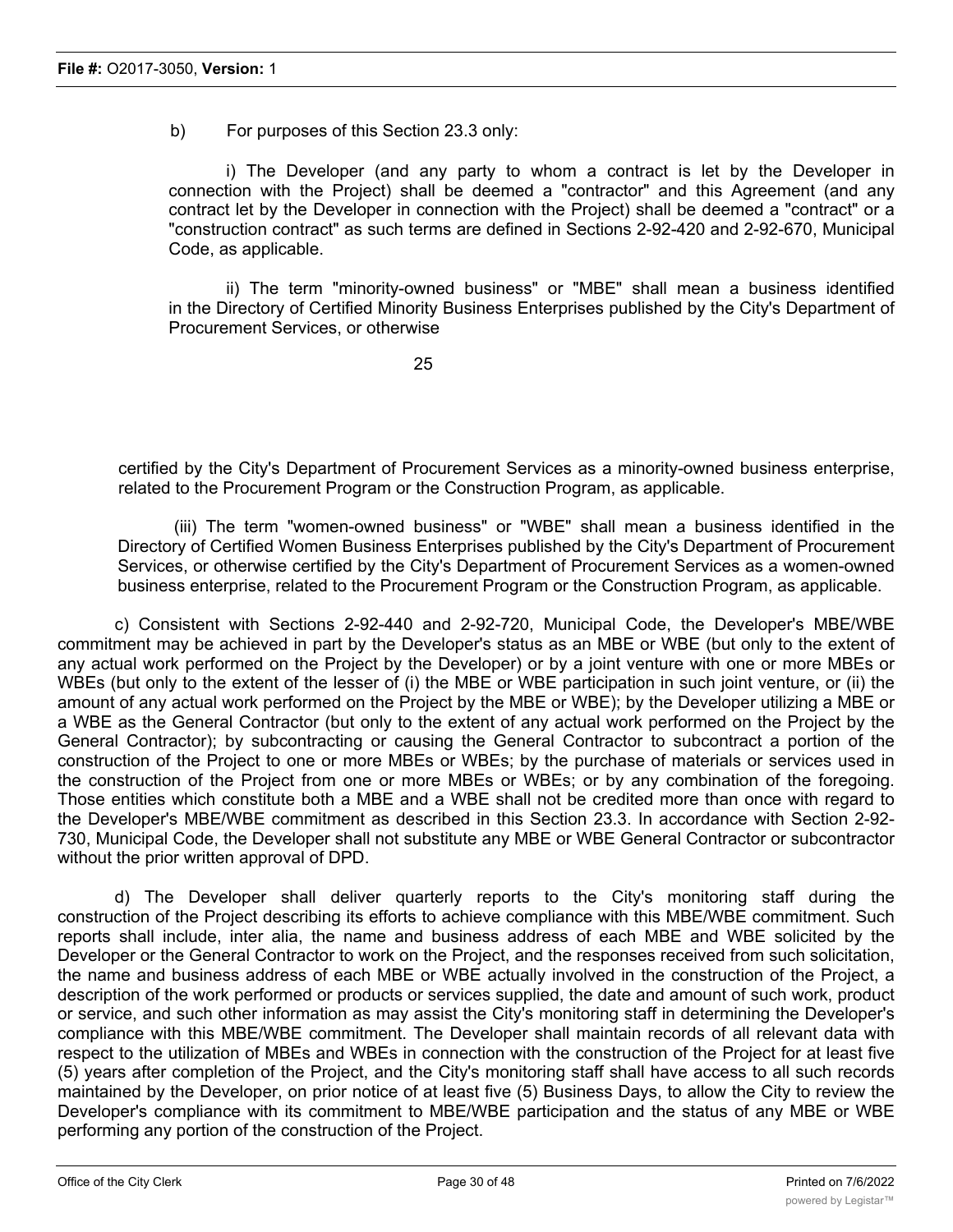e) Upon the disqualification of any MBE or WBE General Contractor or subcontractor, if the disqualified party misrepresented such status, the Developer shall be obligated to discharge or cause to be discharged the disqualified General Contractor

or subcontractor, and, if possible, identify and engage a qualified MBE or WBE as a replacement. For purposes of this subsection (e), the disqualification procedures are further described in Sections 2-92- 540 and 2-92-730, Municipal Code, as applicable.

(f) Any reduction or waiver of the Developer's MBE/WBE commitment as described in this Section 23.3 shall be undertaken in accordance with Sections 2-92-450 and 2-92-730, Municipal Code, as applicable.

23.4 Pre-Construction Conference and Post-Closing Compliance Requirements. Not less than seven (7) Business Days prior to the Closing Date, the Developer and the Developer's General Contractor and all major subcontractors shall meet with DPD monitoring staff regarding compliance with all Section 23 requirements. During this pre-construction meeting, the Developer shall present its plan to achieve its obligations under this Section 23. the sufficiency of which the City's monitoring staff shall approve as a precondition to the Closing. During the construction of the Project, the Developer shall submit all documentation required by this Section 23 to the City's monitoring staff, including, without limitation, the following: (a) subcontractor's activity report; (b) contractor's certification concerning labor standards and prevailing wage requirements (if applicable); (c) contractor letter of understanding; (d) monthly utilization report; (e) authorization for payroll agent; (f) certified payroll; (g) evidence that MBE/WBE contractor associations have been informed of the Project via written notice and hearings; and (h) evidence of compliance with job creation/job retention requirements (if any). Failure to submit such documentation on a timely basis, or a determination by the City's monitoring staff, upon analysis of the documentation, that the Developer is not complying with its obligations under this Section 23, shall, upon the delivery of written notice to the Developer, be deemed an Event of Default. Upon the occurrence of any such Event of Default, in addition to any other remedies provided in this Agreement, the City may: (x) issue a written demand to the Developer to halt construction of the Project, (y) withhold any further payment of any City funds to the Developer or the General Contractor (if applicable), or (z) seek any other remedies against the Developer available at law or in equity.

## **SECTION 24. REPRESENTATIONS AND WARRANTIES.**

24.1 Representations and Warranties of the Developer. To induce the City to execute this Agreement and perform its obligations hereunder, the Developer represents, warrants and covenants as follows:

a) The Developer is an Illinois [limited liability company] duly organized, validly existing, and in good standing under the laws of the State of Illinois, with full power and authority to acquire, own and redevelop the Property, and the person signing this Agreement on behalf of the Developer has the authority to do so.

b) All certifications and statements contained in the Economic Disclosure Statements submitted to the City by the Developer are true, accurate and complete.

c) The Developer has the right, power and authority to enter into, execute, deliver and perform this Agreement. The Developer's execution, delivery and performance of this Agreement, and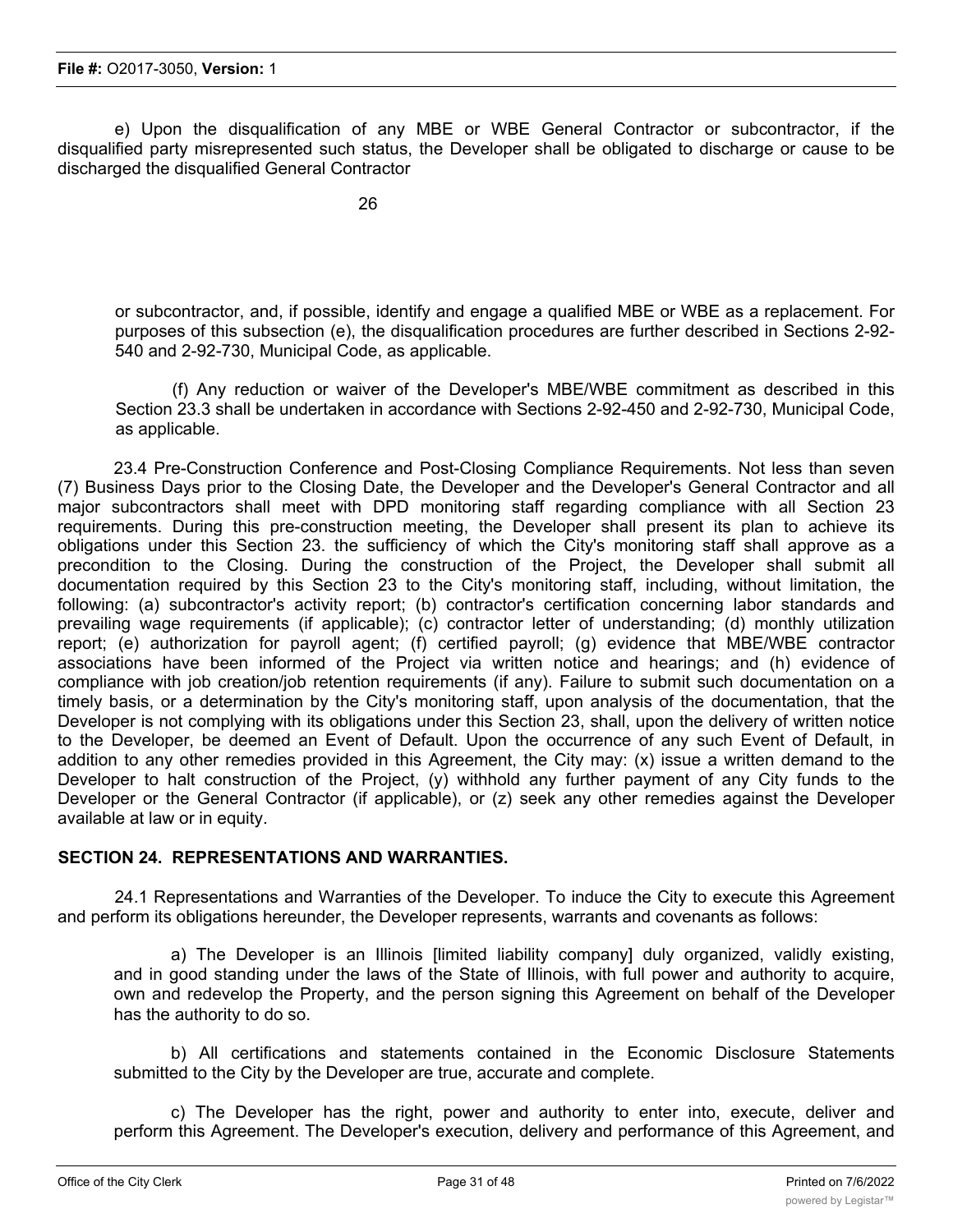all instruments and agreements contemplated hereby, have been duly authorized by all necessary action, and do not and will not

violate the Developer's articles of organization or operating agreement (as amended and supplemented), or any applicable Laws, nor will such execution, delivery and performance, upon the giving of notice or lapse of time or both, result in a breach or violation of, or constitute a default under, or require any consent under, any other agreement, instrument or document to which the Developer, or any party affiliated with the Developer, is a party or by which the Developer or the Property is now or may become bound.

d) No action, litigation, investigation or proceeding of any kind is pending or threatened against the Developer or any party affiliated with the Developer by or before any court, governmental commission, board, bureau or any other administrative agency, and the Developer knows of no facts which could give rise to any such action, litigation, investigation or proceeding, which could: (i) affect the ability of the Developer to perform its obligations hereunder; or (ii) materially affect the operation or financial condition of

the Developer.

e) The Developer is now and for the term of the Agreement shall remain solvent and able to pay its debts as they mature.

f) The Developer shall procure and maintain all Governmental Approvals necessary to construct, complete and operate the Project.

g) The Developer is not in default in any material respect with respect to any indenture, loan agreement, mortgage, note or any other agreement or instrument related to the borrowing of money to which the Developer is a party or by which the Developer is bound.

h) The Project will not violate: (i) any applicable Laws, including, without limitation, any zoning and building codes and Environmental Laws; or (ii) any building permit, restriction of record or other agreement affecting the Property.

(i) The Developer has not made or caused to be made, directly or indirectly, any payment, gratuity or offer of employment in connection with this Agreement or any contract paid from the City treasury or pursuant to City ordinance, for services to any City agency ("City Contract") as an inducement for the City to enter into this Agreement or any City Contract with the Developer in violation of Chapter 2-156-120 of the Municipal Code of the City.

(j) Neither the Developer nor any Affiliate of the Developer is listed on any of the following lists maintained by the Office of Foreign Assets Control of the U.S. Department ofthe Treasury, the Bureau of Industry and Security ofthe U.S. Department of Commerce or their successors, or on any other list of persons or entities with which the City may not do business under any applicable Laws: the Specially Designated Nationals List, the Denied Persons List, the Unverified List, the Entity List and the Debarred List.

24.2 Representations and Warranties of the City. To induce the Developer to execute this Agreement and perform its obligations hereunder, the City hereby represents and warrants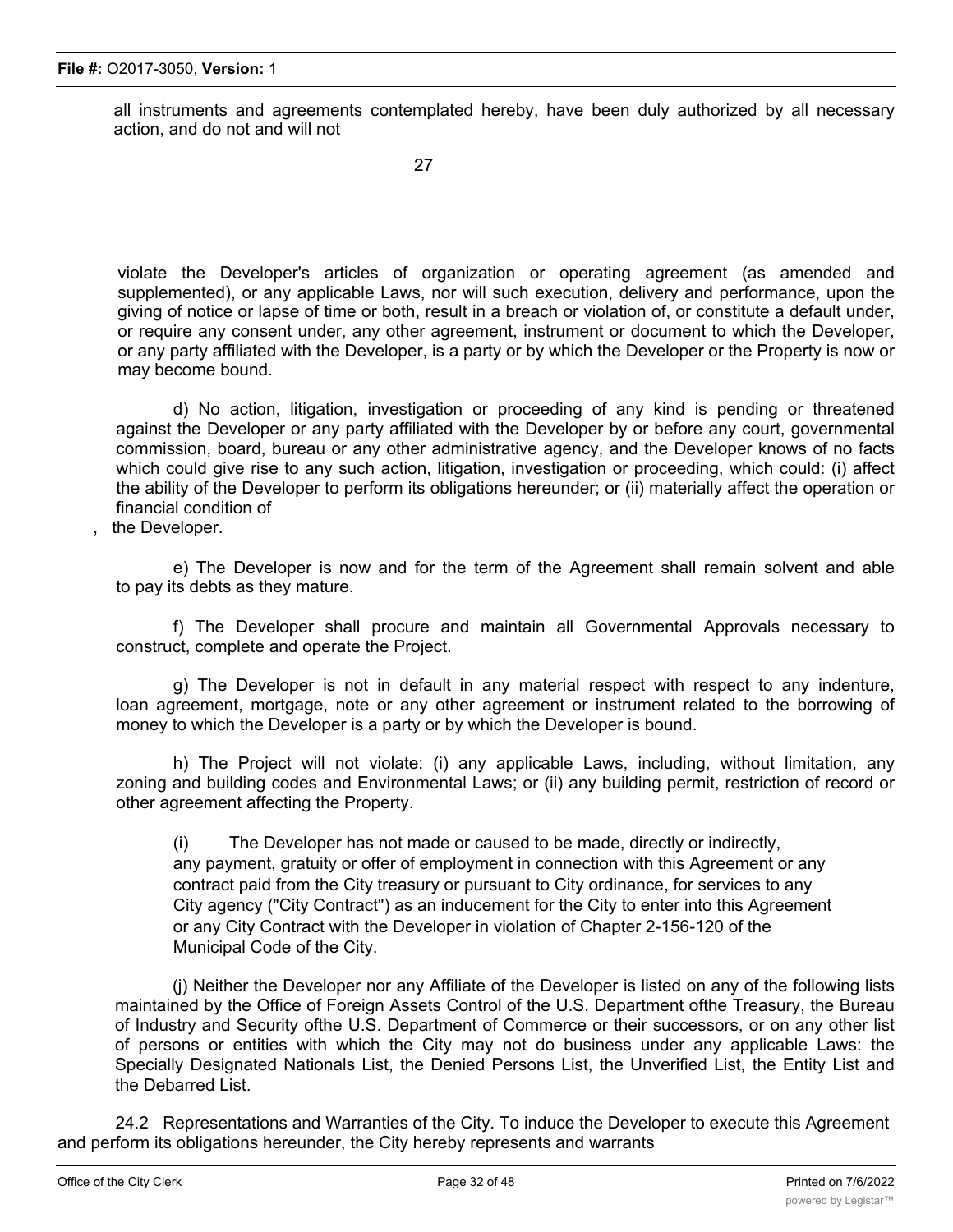28

to the Developer that the City has authority under its home rule powers to execute and deliver this Agreement and perform the terms and obligations contained herein.

24.3 Survival of Representations and Warranties. Each of the Parties agrees that all warranties, representations, covenants and agreements contained in this Section 24 and elsewhere in this Agreement are true, accurate and complete as of the Effective Date and shall survive the Effective Date and shall be in effect until the issuance of the Certificate of Completion.

## **SECTION 25. NOTICES.**

Any notice, demand or communication required or permitted to be given hereunder shall be given in writing at the addresses set forth below by any of the following means: (a) personal service; (b) facsimile; (c) overnight courier; or (d) registered or certified first class mail, postage prepaid, return receipt requested:

| If to the City:      | City of Chicago<br>Department of Planning & Development 121 North<br>LaSalle Street, Room 1000 Chicago, Illinois 60602 Attn:<br>Commissioner      |
|----------------------|---------------------------------------------------------------------------------------------------------------------------------------------------|
| With a copy to:      | City of Chicago<br>Department of Law<br>121 North LaSalle Street, Suite 600<br>Chicago, Illinois 60602<br>Attn: Real Estate and Land Use Division |
| If to the Developer: | Montclare Englewood, LLC<br>c/o MR Properties, LLC 701 Lee Street,<br>Suite 802 Des Plaines, IL 60016 Attn:<br>Philip I Mappa                     |
| With a copy to:      | Applegate & Thorne-Thomsen, P.C.<br>440 S. LaSalle, Suite 1900 Chicago, IL<br>60605 Attn: Caleb Jewell                                            |

Any notice, demand or communication given pursuant to either clause (a) or (b) hereof shall be deemed received upon such personal service or upon confirmed transmission by facsimile, respectively, provided that such facsimile transmission is confirmed as having occurred prior to 5:00 p.m. on a business day. If such transmission occurred after 5:00 p.m. on a business day or on a non-business day, it shall be deemed to have been given on the next business day. Any notice, demand or communication given pursuant to clause (c) shall be deemed received on the business day immediately following deposit with the overnight courier. Any notice, demand or communication sent pursuant to clause (d) shall be deemed received three (3) Business Days after mailing. The parties, by notice given hereunder, may designate any further or different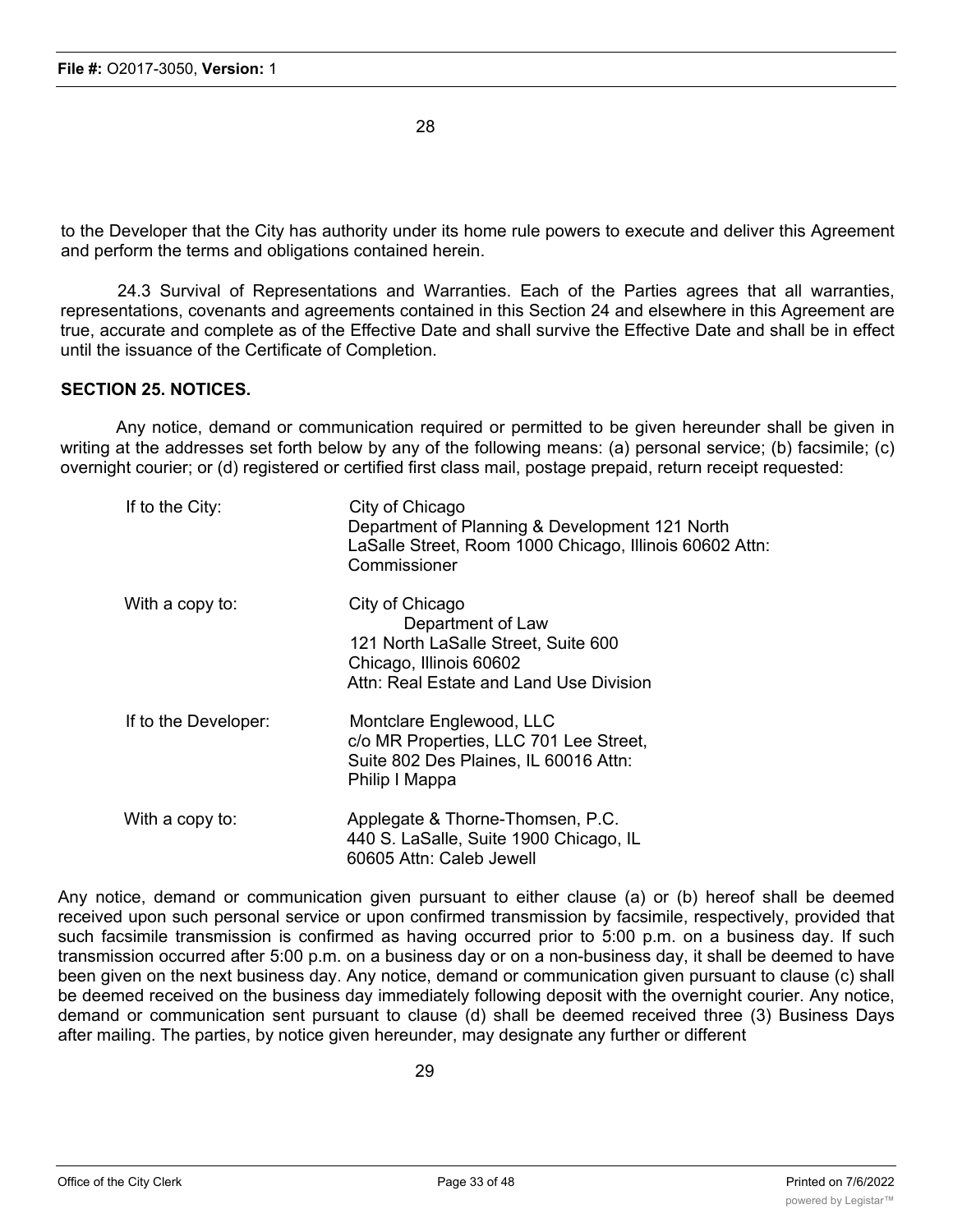addresses to which subsequent notices, demands or communications shall be given. The refusal to accept delivery by any party or the inability to deliver any communication because of a changed address of which no notice has been given in accordance with this Section 25 shall constitute delivery.

### **SECTION 26. BUSINESS RELATIONSHIPS.**

The Developer acknowledges (a) receipt of a copy of Section 2-156-030 (b) of the Municipal Code, (b) that it has read such provision and understands that pursuant to such Section 2-156-030 (b) it is illegal for any elected official of the City, or any person acting at the direction of such official, to contact, either orally or in writing, any other City official or employee with respect to any matter involving any person with whom the elected City official or employee has a "Business Relationship" (as defined in Section 2-156-080 of the Municipal Code), or to participate in any discussion in any City Council committee hearing or in any City Council meeting or to vote on any matter involving the person with whom an elected official has a Business Relationship, and (c) notwithstanding anything to the contrary contained in this Agreement, that a violation of Section 2-156-030 (b) by an elected official, or any person acting at the direction of such official, with respect to any transaction contemplated by this Agreement shall be grounds for termination of this Agreement and the transactions contemplated hereby. The Developer hereby represents and warrants that no violation of Section 2-145-030 (b) has occurred with respect to this Agreement or the transactions contemplated hereby.

## **SECTION 27. PROHIBITION ON CERTAIN CONTRIBUTIONS PURSUANT TO MAYORAL EXECUTIVE ORDER NO. 2011-4.**

1 The Developer agrees that it, any person or entity who directly or indirectly has an ownership or beneficial interest in it of more than 7.5 percent ("Owners"), spouses and domestic partners of such Owners, its contractors (i.e., any person or entity in direct contractual privity with the Developer regarding the subject matter of this Agreement) ("Contractors"), any person or entity who directly or indirectly has an ownership or beneficial interest in any Contractor of more than 7.5 percent ("Sub-owners") and spouses and domestic partners of such Sub-owners (such Owners and all other preceding classes of persons and entities, collectively the "Identified Parties"), shall not make a contribution of any amount to the Mayor of the City of Chicago or to his political fundraising committee (a) after execution of this Agreement by the Developer, (b) while this Agreement or any Other Contract (as hereinafter defined) is executory, (c) during the term of this Agreement or any Other Contract, or (d) during any period while an extension of this Agreement or any Other Contract is being sought or negotiated. This provision shall not apply to contributions made prior to May 16, 2011, the effective date of Executive Order 2011-4.

2 The Developer represents and warrants that from the later of (a) May 16, 2011, or (b) the date the City approached the Developer, or the date the Developer approached the City, as applicable, regarding the formulation of this Agreement, no Identified Parties have made a contribution of any amount to the Mayor or to his political fundraising committee.

3 The Developer agrees that it shall not: (a) coerce, compel or intimidate its employees to make a contribution of any amount to the Mayor or to the Mayor's political fundraising committee; (b) reimburse its employees for a contribution of any amount made to

30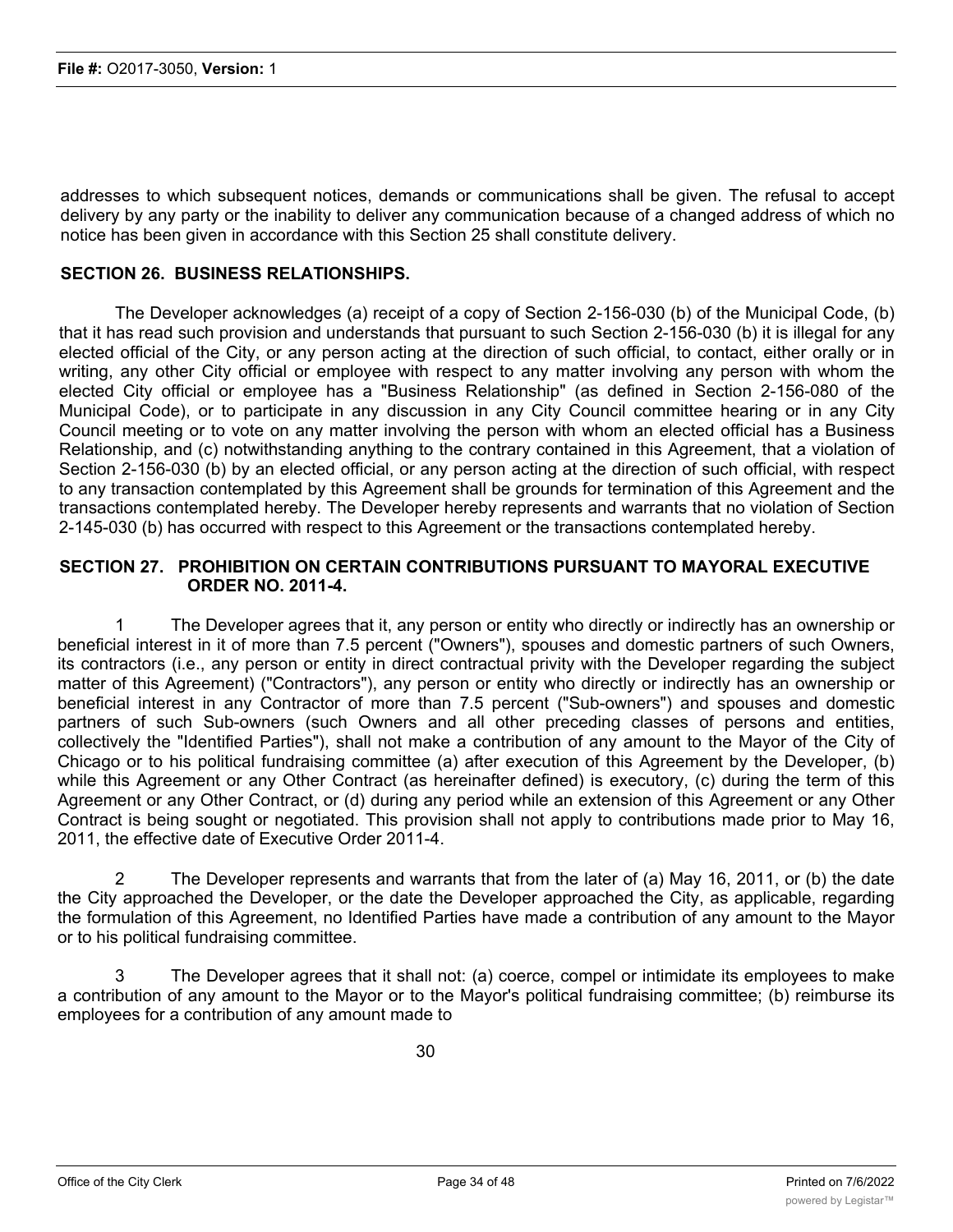#### **File #:** O2017-3050, **Version:** 1

the Mayor or to the Mayor's political fundraising committee; or (c) bundle or solicit others to bundle contributions to the Mayor or to his political fundraising committee.

4 The Developer agrees that the Identified Parties must not engage in any conduct whatsoever designed to intentionally violate this provision or Mayoral Executive Order No. 2011-4 or to entice, direct or solicit others to intentionally violate this provision or Mayoral Executive Order No. 05-1.

5 Notwithstanding anything to the contrary contained herein, the Developer agrees that a violation of, non-compliance with, misrepresentation with respect to, or breach of any covenant or warranty under this Section 27 or violation of Mayoral Executive Order No. 2011-4 constitutes a breach and default under this Agreement, and under any Other Contract for which no opportunity to cure will be granted, unless the City, in its sole discretion, elects to grant such an opportunity to cure. Such breach and default entitles the City to all remedies (including, without limitation, termination for default) under this Agreement, and under any Other Contract, at law and in equity. This provision amends any Other Contract and supersedes any inconsistent provision contained therein.

6 If the Developer intentionally violates this provision or Mayoral Executive Order No. 2011-4 prior to the Closing, the City may elect to decline to close the transaction contemplated by this Agreement.

7 For purposes of this provision:

a) "Bundle" means to collect contributions from more than one source, which contributions are then delivered by one person to the Mayor or to his political fundraising committee.

b) "Other Contract" means any other agreement with the City to which the Developer is a party that is (i) formed under the authority of Chapter 2-92 of the Municipal Code; (ii) entered into for the purchase or lease of real or personal property; or (iii) for materials, supplies, equipment or services which are approved or authorized by the City Council.

c) "Contribution" means a "political contribution" as defined in Chapter 2-156 ofthe Municipal Code, as amended.

d) Individuals are "domestic partners" if they satisfy the following criteria:

i) they are each other's sole domestic partner, responsible for each other's common welfare; and

ii) neither party is married; and

iii) the partners are not related by blood closer than would bar marriage in the State of Illinois; and

31

iv) each partner is at least 18 years of age, and the partners are the same sex, and the partners reside at the same residence; and

v) two of the following four conditions exist for the partners: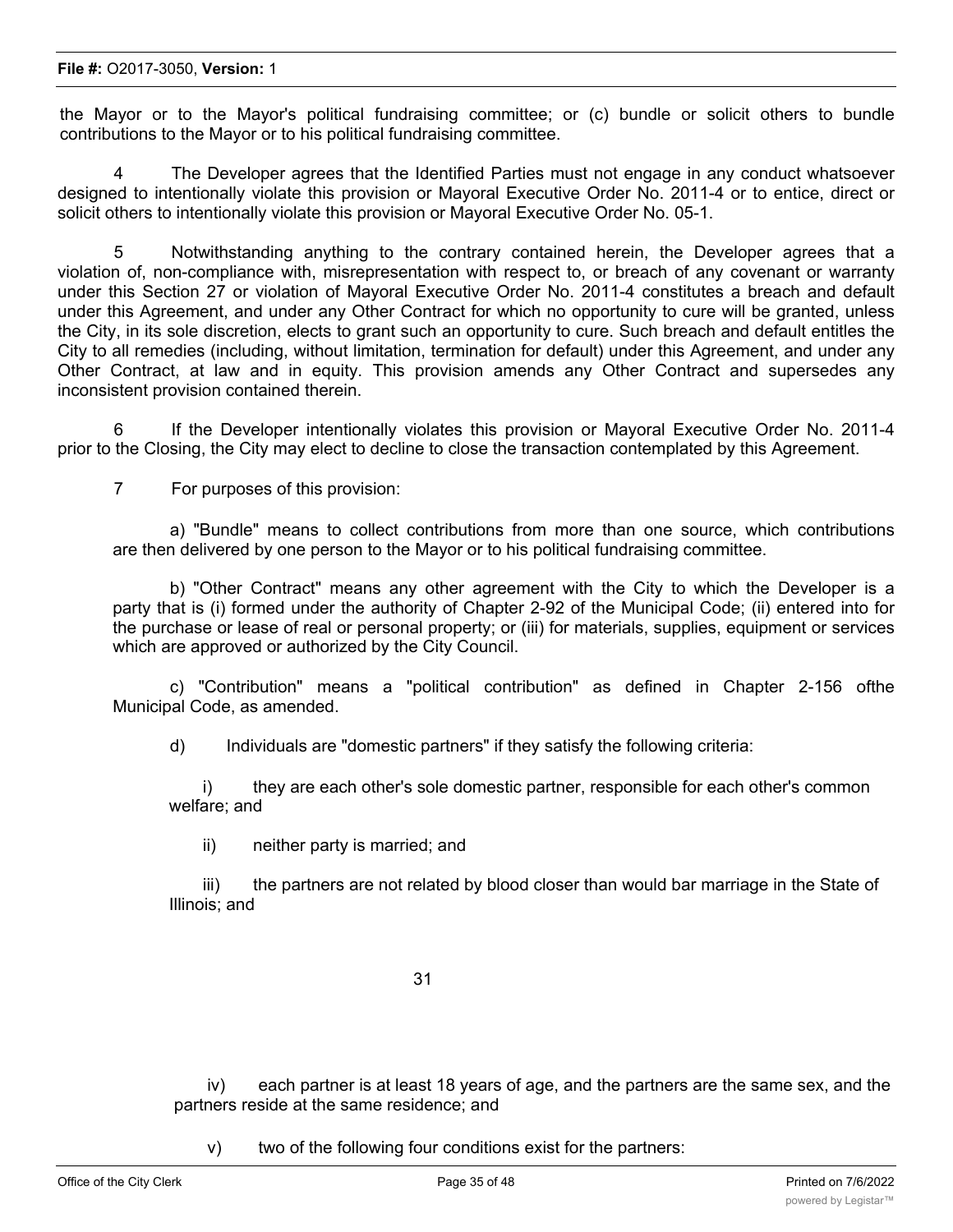- 1) The partners have been residing together for at least 12 months.
- 2) The partners have common or joint ownership of a residence.
- 3) The partners have at least two of the following arrangements:
	- A) joint ownership of a motor vehicle;
	- B) joint credit account;
	- C) a joint checking account;
	- D) a lease for a residence identifying both domestic partners as tenants.
- 4) Each partner identifies the other partner as a primary beneficiary in a will.

(e) "Political fundraising committee" means a "political fundraising committee" as defined in Chapter 2-156 ofthe Municipal Code, as amended.

## **SECTION 28. INSPECTOR GENERAL AND LEGISLATIVE INSPECTOR GENERAL.**

It is the duty of every officer, employee, department, agency, contractor, subcontractor, developer and licensee of the City, and every applicant for certification of eligibility for a City contract or program, to cooperate with the City's Legislative Inspector General and with the City's Inspector General in any investigation or hearing undertaken pursuant to Chapters 2-55 and 2-56, respectively, of the Municipal Code. The Developer understands and will abide by all provisions of Chapters 2-55 and 2-56 ofthe Municipal Code.

### **SECTION 29. WASTE ORDINANCE PROVISIONS.**

In accordance with Section 11-4-1600(e) ofthe Municipal Code, the Developer warrants and represents that it, and to the best of its knowledge, its contractors and subcontractors, have not violated and are not in violation of any provisions of Section 7-28 or Section 11-4 of the Municipal Code (the "Waste Sections"). During the period while this Agreement is executory, any violation of the Waste Sections by the Developer, its General Contractor or any subcontractor, whether or not relating to the performance of this Agreement, constitutes a breach of and an event of default under this Agreement, for which the opportunity to cure, if curable, will be granted only at the sole discretion of the Commissioner of DPD. Such breach and default entitles the City to all remedies under this Agreement, at law or in equity. This section does not limit the duty of the Developer, the General Contractor and any subcontractors to comply with all applicable Laws, in effect now or later, and whether or not they appear in this Agreement. Non-compliance with these terms and conditions may be used by the City as grounds for the termination of this Agreement, and may further affect the Developer's eligibility for future contract awards.

32

### **SECTION 30. SHAKMAN.**

The City is subject to the May 31, 2007 Order entitled "Agreed Settlement Order and Accord" (the "Shakman Accord") and the August 16, 2007 "City of Chicago Hiring Plan" (the "City Hiring Plan") entered in Shakman v. Democratic Organization of Cook County, Case No 69 C 2145 (United States District Court for the Northern District of Illinois). Among other things, the Shakman Accord and the City Hiring Plan prohibit the City from hiring persons as governmental employees in non-exempt positions on the basis of political reasons or factors.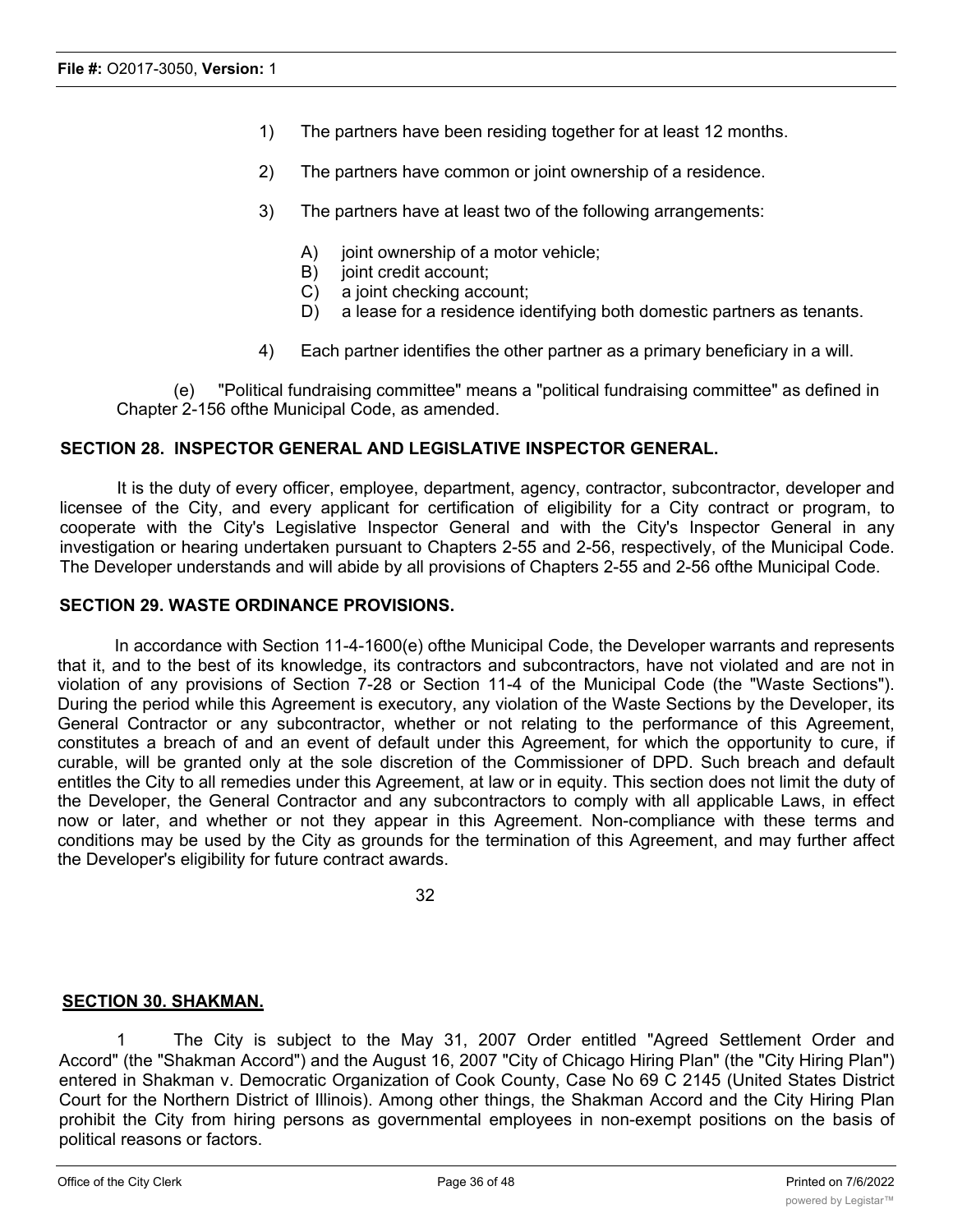2 The Developer is aware that City policy prohibits City employees from directing any individual to apply for a position with the Developer, either as an employee or as a subcontractor, and from directing the Developer to hire an individual as an employee or as a subcontractor. Accordingly, the Developer must follow its own hiring and contracting procedures, without being influenced by City employees. Any and all personnel provided by the Developer under this Agreement are employees or subcontractors of the Developer, not employees of the City of Chicago. This Agreement is not intended to and does not constitute, create, give rise to, or otherwise recognize an employer-employee relationship of any kind between the City and any personnel provided by the Developer.

3 The Developer will not condition, base, or knowingly prejudice or affect any term or aspect of the employment of any personnel provided under this Agreement, or offer employment to any individual to provide services under this Agreement, based upon or because of any political reason or factor, including, without limitation, any individual's political affiliation, membership in a political organization or party, political support or activity, political financial contributions, promises of such political support, activity or financial contributions, or such individual's political sponsorship or recommendation. For purposes of this Agreement, a political organization or party is an identifiable group or entity that has as its primary purpose the support of or opposition to candidates for elected public office. Individual political activities are the activities of individual persons in support of or in opposition to political organizations or parties or candidates for elected public office.

4 In the event of any communication to the Developer by a City employee or City official in violation of Section 30.2 above, or advocating a violation of Section 30.3 above, the Developer will, as soon as is reasonably practicable, report such communication to the Hiring Oversight Section ofthe City's Office ofthe Inspector General ("IGO Hiring Oversight"), and also to the head of the relevant City department utilizing services provided under this Agreement. The Developer will also cooperate with any inquiries by IGO Hiring Oversight or the Shakman Monitor's Office related to the contract.

## **SECTION 31. FAILURE TO MAINTAIN ELIGIBILITY TO DO BUSINESS WITH THE CITY.**

Failure by the Developer or any controlling person (as defined in Section 1-23-010 ofthe Municipal Code) thereof to maintain eligibility to do business with the City of Chicago as required by Section 1-23-030 of the Municipal Code shall be grounds for termination of this Agreement and the transactions contemplated hereby. The Developer shall at all times comply with Section 2-154-020 ofthe Municipal Code.

33

## **SECTION 32. MISCELLANEOUS.**

The following general provisions govern this Agreement:

1 Counterparts. This Agreement may be executed in any number of counterparts, each of which shall be deemed an original and all of which, taken together, shall constitute a single, integrated instrument.

2 Cumulative Remedies. The remedies of any party hereunder are cumulative and the exercise of any one or more of such remedies shall not be construed as a waiver of any other remedy herein conferred upon such party or hereafter existing at law or in equity, unless specifically so provided herein.

3 Date for Performance. If the final date of any time period set forth herein falls on a Saturday,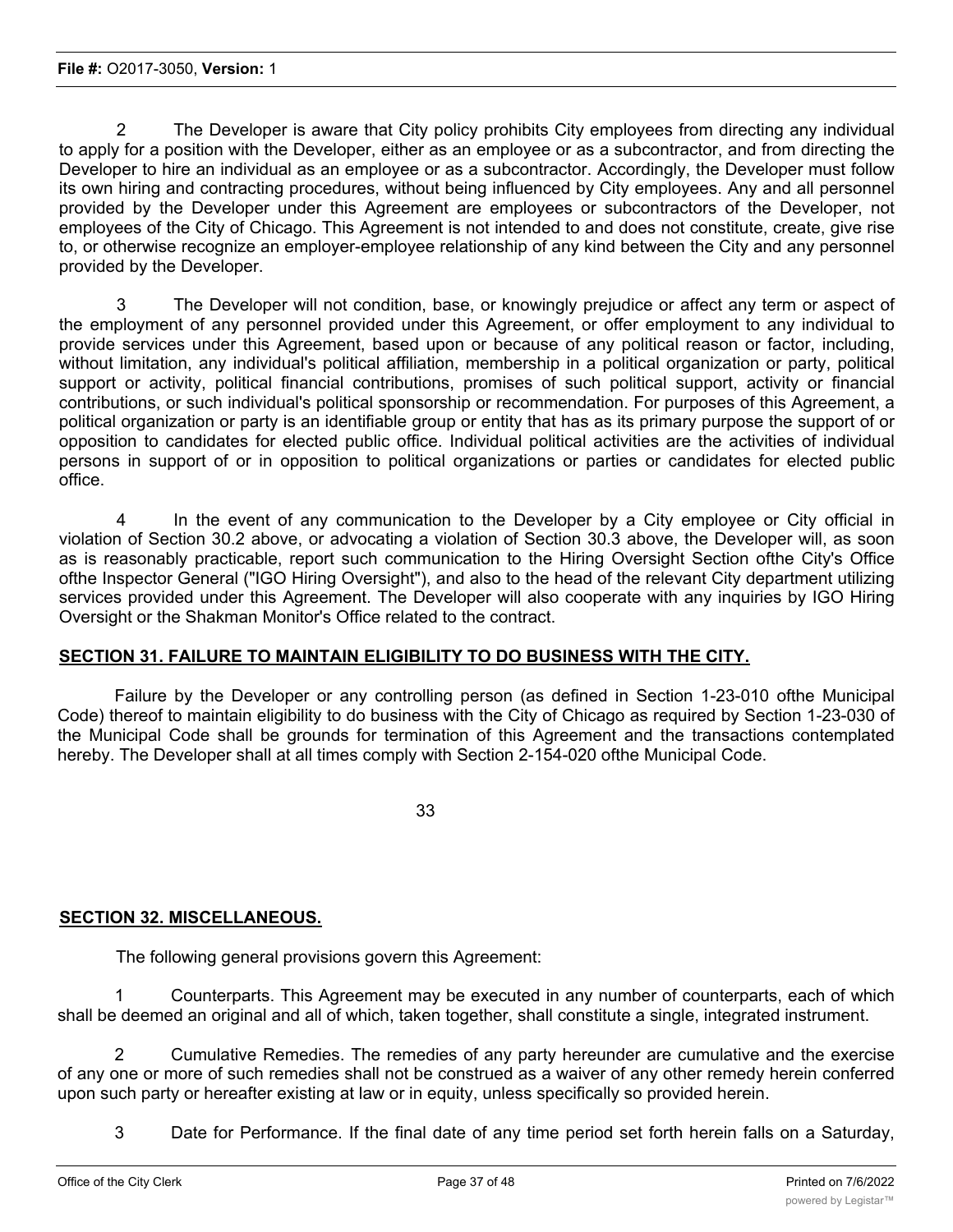#### **File #:** O2017-3050, **Version:** 1

Sunday or legal holiday under the laws of Illinois or the United States of America, then such time period shall be automatically extended to the next business day.

4 Disclaimer. Nothing contained in this Agreement nor any act of the City shall be deemed or construed by any of the parties, or by any third person, to create or imply any relationship of third-party beneficiary, principal or agent, limited or general partnership or joint venture, or to create or imply any association or relationship involving the City.

5 Entire Agreement: Modification. This Agreement constitutes the entire agreement between the parties with respect to the subject matter hereof and supersedes any prior agreements, negotiations and discussions. This Agreement may not be modified or amended in any manner without the prior written consent of the parties hereto. No term of this Agreement may be waived or discharged orally or by any course of dealing, but only by an instrument in writing signed by the party benefited by such term.

6 Exhibits. All exhibits referred to herein and attached hereto shall be deemed part of this Agreement.

7 Force Majeure. Neither the City nor the Developer shall be considered in breach of or in default of its obligations under this Agreement in the event of a delay due to unforeseeable events or conditions beyond the reasonable control of the party affected which in fact interferes with the ability of such party to discharge its obligations hereunder, including, without limitation, fires, floods, strikes, shortages of material and unusually severe weather or delays of subcontractors due to such causes. The time for the performance of the obligations shall be extended only for the period of the delay and only if the party relying on this section requests an extension in writing within twenty (20) days after the beginning of any such delay.

8 Form of Documents. All documents required by this Agreement to be submitted, delivered or furnished to the City shall be in form and content satisfactory to the City.

9 Governing Law. This Agreement shall be governed by and construed in accordance with the laws ofthe State of Illinois.

34

10 Headings. The headings of the various sections and subsections of this Agreement have been inserted for convenience of reference only and shall not in any manner be construed as modifying, amending or affecting in any way the express terms and provisions hereof.

11 Limitation of Liability. No member, official, officer, director, trustee or employee of the City or the Developer shall be personally liable in the event of any default or breach under this Agreement or for any amount which may become due to any other party under the terms of this Agreement.

12 No Merger. The terms of this Agreement shall not be merged with the Deed, and the delivery ofthe Deed shall not be deemed to affect or impair the terms of this Agreement.

13 No Waiver. No waiver by the City with respect to any specific default by the Developer shall be deemed to be a waiver of the rights of the City with respect to any other defaults of the Developer, nor shall any forbearance by the City to seek a remedy for any breach or default be deemed a waiver of its rights and remedies with respect to such breach or default, nor shall the City be deemed to have waived any of its rights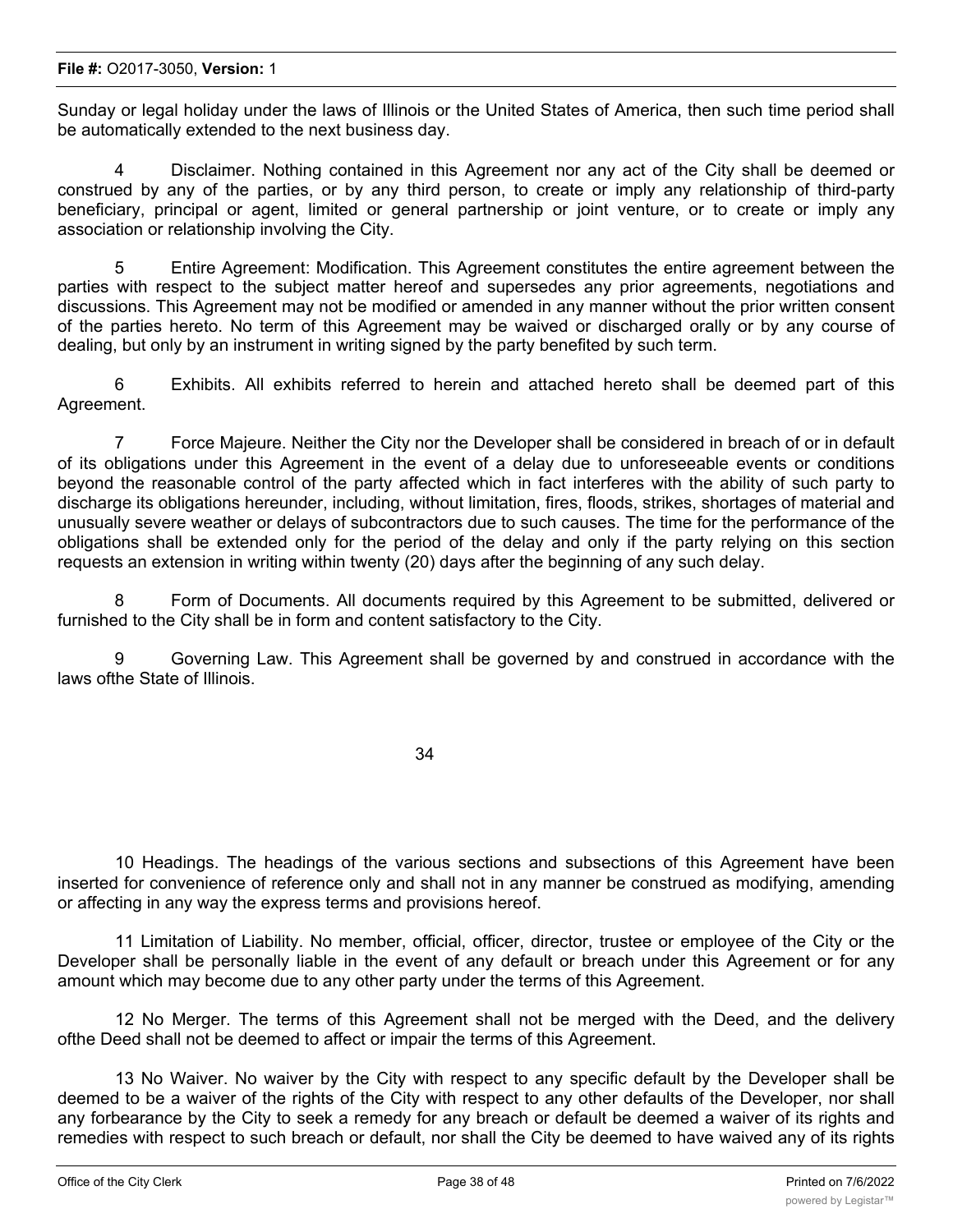#### **File #:** O2017-3050, **Version:** 1

and remedies unless such waiver is in writing.

14 Severability. If any term of this Agreement or any application thereof is held invalid or unenforceable, the remainder of this Agreement shall be construed as if such invalid part were never included herein and this Agreement shall be and remain valid and enforceable to the fullest extent permitted by law.

15 Successors and Assigns. Except as otherwise provided in this Agreement, the terms and conditions of this Agreement shall apply to and bind the successors and assigns of the parties.

16 Venue and Consent to Jurisdiction. If there is a lawsuit under this Agreement, each Party agrees to submit to the jurisdiction of the courts of Cook County, the State of Illinois and the United States District Court for the Northern District of Illinois.

*(Signature Page Follows)*

35

IN WITNESS WHEREOF, the parties have caused this Agreement to be executed on or as of the date first above written.

> CITY OF CHICAGO, an Illinois municipal corporation and home rule unit of government

By:

David L. Reifman **Commissioner** Planning and Development

MONTCLARE ENGLEWOOD, LLC, an Illinois limited liability company

- By: Montclare Englewood Manager, LLC, an Illinois limited liability company, its Manager
	- By: Montclare Englewood MM Corp., an Illinois corporation, its Managing Member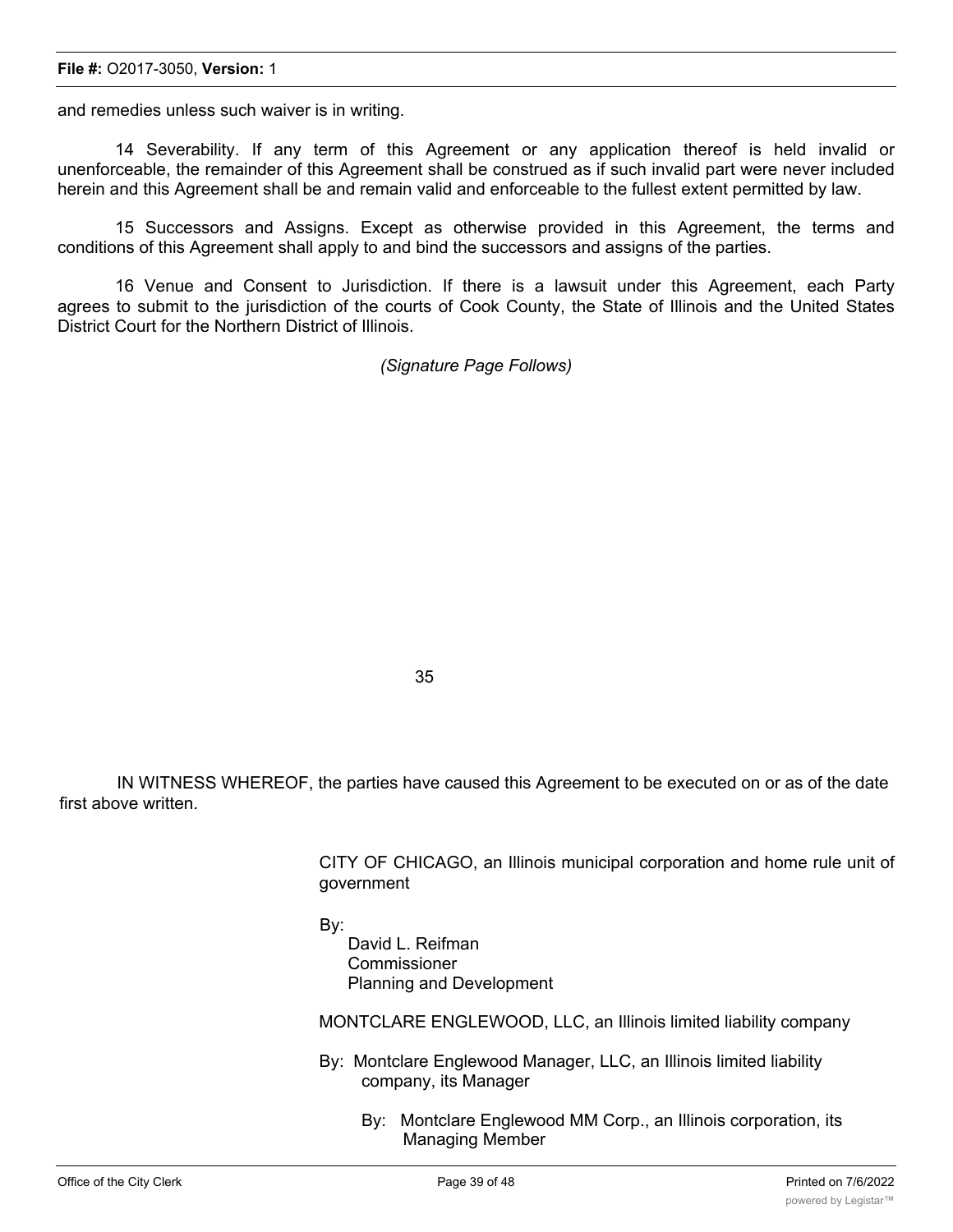By:

Name:

Title:

## THIS INSTRUMENT PREPARED BY, AND AFTER RECORDING, PLEASE RETURN TO:

Lisa Misher

City of Chicago Law Department Real Estate and Land Use Division 121 North LaSalle Street, Suite 600 Chicago, Illinois 60602 (312) 742-3932

36

STATE OF ILLINOIS )

COUNTY OF COOK )

I, the undersigned, a Notary Public in and for said County, in the State aforesaid, do hereby certify that the control of Montclare Englewood control of Montclare Englewood MM Corp., an Illinois corporation (the "Company"), as the Managing Member of Montclare Englewood Manager, LLC, an Illinois limited liability company, the Manager of Montclare Englewood, LLC, an Illinois limited liability company, personally known to me to be the same person whose name is subscribed to the foregoing instrument, appeared before me this day in person and, being first duly sworn by me, acknowledged that s/he signed and delivered the foregoing instrument pursuant to authority given by the Company, as her/his free and voluntary act and as the free and voluntary act and deed of the Company, for the uses and purposes therein set forth.

GIVEN under my notarial seal this day of 3017.

) SS.

NOTARY PUBLIC

STATE OF ILLINOIS )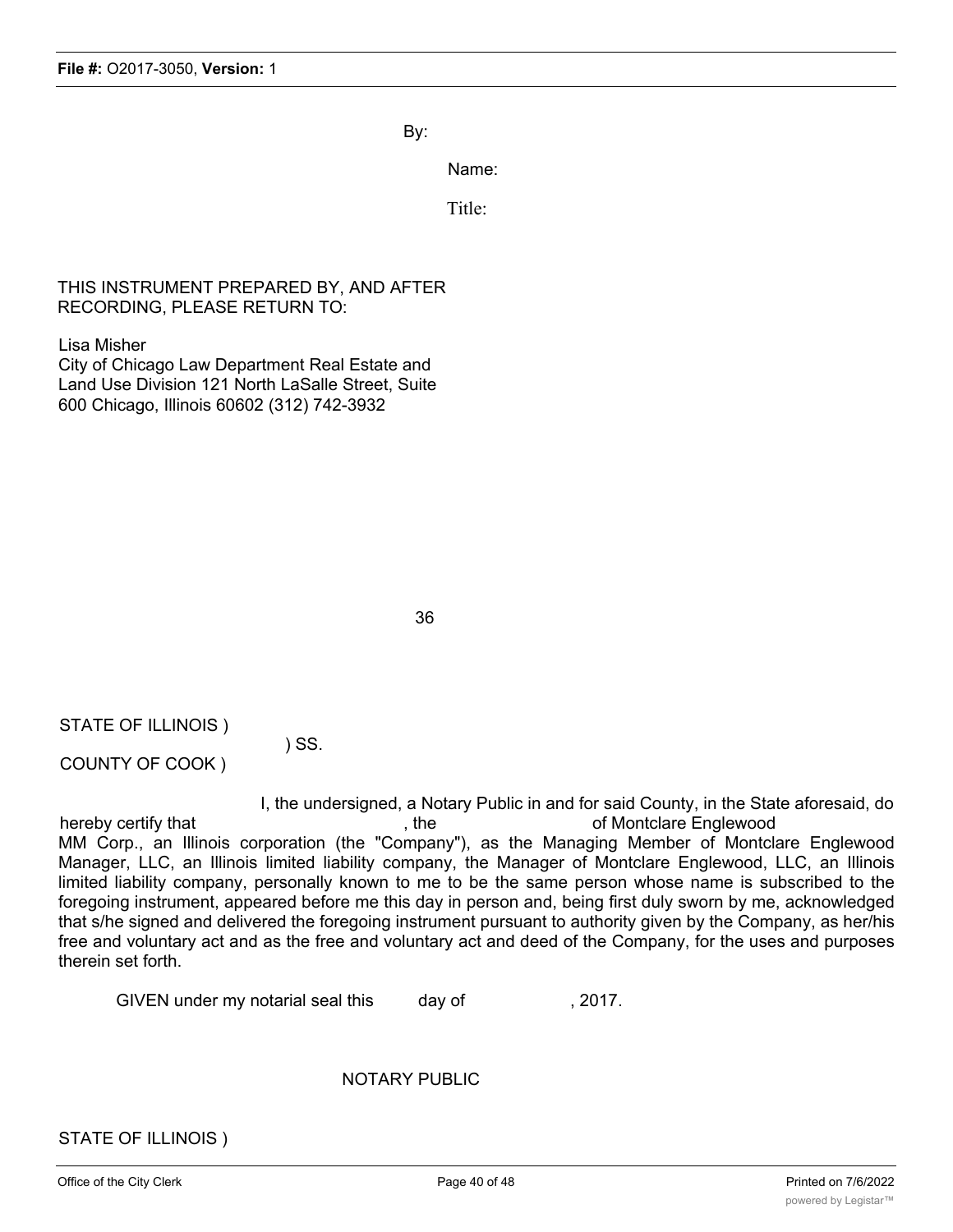) SS.

COUNTY OF COOK )

I, the undersigned, a Notary Public in and for said County, in the State aforesaid, do hereby certify that David Reifman, the Commissioner of the Department of Planning and Development of the City of Chicago, an Illinois municipal corporation ("City"), and personally known to me to be the same person whose name is subscribed to the foregoing instrument, appeared before me this day in person and, being first duly sworn by me, acknowledged that, as said Commissioner, he signed and delivered the foregoing instrument pursuant to authority given by the City as his free and voluntary act and as the free and voluntary act and deed of the City, for the uses and purposes therein set forth.

GIVEN under my notarial seal this day of 3017.

## NOTARY PUBLIC

37

## **EXHIBIT A**

## **LEGAL DESCRIPTION OF PROPERTY**

## (SUBJECT TO FINAL SURVEY AND TITLE)

LOTS 12 THROUGH 45 (EXCEPT THAT PART OF LOT 45 LYING NORTH OF A LINE EXTENDING FROM THE NORTHWEST CORNER TO A POINT 18 Vi FEET SOUTH OF THE NORTHEAST CORNER OF SAID LOT)N BLOCK 2 IN LUCY M. GREEN'S ADDITION TO CHICAGO IN SECTION 20, TOWNSHIP 38 NORTH, RANGE 14 EAST OF THE THIRD PRINCIPAL MERIDIAN, IN COOK COUNTY, ILLINOIS.

ADDRESES: Northwest Corner of West 64<sup>th</sup> Street and South Green Street

PINS: 20-20-206-044-0000 20-20-206-027-0000 20-20-206-002-0000 20-20-206- 029-0000 20-20-206-043-0000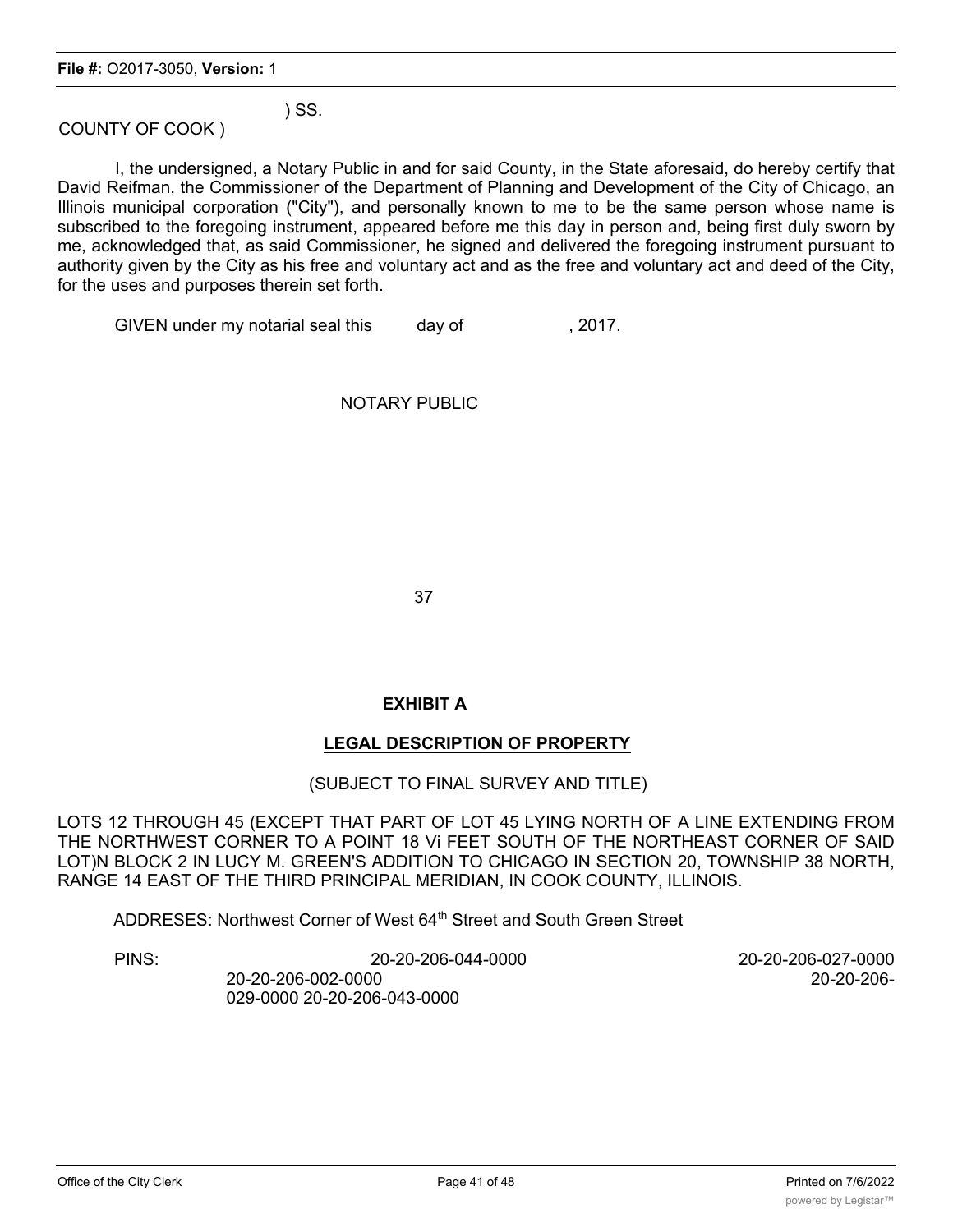38

## **EXHIBIT B DEPICTION OF PROPERTY**

(ATTACHED)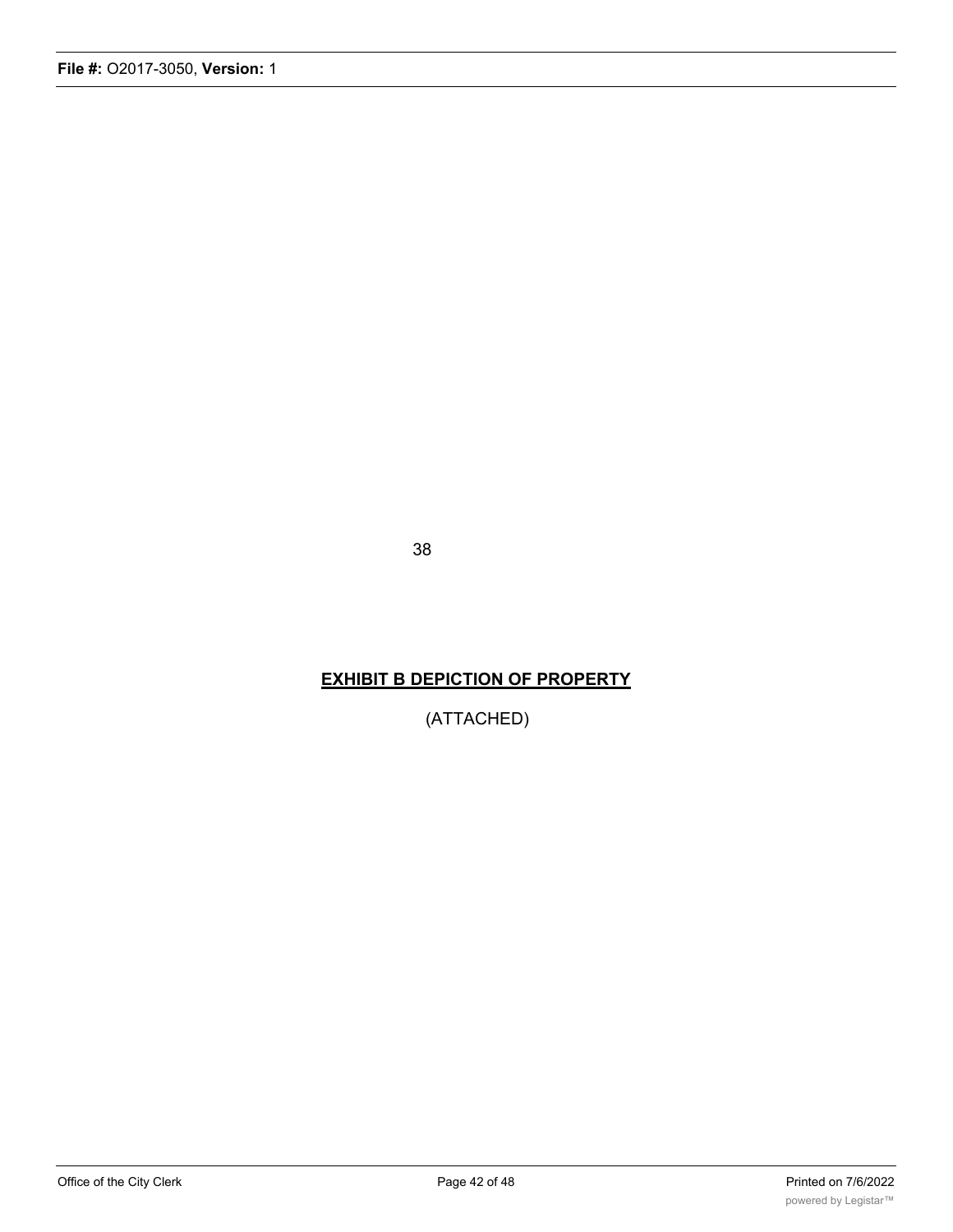### **EXHIBIT C**

#### **PRELIMINARY BUDGET**

The following table identifies the sources and uses of funds for the Project.

#### **Sources and Uses of Funds**

| Sources                         | Amount            | % of total |
|---------------------------------|-------------------|------------|
| MF Loan (City)                  | \$6,600,000 24.8% |            |
| *MAUI (City)                    | \$ 650,000        | .2.4%      |
| *IHDA Trust Fund                | \$1,000000 3.8%   |            |
| <b>Construction Bridge Loan</b> | \$7,956,245 29.9% |            |
| Debt (HUD Loan)                 | \$2,100,000 7.9%  |            |
| <b>FHLB Grant</b>               | $$850,0003.2\%$   |            |
| <b>GP Equity</b>                | 100 0.0%<br>\$    |            |
| <b>Tax Credit Equity</b>        | \$7.465.380**     | 28.0%      |
| <b>Total Sources</b>            | \$26,621,725 100% |            |

•Additional funds for IHDA (up to \$2M) and MAUI(up to \$1.3M) pending approval, any additional funding sources approved will reduce the City's loan.

"The total tax credit equity amount is \$15.7M; a portion will come in at closing and during construction, and the remaining portion will come in at construction completion to pay down the construction bridge loan and fund reserves and other related costs. -

#### **Uses**

| <u>uuu</u>                              |              |                     |
|-----------------------------------------|--------------|---------------------|
| Land Acquisition (0.00% of TPC)         |              | $$0.00 \text{ psf}$ |
| Hard Construction Costs (82.80% of TPC) | \$22,041,819 | \$243.63 psf        |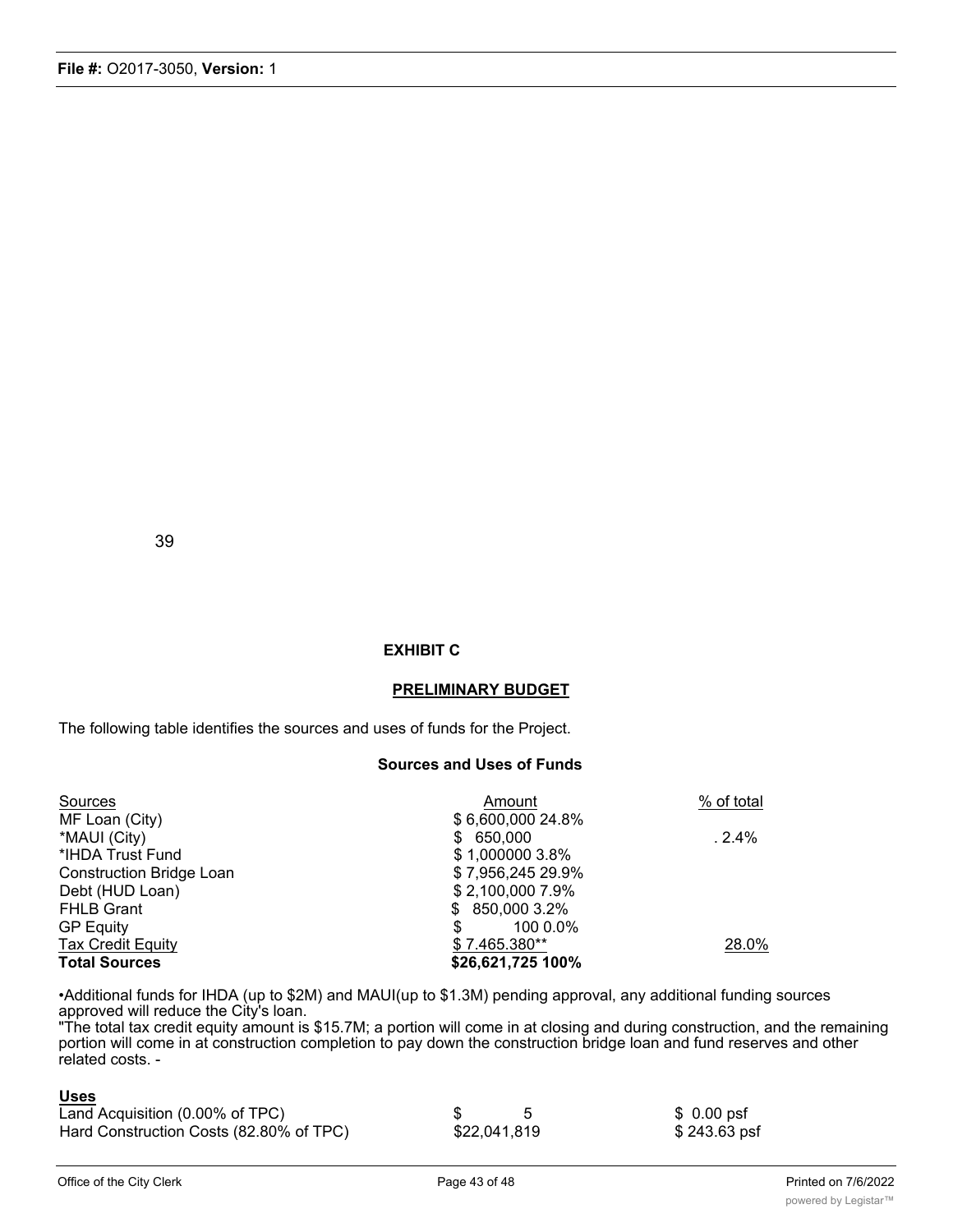### **Soft Costs**

| Total Uses                              | \$26,621,725  | \$294.25 psf |
|-----------------------------------------|---------------|--------------|
| Total Soft Costs (17.2% of total costs) | \$4,579,906   | \$50.62 psf  |
| Other Soft Costs 3.87(% of total costs) | \$1,028,970   | \$11.37 psf  |
| Developer Fee (3.72% of total costs     | \$990,000     | $$10.94$ psf |
| Reserves (1.96% of total costs)         | \$ 520,681    | $$5.76$ psf  |
| Environmental (1.75% of total costs)    | 465.100       | $$5.14$ psf  |
| Loan Interest (1.88% of total costs)    | \$ 500,000    | $$5.53$ psf  |
| Marketing (0.60% of total costs)        | 158.400<br>S. | $$1.75$ psf  |
| Legal Fees (0.72% of total costs)       | 191,250<br>\$ | $$2.11$ psf  |
| Loan Origination Fee (1.82% of loan)    | 150,500<br>S. | $$1.66$ psf  |
| Architect's Fee (2.61% of hard costs)   | \$575,000     | $$6.36$ psf  |

\*Gross building area is 90,471 square feet 'Gross site area is 70,095 square feet

40

## **EXHIBIT D FORM OF RECONVEYANCE DEED**

## **(ATTACHED)**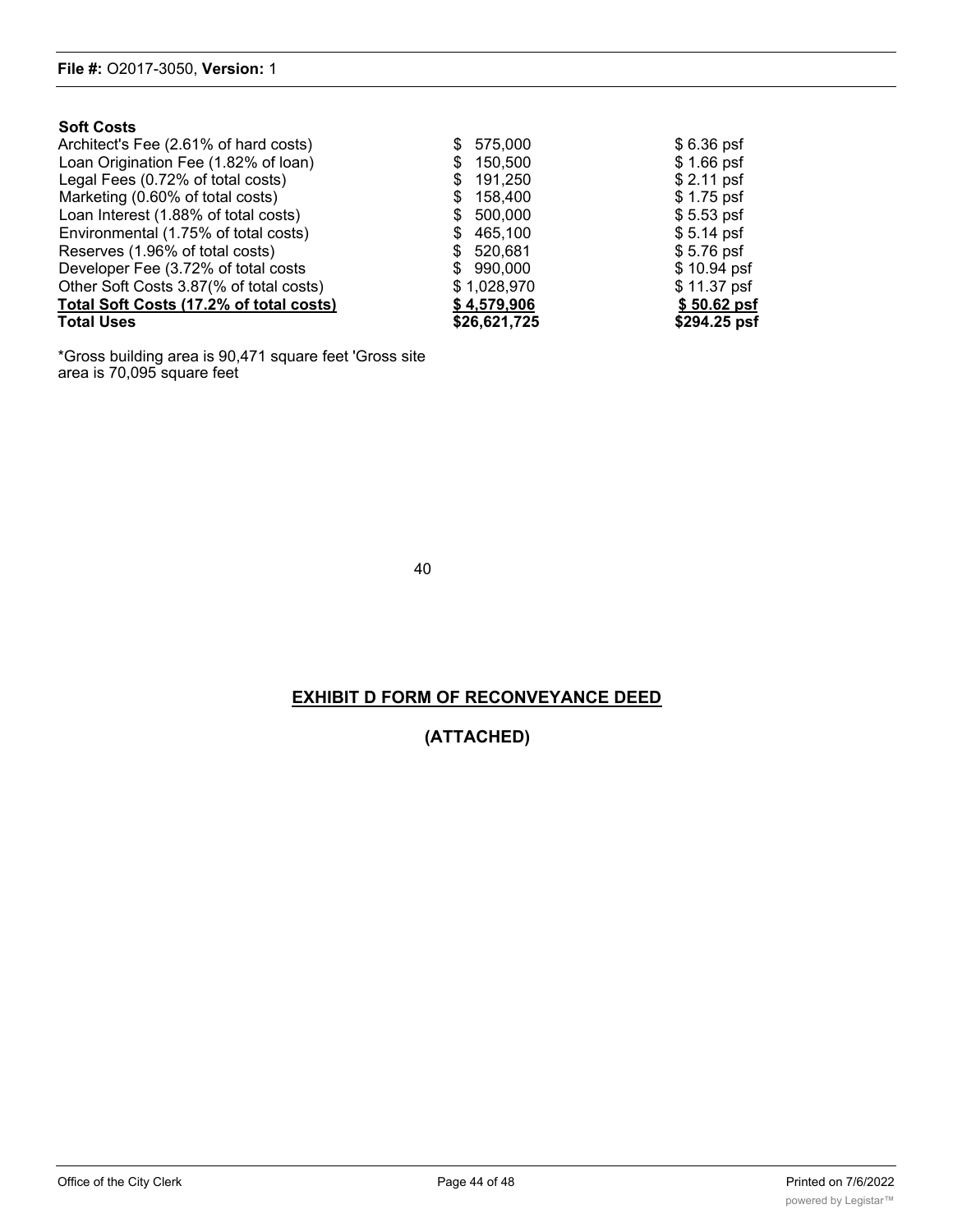**41**

EXHIBIT E SCOPE DRAWINGS

(ATTACHED)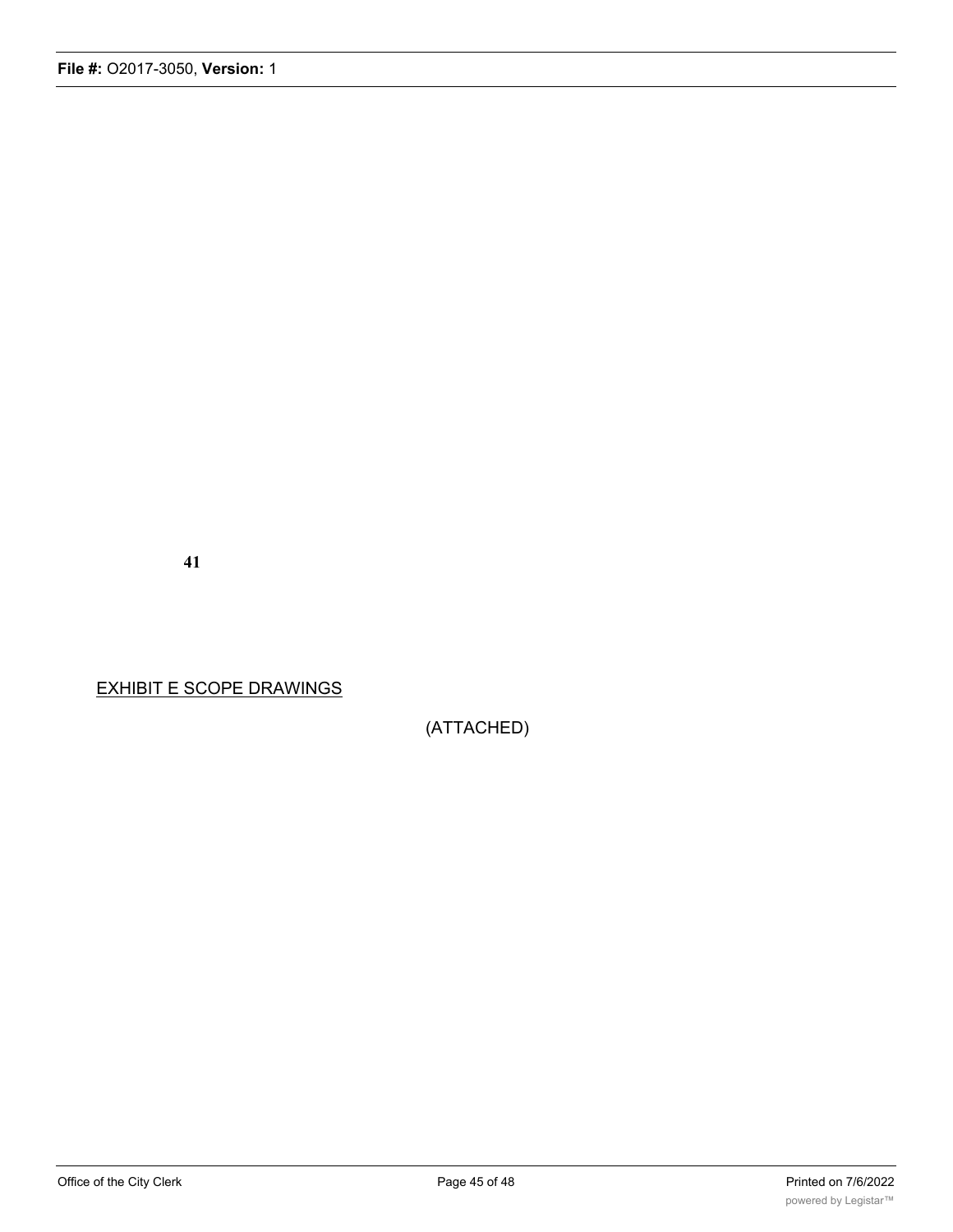42

# **m c/>**

**o =r CD ro o m**

**"TJ**

**0:**

**C/3 q**

OFFICE OF THE MAYOR

CITY OF CHICAGO

RAHM EMANUEL MAYOR

March 29, 2017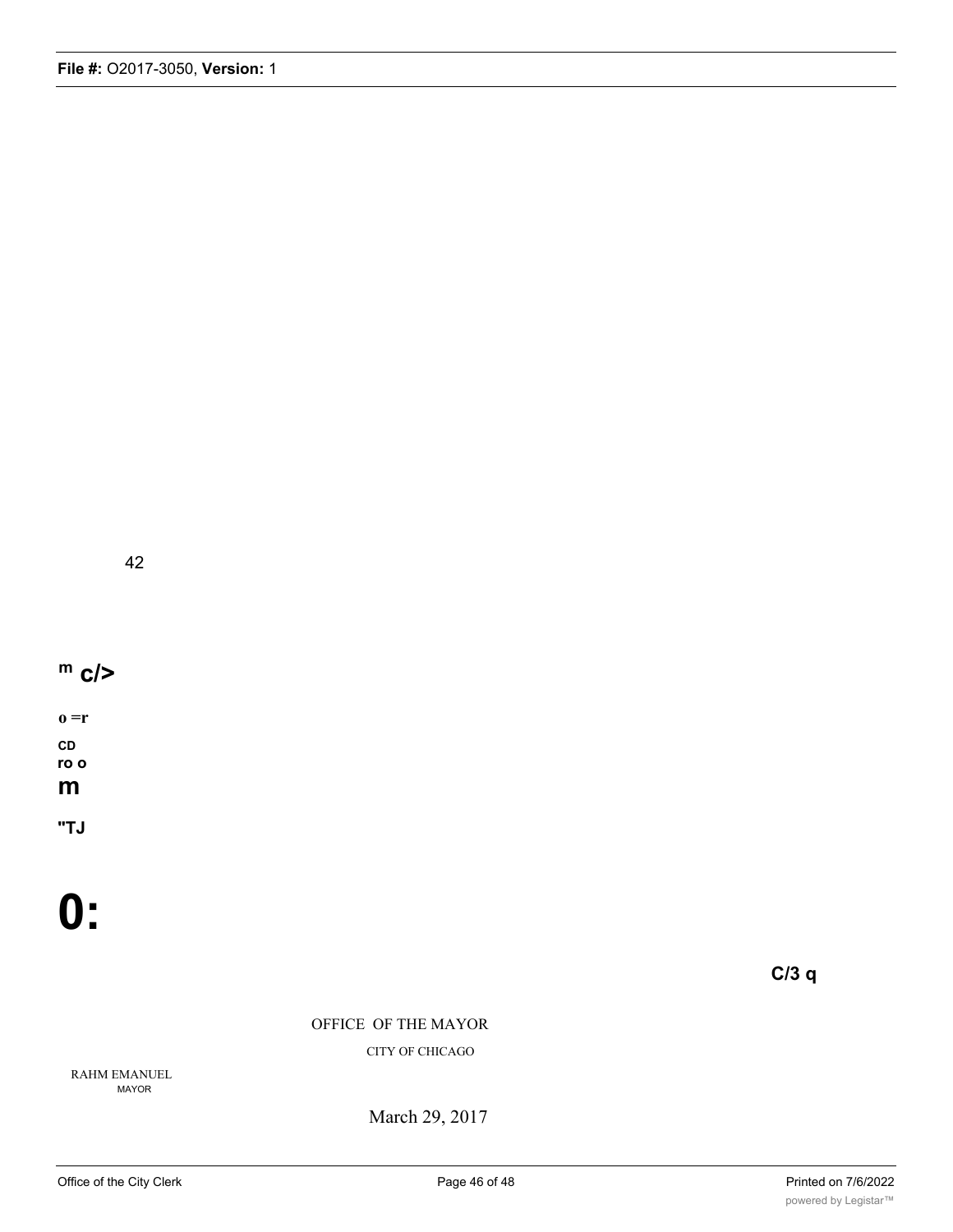## TO THE HONORABLE, THE CITY COUNCIL OF THE CITY OF CHICAGO

## Ladies and Gentlemen:

At the request of the Commissioner of Planning and Development, I transmit herewith ordinances authorizing the conveyance of city-owned property, together with the execution of multi-family loan agreements.

Your favorable consideration of these ordinances will be appreciated.

Mayor

Very truly yours,

## CHICAGO April 19.2017

## **To the President and Members of the City Council:**

### **Your Committee on Finance having had under consideration**

An ordinance authorizing the Commissioner of the Department of Planning and Development to enter into and execute a Loan Agreement and associated Redevelopment Agreement with Montclare Englewood, LLC.

> 02017-3050 Amount of Loan not to exceed: \$6,600,000

Having had the same under advisement, begs leave to report and recommend that your Honorable Body pass the proposed Ordinance Transmitted Herewith